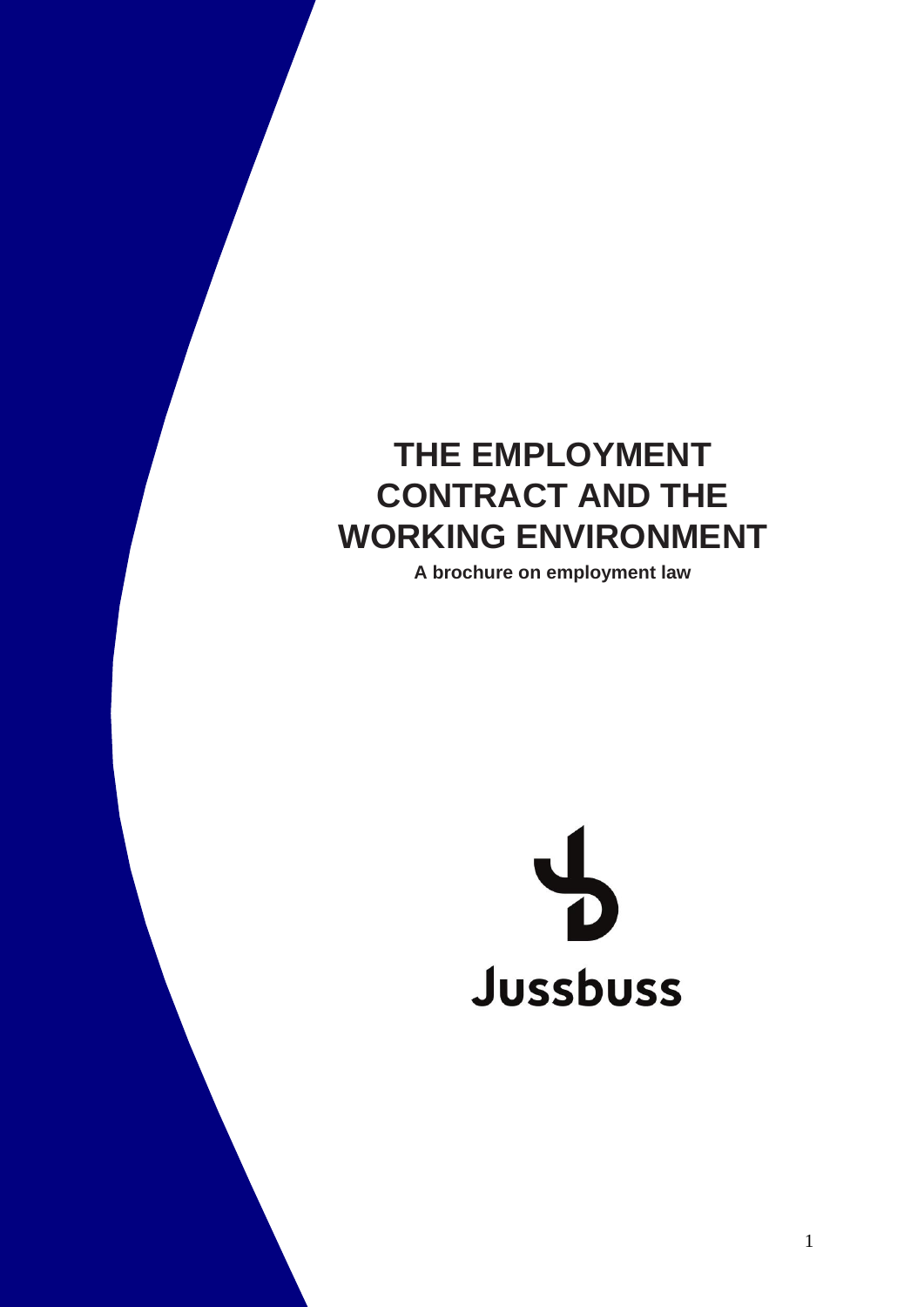#### **Preface**

This brochure is published by the legal aid organisations Juss-Buss (Law Students' Free Legal Aid Organisation) and JURK (Legal Advice for Women).

This brochure is one of five dealing with labour law. These brochures are:

1. The employment contract and the working environment

2. Holidays and leave of absence

3. Entitlement to pay and holiday benefits

4. Being dismissed, fired or laid off

5. Pregnancy and childbirth rights – only available in Norwegian

The brochure was last updated in May 2009 by the Social, benefits and labour law group at Juss-Buss.

This brochure has been translated from Norwegian into English by The Interpreting and Translating Service in Oslo, October 2010.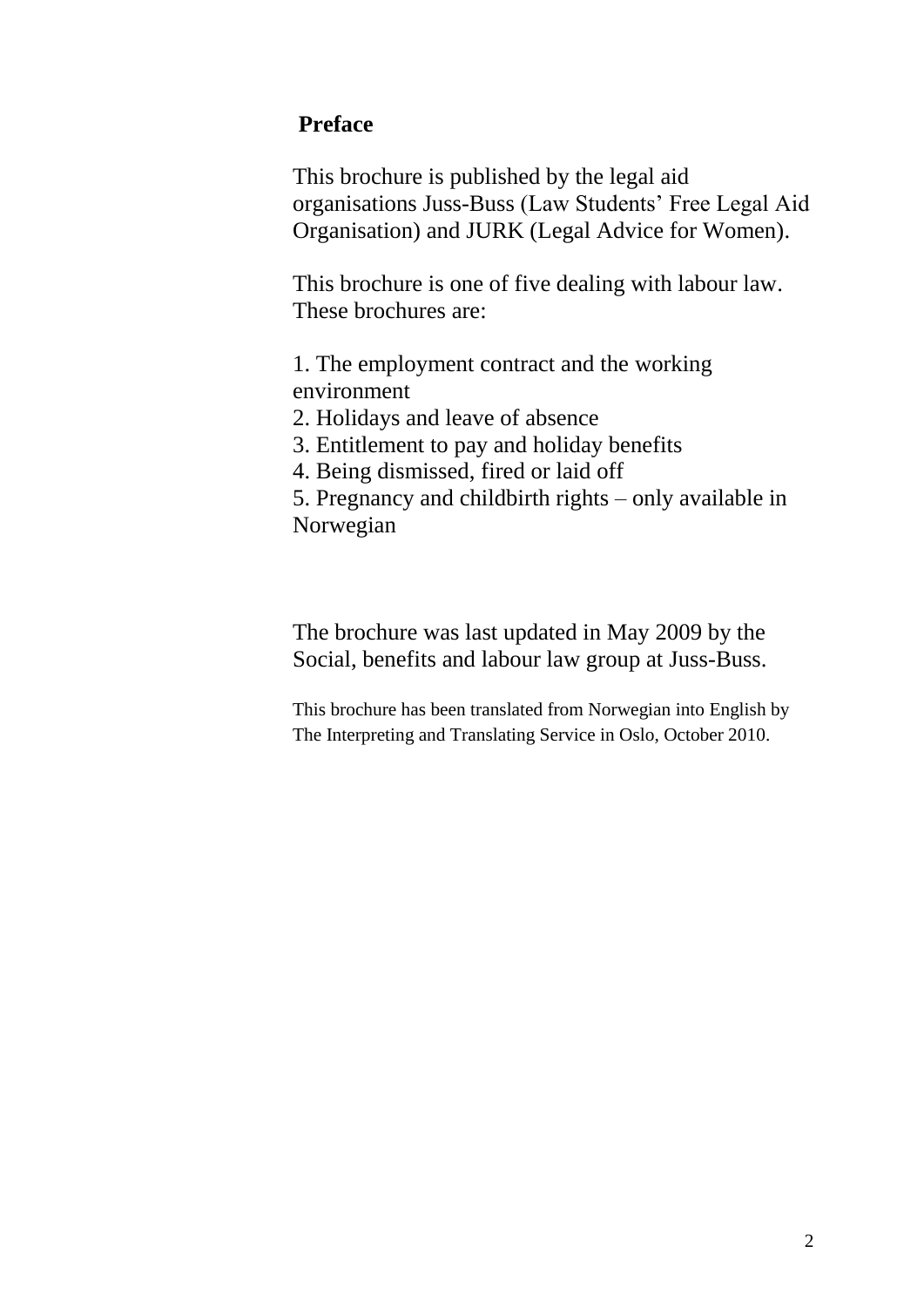| <b>Chapter 1</b> | <b>Introduction</b>                             |
|------------------|-------------------------------------------------|
| <b>Chapter 2</b> | <b>Written contract of employment</b>           |
|                  | 2.1 Introduction                                |
|                  | 2.2 The written contract of employment          |
|                  | 2.3 Collective pay agreements                   |
|                  | 2.4 The employer's managerial prerogative       |
|                  | 2.5 Permanent or temporary employment?          |
|                  | 2.6 Working hours                               |
|                  | 2.7 Illness                                     |
|                  | 2.8 Holidays                                    |
|                  | 2.9 Transfer of enterprises                     |
|                  | 2.10 Outsourcing                                |
|                  | 2.11 Layoffs                                    |
| <b>Chapter 3</b> | The working environment                         |
|                  | 3.1 The Working Environment Act                 |
|                  | 3.2 The employer's responsibilities             |
|                  | 3.3 Bullying and ostracism                      |
|                  | 3.4 The employer's obligations                  |
|                  | 3.5 Control measures                            |
|                  | 3.6 Trade unions                                |
|                  | 3.7 The Norwegian Labour Inspection Authority   |
|                  | 3.8 The safety representative                   |
|                  | 3.9 The working environment committee           |
|                  | 3.10 Company health service                     |
|                  | 3.11 Occupational injury insurance              |
| <b>Chapter 4</b> | <b>Equality and discrimination</b>              |
|                  | 4.1 Introduction                                |
|                  | 4.2 The female employee                         |
|                  | 4.3 Discrimination on other grounds than gender |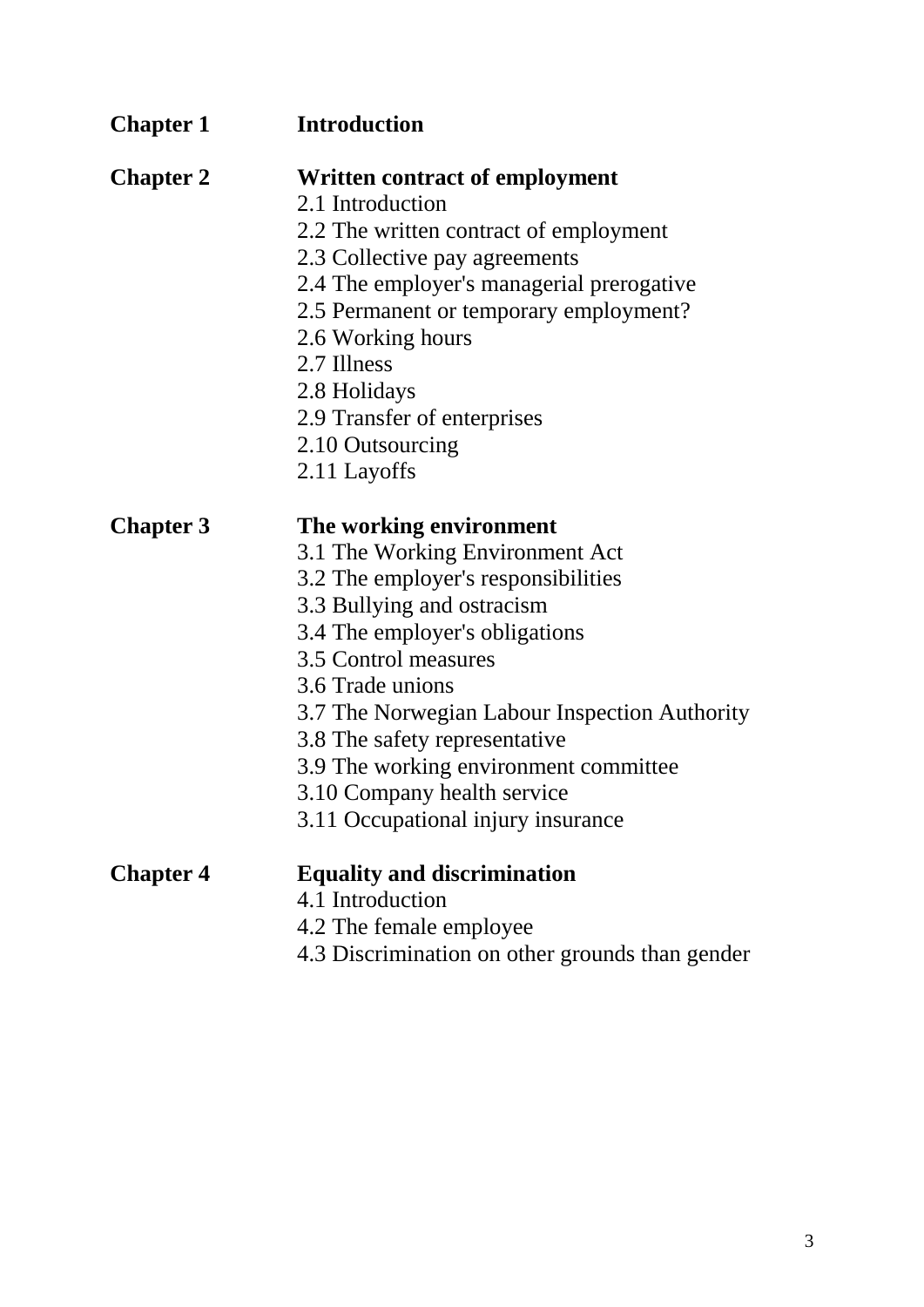#### **Chapter 1 Introduction**

First, this brochure deals with the statutory requirements for the formulation and content of a written contract of employment. Second, the requirements for a good working environment as laid down in the Working Environment Act will be examined. The third area to be dealt with is the requirement that employees are treated equally.

For information on other labour law issues we refer to the brochures "Krav på lønn og feriepenger" (Entitlement to pay and holiday benefits), "Oppsigelse, avskjed og permittering" (Being dismissed, fired or laid off) and "Ferie og permisjon" (Holiday and leave of absence), which can be obtained from Juss-Buss or JURK.

The Working Environment Act can be obtained from most bookshops and libraries. The Norwegian version of the Act is also available at www.lovdata.no.

#### **Chapter 2 The written contract of employment**

#### **2.1 Introduction**

In this chapter we will examine in more detail some of the most important rights and obligations that come into play when you enter an employment relationship. The most important requirement for the provisions in the Working Environment Act to apply to you is that you must be an employee. However, the Act does not apply to employees in shipping, hunting and fishing.

The point of departure is the actual written contract of employment. This must then be compared to the provisions in the Act. When the Act is mandatory, it will override the contract in any disputes.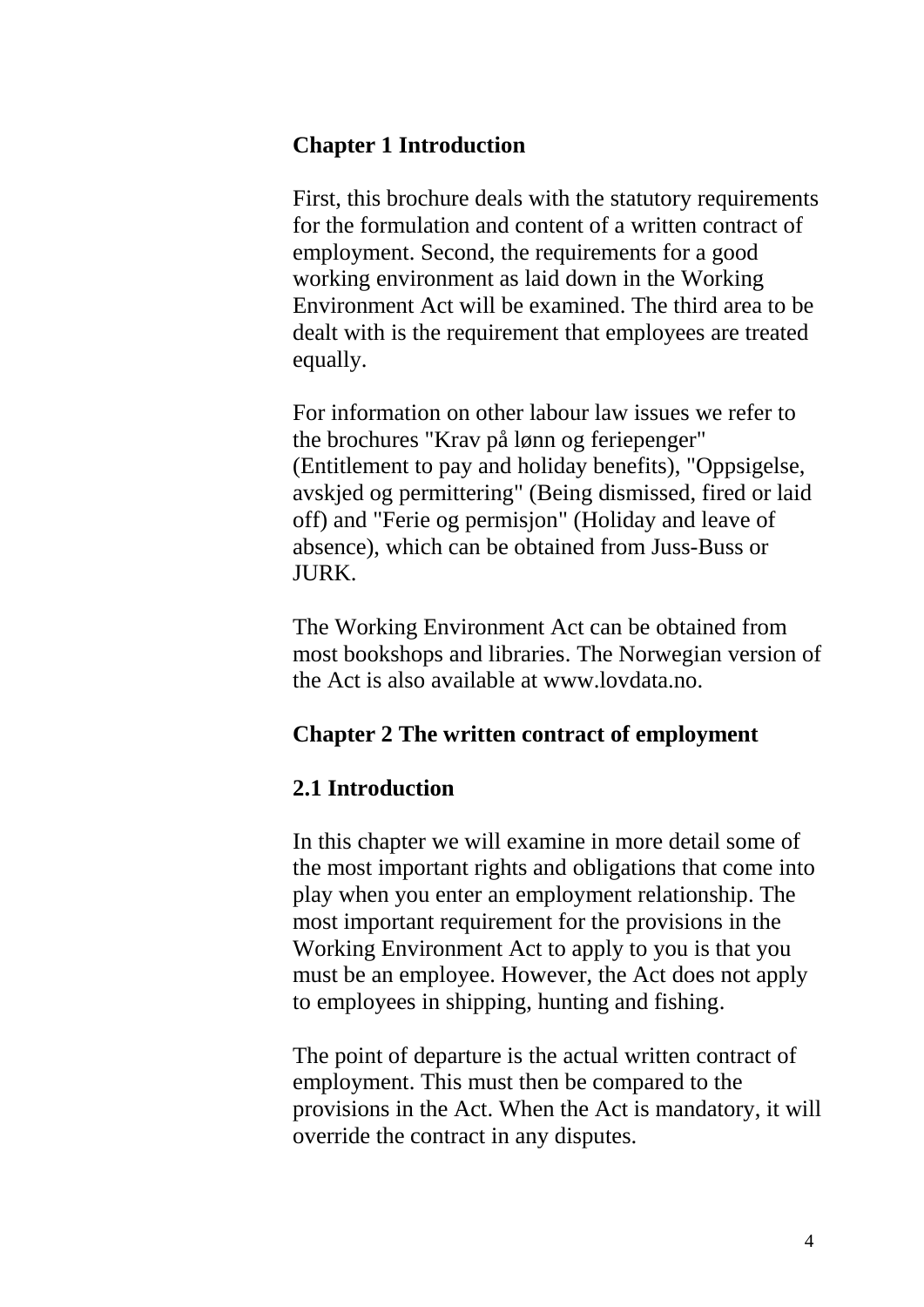The employment relationship is regulated by provisions in the Working Environment Act, but for state and municipal employees, the provisions in the Civil Service Act apply. Moreover, the provisions in the Annual Holidays Act, the Anti-Discrimination Act and the National Insurance Act regulate special areas of the employment relationship. Many employment relationships are also regulated by collective pay agreements. What is called normal practice in the trade may also determine aspects of the employment relationship.

#### **2.2 The written contract of employment**

#### **In writing**

Section 14-5 of the Working Environment Act

#### **Within one month**

In employment relationships with a total duration of more than one month, a written contract of employment shall be entered into in writing. It shall be entered into as early as possible and one month following commencement of the employment at the latest, and in employment relationships of a shorter duration than one month or in connection with contract labour, it shall be entered into immediately. If you are already employed and want to have a written employment contract, you have the right to have one.

A contract must at least contain the following to comply with the provisions of the Act.

**Section 14-6** *Minimum requirements regarding the content of the written contract*

(1) The contract of employment shall state factors of major significance for the employment relationship, including:

- a) the identity of the parties,
- b) the place of work. If there is no fixed or main place of work, the contract of employment shall provide information to the effect that the employee is employed at various locations and state the registered place of business or, where appropriate, the home address of the employer,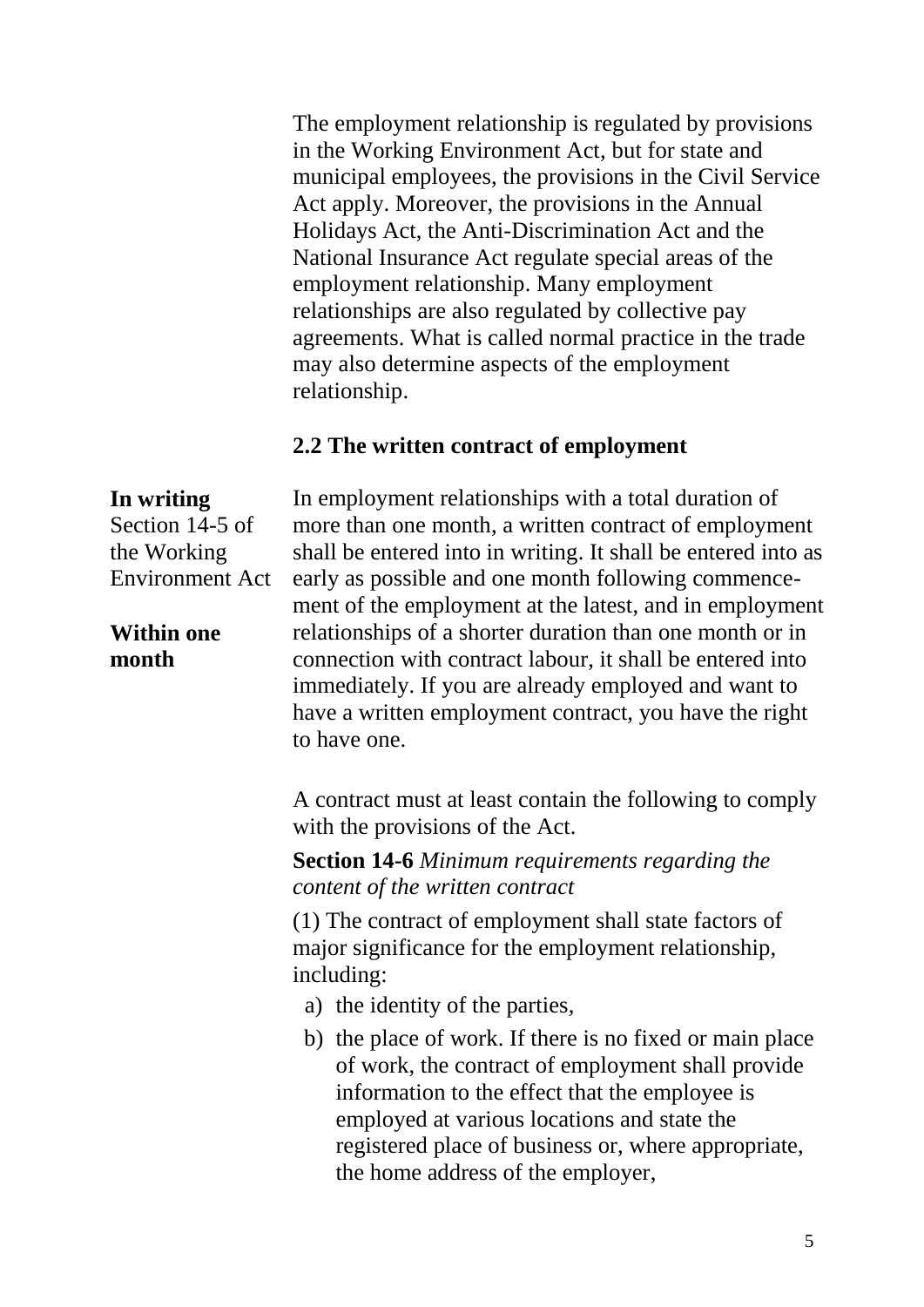- c) a description of the work or the employee's title, post or category of work,
- d) the date of commencement of the employment,
- e) if the employment is of a temporary nature, its expected duration,
- f) where appropriate, provisions relating to a trial period of employment, cf. section 15-3, seventh paragraph, and section 15-6,
- g) the employee's right to holidays and holiday pay and the provisions concerning the fixing of dates for holidays,
- h) the periods of notice applicable to the employee and the employer,
- i) the pay applicable or agreed on commencement of the employment, any supplements and other remuneration not included in the pay, for example pension payments and allowances for meals or accommodation, method of payment and payment intervals for salary payments,
- j) duration and disposition of the agreed daily and weekly working hours,
- k) length of breaks,
- l) agreement concerning a special working-hour arrangement, cf. section 10-2, second, third and fourth paragraphs,
- m) information concerning any collective pay agreements regulating the employment relationship. If an agreement has been concluded by parties outside the enterprise, the contract of employment shall state the identities of the parties to the collective pay agreements.

(2) Information referred to in the first paragraph (g) to (k) may be given in the form of a reference to the Acts, regulations and/or collective pay agreements regulating these matters.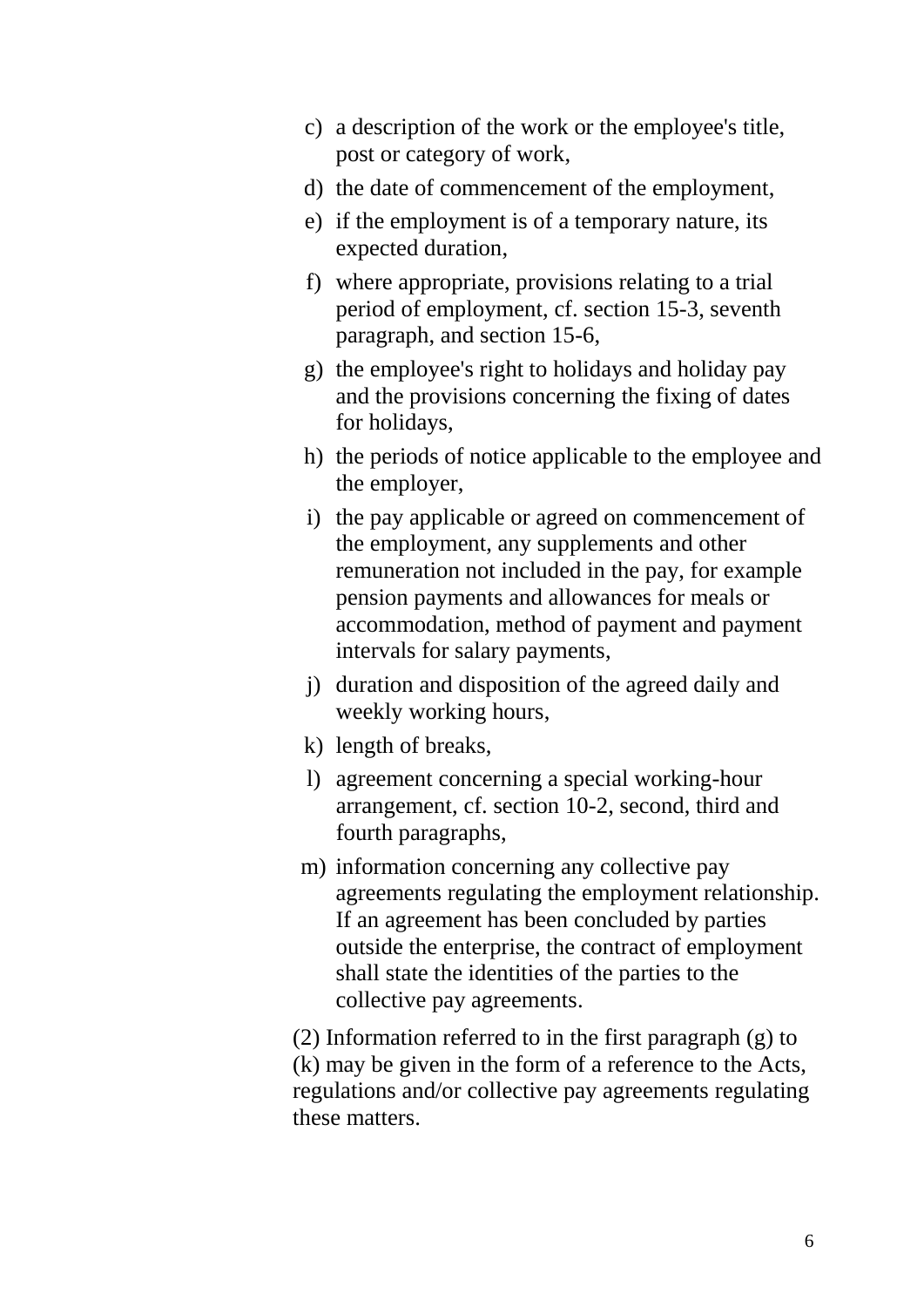This is an example of a written contract of employment:

A written contract of employment has been entered into on 25 June 2007 between

#### **1. Peder Ås, Lillevikgaten 3, 1234 Lillevik, dob 31/01/1984, and Lillevik Renhold A/S, business enterprise register number 123 456 789.**

2. The place of work is Storhallen, Storevikvegen 5, 1234 Lillevik.

3. Peder Ås is employed to work as a cleaner.

4. Peder Ås commences work on 01/07/07.

5. Annual holidays are determined in cooperation with Lillevik Renhold A/S and in accordance with the provisions in the Annual Holidays Act of 29 April 1988 no. 21.

6. In the event of dismissal, the period of notice for Peder Ås and Lillevik Renhold A/S is 1 – one – month.

7. Peder Ås will be paid NOK 20 000 each month. In addition, he will have the free use of a company car. He will be paid on the 6th of each month, to account no. 1234.56.78900.

8. Working hours are 8 am to 4 pm Mondays through Fridays, totalling 37.5 hours a week. During the summer months, working hours are from 8.30 am to 3 pm.

*\_\_\_\_\_\_\_\_\_\_\_\_\_\_\_ \_\_\_\_\_\_\_\_\_\_\_\_\_\_\_*

*Peder Ås For Lillevik Renhold A/S Lars Holm, General Manager*

Items 9-11 are only included if relevant.

9. Peder Ås is employed on a temporary basis, and will leave his post 31 December 2007.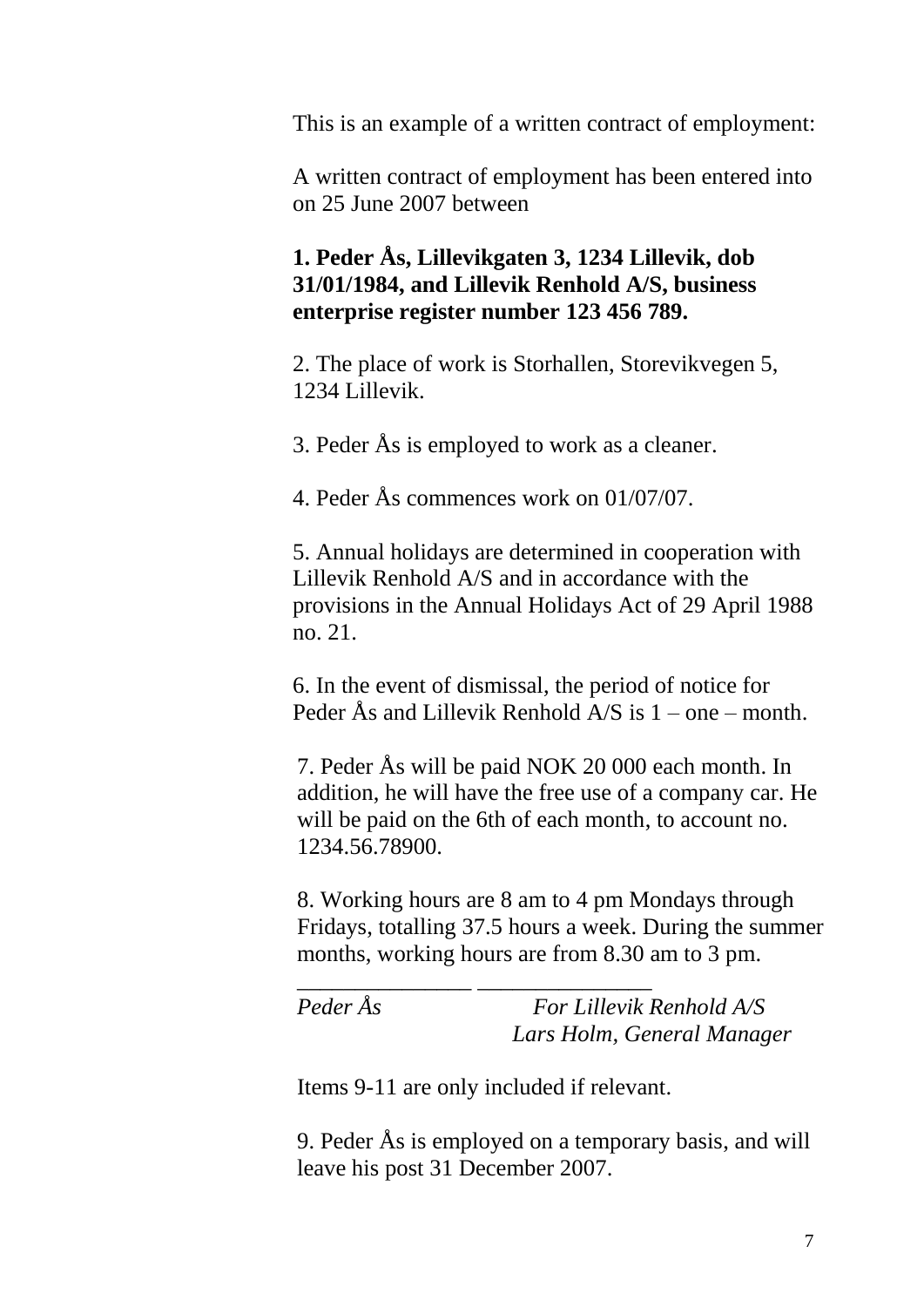|                                   | 10. The first three months will be a trial period for Peder<br>Ås.                                                                                                                                                                                                                                                                                                                                                                                                                                                                                                                              |
|-----------------------------------|-------------------------------------------------------------------------------------------------------------------------------------------------------------------------------------------------------------------------------------------------------------------------------------------------------------------------------------------------------------------------------------------------------------------------------------------------------------------------------------------------------------------------------------------------------------------------------------------------|
|                                   | 11. The collective pay agreement between the cleaners'<br>trade union and NHO will be applicable.                                                                                                                                                                                                                                                                                                                                                                                                                                                                                               |
|                                   | A closer look at the agreement item by item:                                                                                                                                                                                                                                                                                                                                                                                                                                                                                                                                                    |
| The identities of<br>the parties  | 1. The employment contract must include the identity of<br>the parties. Names, dates of birth, addresses and the<br>business enterprise registration number are good points<br>of reference.                                                                                                                                                                                                                                                                                                                                                                                                    |
| The workplace                     | 2. The next item is the workplace. Where there is no<br>permanent place of work, it must be written that the<br>employee will be working at several locations. The<br>employer's business or home address must also be<br>entered.                                                                                                                                                                                                                                                                                                                                                              |
| <b>Description of</b><br>the post | 3. The job or the post must be described, preferably<br>using the title. The clearer the description given here,<br>the more precisely described is the employer's<br>managerial prerogative (see Chapter 2.4), which leads to<br>clearer lines for the employee's obligation to work.<br>Occasionally, only general reference is made to the<br>work regulations. If a collective pay agreement applies<br>for your employment relationship, it will often delimit<br>and determine the scope of the obligation to work (see<br>Item 11 in the employment contract above and Chapter<br>(2.3). |
| The right to pay                  | 4. The obligations to work and the right to be paid<br>commence when the employment contract commences.                                                                                                                                                                                                                                                                                                                                                                                                                                                                                         |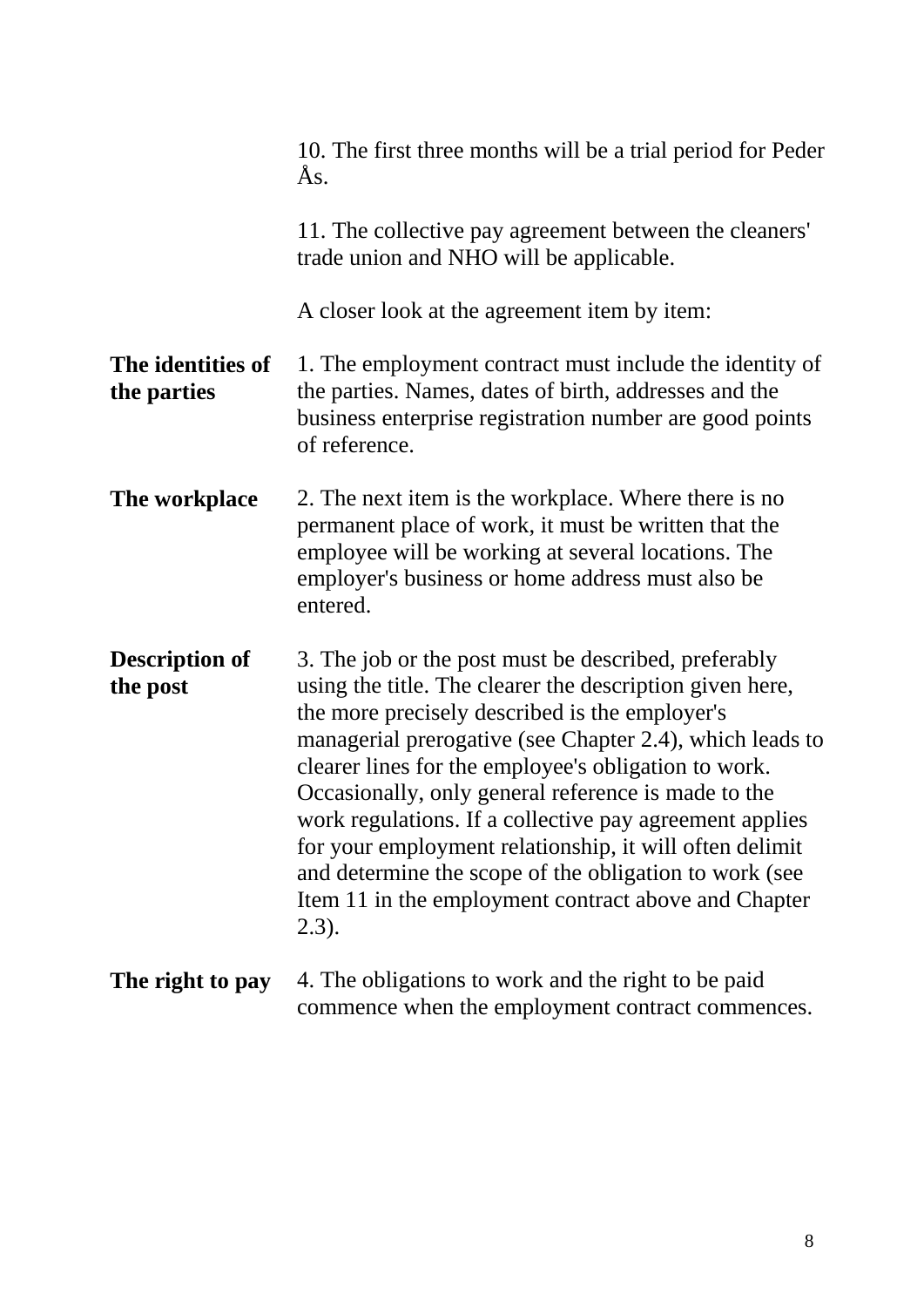| <b>Holiday</b><br>Section 5 of the<br><b>Annual Holidays</b><br>Act                      | 5. It is sufficient that the employment contract refers to<br>the Annual Holidays Act, see Chapter 2.8. If you have<br>made an agreement with the employer on additional<br>holidays or another scheme for holiday benefits than<br>what follows from the Act, this must be described here.<br>This is particularly important as the Act only lays down<br>entitlement to 25 weekdays annually. Holiday time<br>beyond this may follow from your written contract of<br>employment, collective pay agreement or practice. A<br>less beneficial scheme for the employee cannot be<br>agreed than what is stipulated by the Act. |
|------------------------------------------------------------------------------------------|--------------------------------------------------------------------------------------------------------------------------------------------------------------------------------------------------------------------------------------------------------------------------------------------------------------------------------------------------------------------------------------------------------------------------------------------------------------------------------------------------------------------------------------------------------------------------------------------------------------------------------|
| <b>Periods of notice</b><br>Section 15-3 (1)<br>of the Working<br><b>Environment Act</b> | 6. It is sufficient for the employer to refer to the<br>Working Environment Act, where the general rule is<br>one month's notice. If a longer period of notice is agreed<br>than what follows from the Act, it is essential that this is<br>entered into the agreement. If you agree on shorter<br>notice than stipulated by the Act, the Act will override<br>the agreement, and the general rule in the Act stipulating<br>one month will be applied.                                                                                                                                                                        |
| Section 15-3 $(4)$<br>of the Working<br><b>Environment Act</b>                           | The period of notice runs from the first day of the month<br>following the month notice was given. However, this<br>does not apply during the trial period, where the period<br>of notice runs from the day notice was given. The period<br>of notice during the trial period is 14 days, unless<br>otherwise agreed in writing or stipulated in a collective<br>pay agreement.                                                                                                                                                                                                                                                |
| Pay and other<br>fringe benefits                                                         | 7. Pay and other benefits that are granted should be<br>included in the written contract of employment.<br>Therefore schemes such as pension payments, free<br>telephone, free newspaper and similar should also be<br>included in the written contract of employment. The date<br>when the pay is to be paid should also be included here.<br>In this item, however, it is sufficient to refer to the Act.                                                                                                                                                                                                                    |
| <b>Working hours</b><br>Section 10-4 of the                                              | 8. Here the scope of the obligation to work must be<br>agreed upon. This item determines what should be                                                                                                                                                                                                                                                                                                                                                                                                                                                                                                                        |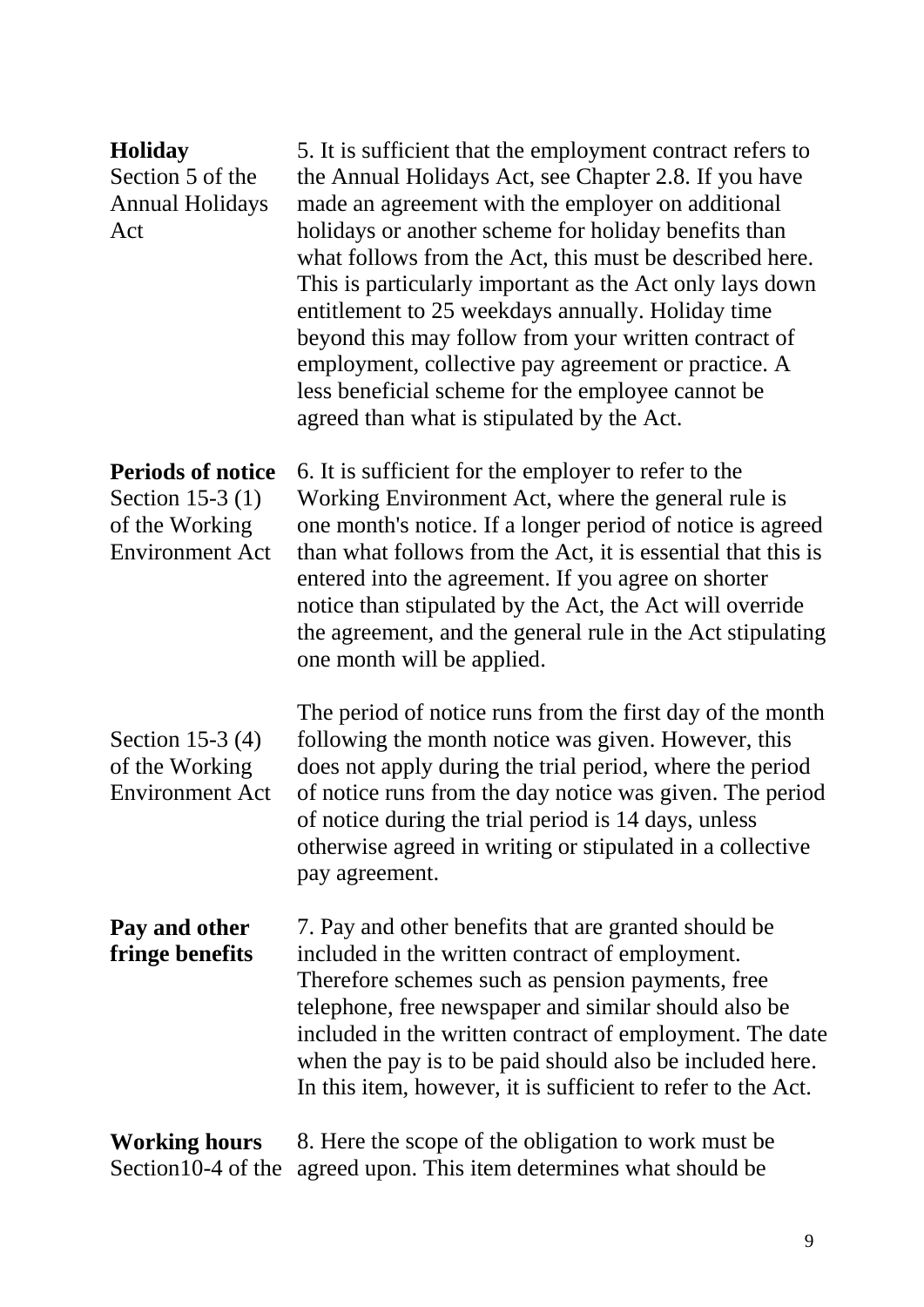| Working<br><b>Environment Act</b>                                                           | counted as additional work and overtime. Here it must<br>be stated how many hours per week you must work,<br>when the working hours are, flexible working hours etc.<br>Here too, reference can be made to the Act. The normal<br>working week in the Act is 40 hours, even if 37.5 hours<br>per week is normal for full posts today. You can read<br>more about this in Chapter 2.6.                                   |
|---------------------------------------------------------------------------------------------|-------------------------------------------------------------------------------------------------------------------------------------------------------------------------------------------------------------------------------------------------------------------------------------------------------------------------------------------------------------------------------------------------------------------------|
|                                                                                             | Items 9-11 are only included if relevant.                                                                                                                                                                                                                                                                                                                                                                               |
| <b>Temporary</b><br>appointment<br>Section 14-9 of<br>the Working<br><b>Environment Act</b> | 9. It is sufficient to enter the expected duration of the<br>temporary appointment, but it should be made as precise<br>as possible. You can read more about this in Chapter<br>2.5.                                                                                                                                                                                                                                    |
| <b>Trial period</b><br>Section 14-6 of<br>the Working<br><b>Environment Act</b>             | 10. Some employers wish to give employees a trial<br>period to determine whether they are suitable in the post.<br>A trial period must be agreed in writing before it is<br>valid. You will find more information about this in<br>Chapter 2.5.                                                                                                                                                                         |
| <b>Collective pay</b><br>agreements                                                         | 11. Collective pay agreements that apply to the<br>employment relationship must be included here. This<br>applies even if you are not a member of any trade union.<br>See Chapter 2.3 for more detailed information.                                                                                                                                                                                                    |
|                                                                                             | <b>Work regulations</b> 12. The employment contract may also refer to work<br>regulations. If so, compliance with the work regulations<br>is an obligation laid down in the agreement for the<br>employee. Any breach of the work regulations will then<br>be considered a breach of the written contract of<br>employment, for which the most extreme consequence is<br>that it constitutes the grounds for dismissal. |
|                                                                                             | 2.2.1 Content of the agreement                                                                                                                                                                                                                                                                                                                                                                                          |
| <b>Additional</b><br>provisions                                                             | The written contract of employment is an agreement<br>entered into between the employee and the employer. It<br>may therefore include much more than what is laid                                                                                                                                                                                                                                                       |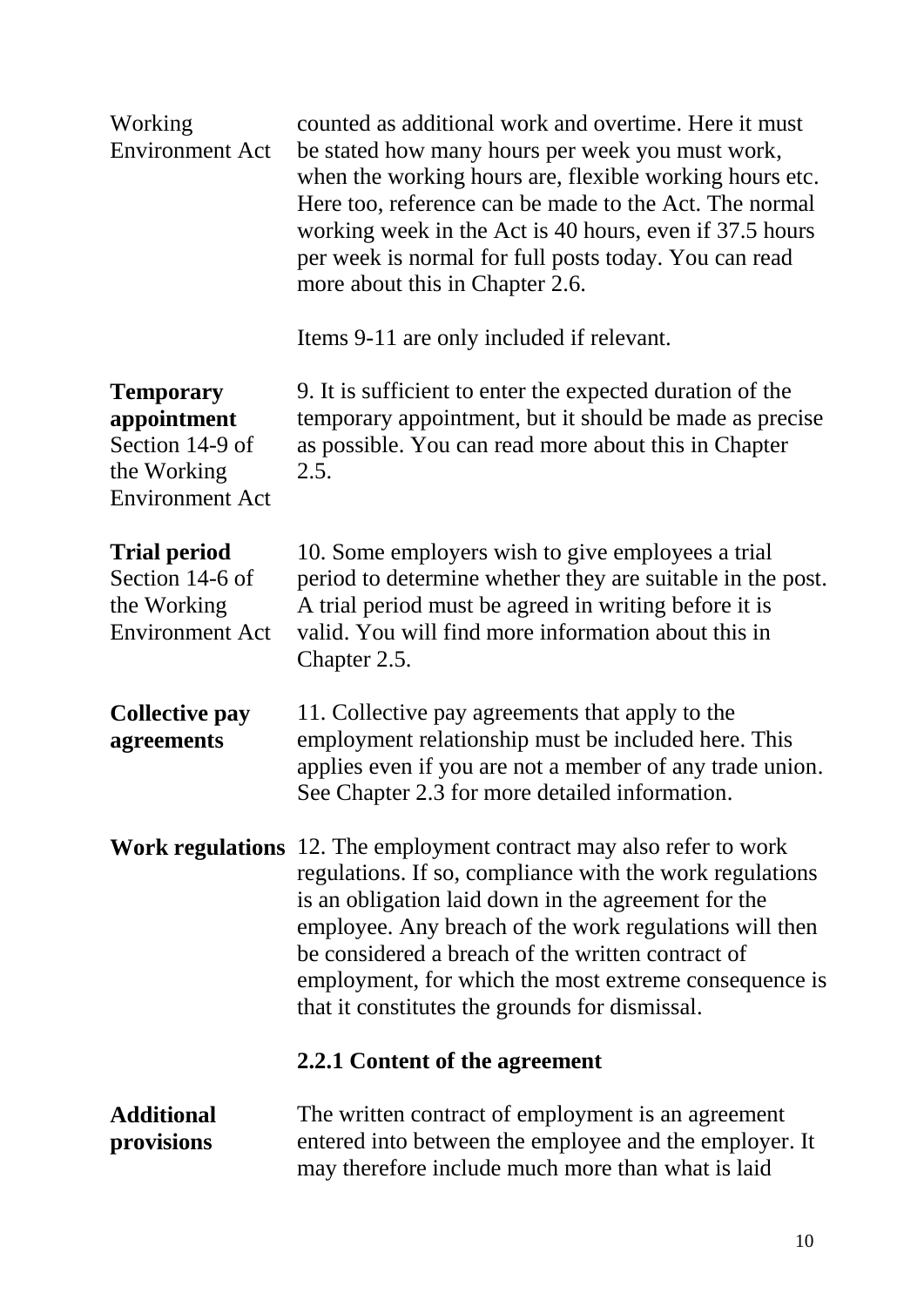down in the Act as a minimum. The contract aims to regulate the employment relationship. Matters that may be included could be the duty of confidentiality, the use of equipment for private purposes, the right to have a voice in the company, your occupational insurance etc., even if these are not requirements in the Act. *Further matters that should be included in the contract should be discussed between you and the employer and included in the contract as far as you wish or find useful. In this way you will ensure that you have the best possible information about the employment relationship.* 

**Unilateral change**  A contract is a binding agreement between an employee and employer. This means that the written contract of employment cannot be changed by you or the employer unless you both agree to do so. However, with the managerial prerogative, the employer can to a certain degree order the employee to change work duties as long as the basic character of the post is not changed. Otherwise the agreement applies unchanged. Changes you agree on should be entered into the agreement. See also Chapter 2.4 on the employer's managerial prerogative.

#### **2.2.2 No written contract is entered into**

**What it means if you do not enter into a written agreement**

First, not entering into a written contract of employment is a breach of the law which may leave the employer liable. The Norwegian Labour Inspection Authority can order an employer to draft a written contract of employment.

Second, disagreement on matters the contract should have made clear may put both the employee and the employer at risk of losing benefits they believed had been secured at the start of the employment relationship. The dispute must then be resolved through concrete assessments, and in such cases the general rules will often be applied. This may be unfavourable for both parties. Therefore it is vital for both parties that the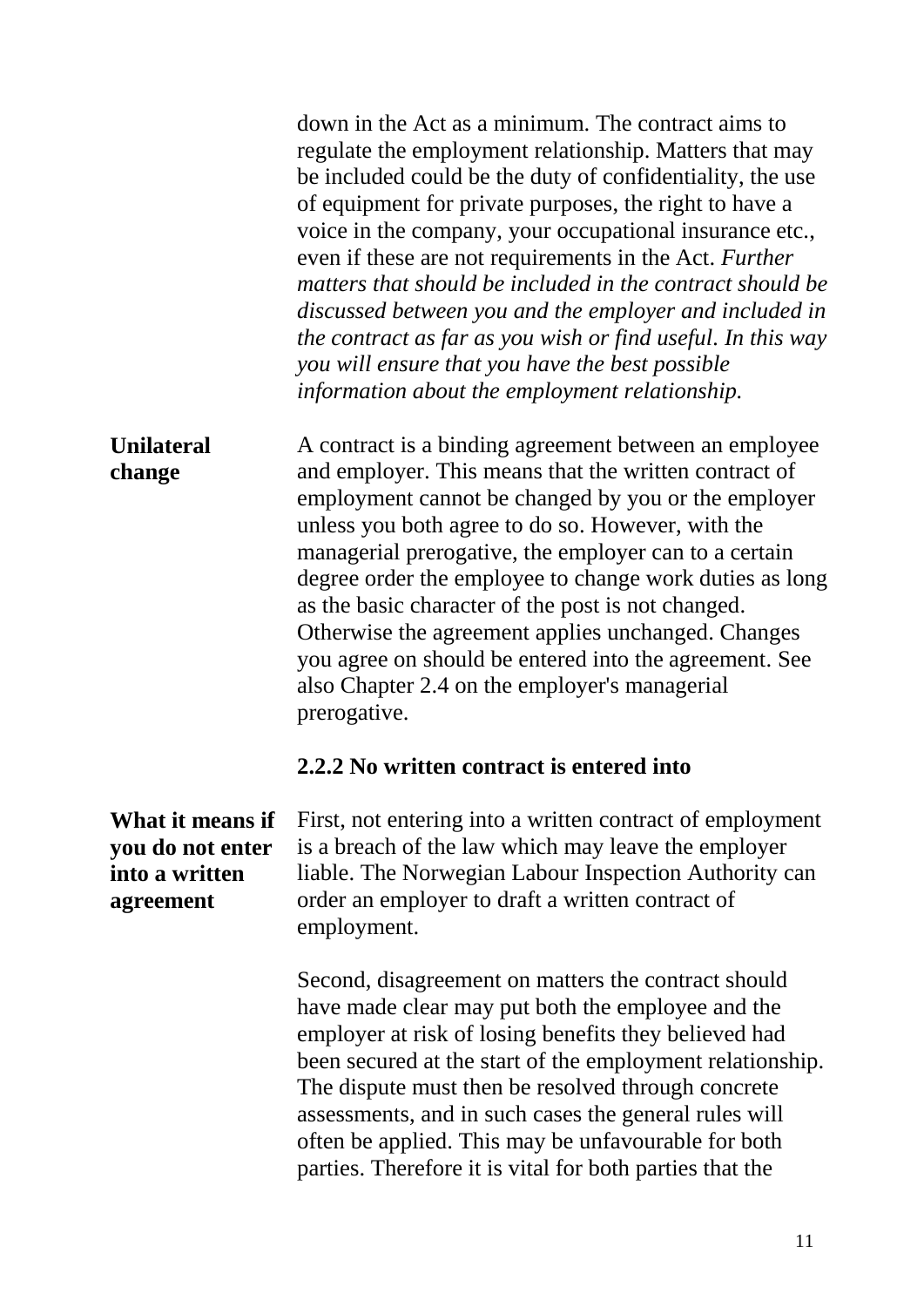contract is in order.

The requirement that agreements should be in writing is a matter of order, not validity. If no written contract of employment has been established, the employment contract is still valid.

#### **2.3 Collective pay agreements**

A collective pay agreement is an agreement between a trade union and an employer or employer association on working and pay conditions or other work-related matters. A collective pay agreement will often delimit and determine the scope of the obligation to work. A collective pay agreement is not a contract of employment in itself, but it lays down the types of condition that will apply to contracts of employment, and will normally apply as part of the personal contract of employment. If the employment relationship comes under a collective pay agreement, the contract of employment cannot contain conditions that are in conflict with it. If one or more conditions are in conflict with the collective pay agreement, they are counted as invalid so that the provisions of the collective pay agreement apply instead. The collective pay agreement cannot be deviated from in favour of the employee, in contrast to some of the rules in the Working Environment Act and the Annual Holidays Act.

#### **Non-unionised employees**

**Deviations**

Legal practice is the authority for this

An employee is not required to be a member of a trade union for a collective pay agreement to be binding for the employment relationship. If the employer is bound by a collective pay agreement, a trade union has the right to demand that the terms in the collective pay agreement must apply, even if you are not a trade union member. The thinking behind this is that this is necessary to avoid undermining collective pay agreements.

An employee has the right, but is not obliged, to be a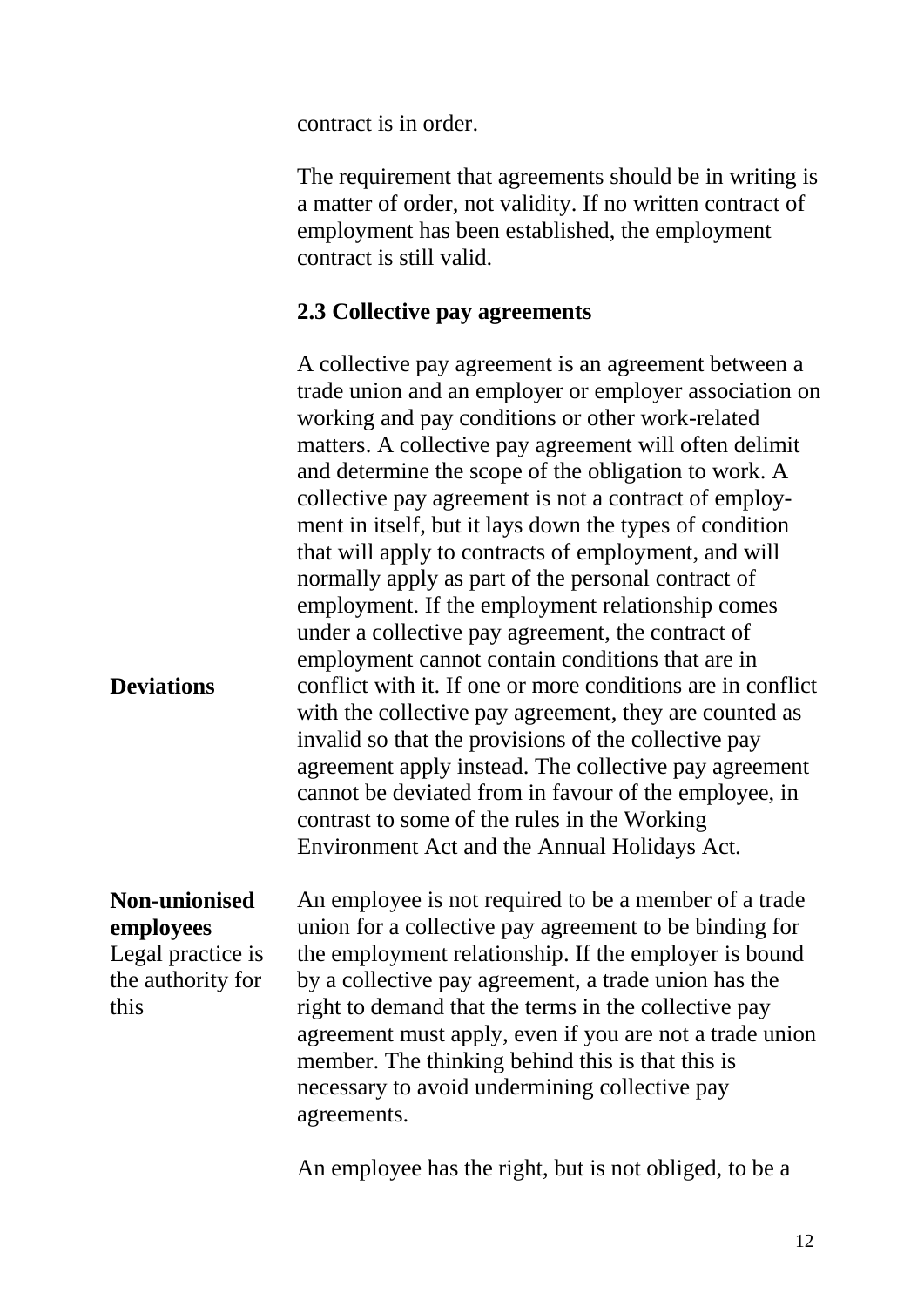member of a trade union, and may freely choose the union. An employer cannot deny an employee to be a member of a trade union or use trade union membership against an employee. If so, this represents illegal discrimination. You can read more about this in Chapter 3.6.

### **2.4 The employer's managerial prerogative**

The employer's managerial prerogative is the right to organise, manage, allocate and inspect the work you perform. It also includes the right to enter into and terminate employment contracts. The managerial prerogative basically confers the right on the employer to determine what and how something should be done, and when and how it should be done. However, this right must be exercised within the frames following from Acts, regulations and agreements.

**Extending the obligation to work** Section 10-12 of the Working Environment Act In special cases, where unforeseen events threaten to cause major damage, the employer may, based on the managerial prerogative and the situation that has arisen, order you to extend your obligation to work. Major natural disasters such as flooding, fire and hurricanes where there is a risk of major loss of value, or an illegal strike are examples of this.

**Refusal to obey orders** An employer's orders and instructions must be complied with. It is very important to be aware that refusal to obey orders in most cases is seen as grounds for dismissal. The requirement is that the order has been issued clearly and is within the obligation to work. An employee is not, for example, obliged to carry out orders that would be in breach of the provisions of the Civil Penal Code. The obligation to work is the employee's obligation to carry out the work comprised by the contract of employment. A driver cannot, for example, be ordered to work in the cafeteria. If there is doubt that the order is within the obligation to work, you risk being dismissed if you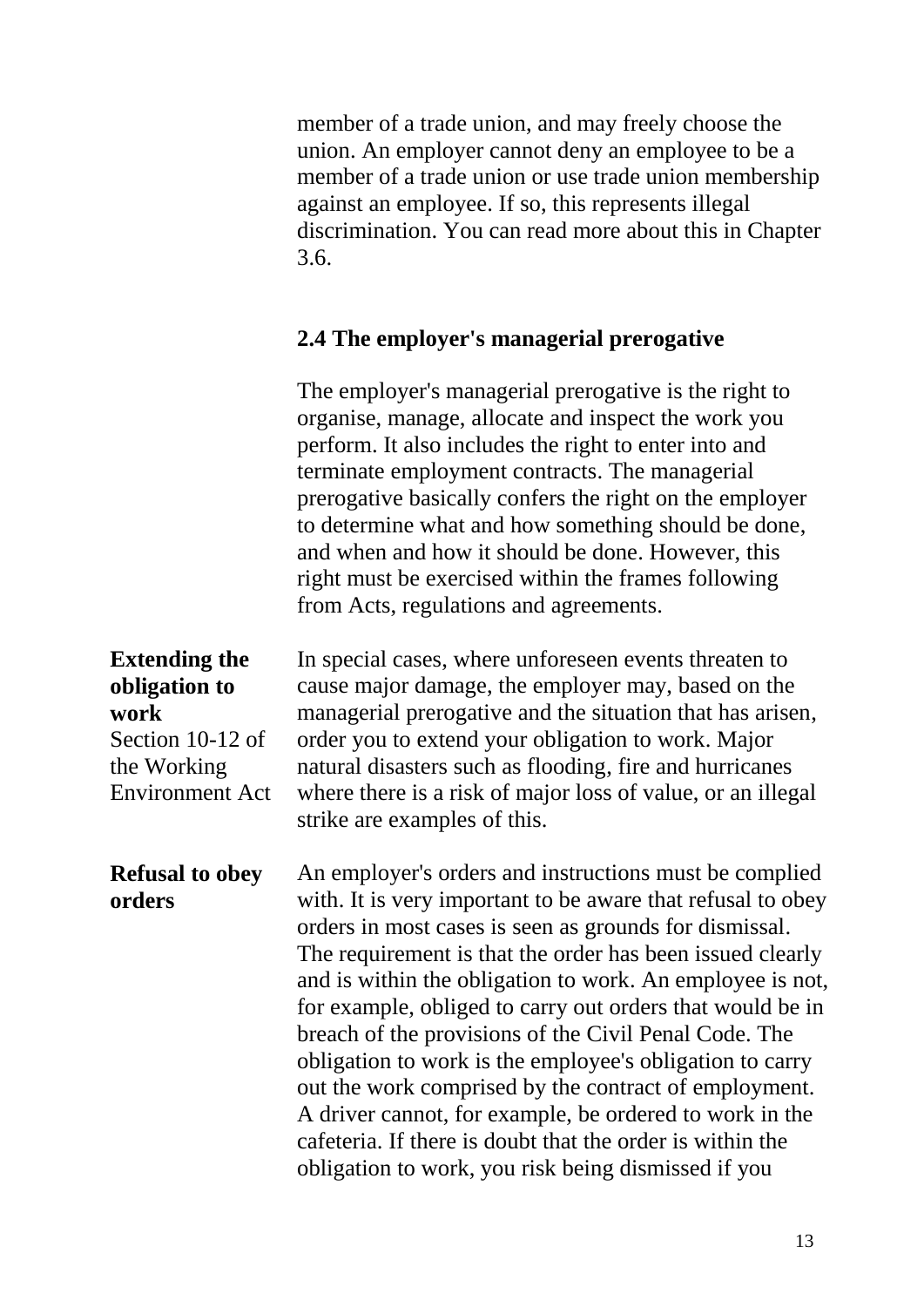|                                                                                           | refuse to carry out the work and the refusal later proves<br>to be illegal. It may thus be wise to carry out the work<br>but with reservations, and then later raise this issue with<br>the employer, for example through the employee<br>representative or trade union.                                                                                                                                                                                                   |
|-------------------------------------------------------------------------------------------|----------------------------------------------------------------------------------------------------------------------------------------------------------------------------------------------------------------------------------------------------------------------------------------------------------------------------------------------------------------------------------------------------------------------------------------------------------------------------|
| <b>Limitations</b> on<br>the managerial<br>prerogative                                    | The managerial prerogative is not unlimited. In general,<br>one may state that an employer may undertake such<br>actions that are fair considering the operations of the<br>enterprise. The Working Environment Act and other<br>legislation, collective pay agreements, the employment<br>contract and customary practice curtail the managerial<br>prerogative. An employer cannot deviate from what you<br>have agreed, or demand that you act in breach of the<br>law. |
|                                                                                           | 2.5 Permanent or temporary employment?                                                                                                                                                                                                                                                                                                                                                                                                                                     |
|                                                                                           | The clear general rule is that employees are in a<br>continuous employment relationship. This means that<br>you are permanently employed until you resign or the<br>employer terminates the employment contract.                                                                                                                                                                                                                                                           |
| <b>Full-time and</b><br>part-time posts                                                   | An employee may be permanently employed without<br>having a 100 per cent post. Part-time employees are<br>therefore also permanently employed, but work a lower<br>number of hours than those in full-time posts.                                                                                                                                                                                                                                                          |
| <b>Temporary</b><br>employees<br>Section 14-9 of<br>the Working<br><b>Environment Act</b> | A temporary employee may work in a full-time or part-<br>time post, but the employment is then time-limited. Such<br>posts are exceptions from the general rule, and must<br>always be explicitly agreed upon. The Act lays down<br>that temporary appointments can only be used in certain<br>cases. Temporary appointments are permitted when the<br>nature of the work so indicates, often because it is                                                                |
| <b>Conditions</b>                                                                         | different from the work normally carried out by the<br>enterprise. The less difference there is from the regular<br>operations, the less probable it is that the temporary<br>appointment is legal. Permanent employment shall be<br>used instead in such cases. Temporary appointments are                                                                                                                                                                                |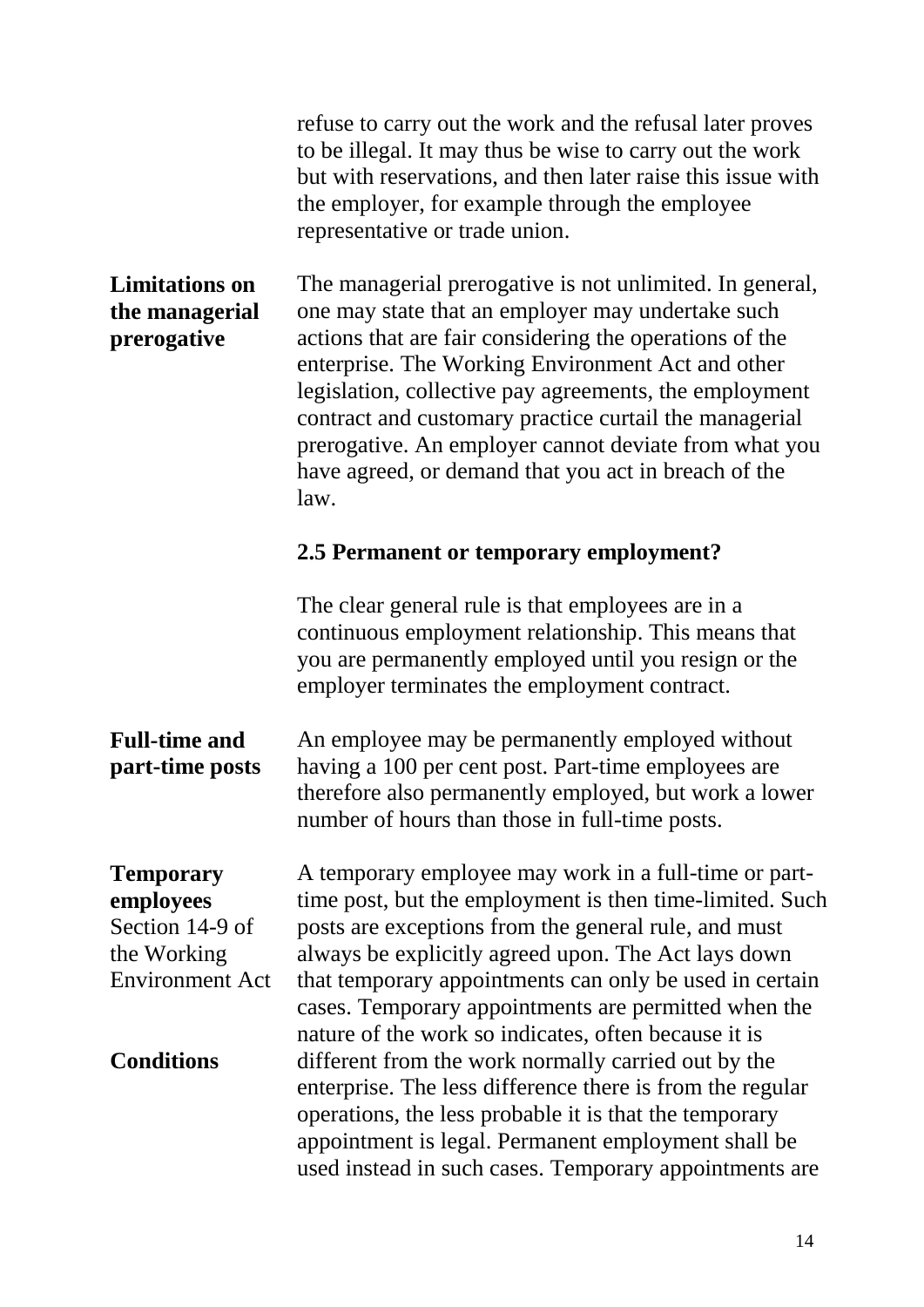permitted for work as a trainee, for work as a temporary replacement and for employment in connection with labour market schemes. The head of the enterprise may also be employed on a temporary basis.

**Access to termination of a temporary appointment** Section 15-7 of the Working Environment Act

With a temporary appointment, the employer and the employee can both terminate the employment relationship during the period of work. It is important to bear in mind that in such cases, the general rules governing dismissal in the Act apply. These rules give the employee particular rights and protection. You can read more about this in the brochure "Being dismissed, fired or laid off".

**Temporary employee for four years or more – the right to a permanent appointment** Section 14-9 (5) of the Working Environment Act

If an employee has been temporarily employed for more than four consecutive years, he or she can be considered to be permanently employed. This means that on dismissal, for example, the rules of objectivity shall apply. The four-year rule does not apply, however, to a temporary appointment *that existed as of 1January 2006.* If a temporary employment appointment is renewed, it must be borne in mind that temporary employment time directly preceding the renewal will be included in the four-year rule.

#### **Substitute**

A substitute works in the place of another person. If a substitute worker is hired over an extended period of time to substitute for several persons, this may lead to the substitute being considered a permanent employee. This might be indicative of the fact that the enterprise has a permanent need for labour. If so, the enterprise must use permanent employees.

Section 14-11 of the Working Environment Act If an employee is illegally temporarily employed, the main rule in the Act on permanent employment will be applicable.

#### **Trial period**

Section 14-6 (f), cf. section 15-3

When entering into a contract on permanent or temporary employment, the employer can require that for a period of time you will be employed on a trial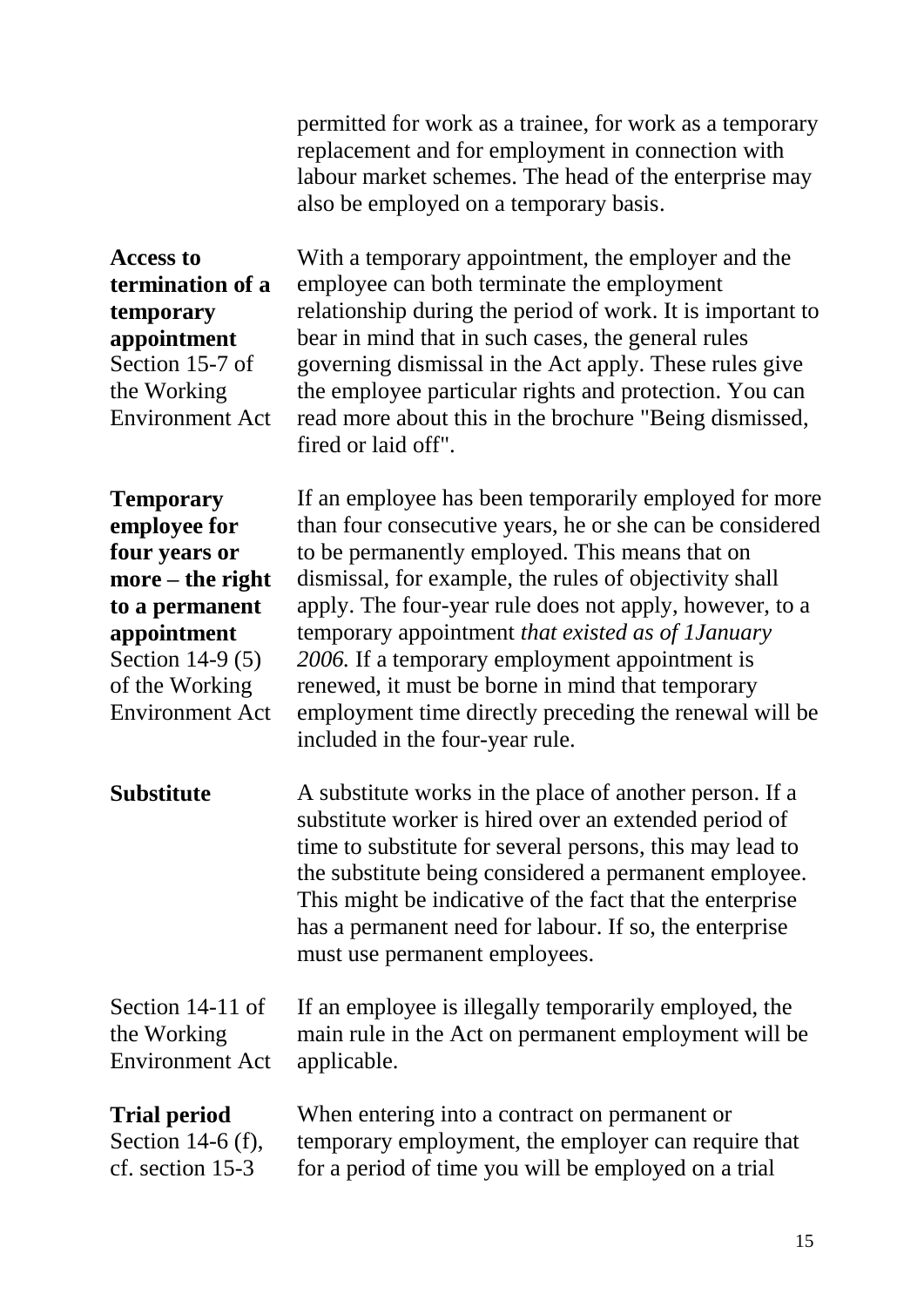#### seventh paragraph and section 15-6 of the Working Environment Act

basis. The trial period must be agreed in writing in the contract of employment. Pursuant to the Act, a trial period may last up to six months. A trial period may be prolonged beyond this, but only if you have been absent during the trial period, and only for a period of time corresponding to your absence. The right to prolong the trial period must also have been entered into the written contract of employment in advance. Thus, if you have been sick for a month during the trial period, the trial period may be prolonged by one month. When the trial period is over, whether it has been prolonged or not, the employee will be permanently employed.

#### **2.6 Working hours**

#### **Normal working hours**

Section 10-4 of the Working Environment Act Working hours must be set in the written contract of employment. Pursuant to the Act, normal working hours must not exceed nine hours per day and 40 hours per week. A normal work week today is 37.5 hours in a full post. Many people have agreements for shorter working weeks.

#### **The right to reduced working hours**

Section 10-2 (4) of the Working Environment Act

After a well-grounded application, an employee may be granted reduced working hours due to health, social or other important welfare reasons, where this can be undertaken without causing special inconvenience for the enterprise. How such reduced working hours are to be scheduled must be agreed between the employer and employee, if a reduced number of working hours is granted. Such an agreement may be granted for up to two years at a time. Reduced working hours is an important right, and applies to employees with special needs.

**Additional work** For an employee with reduced working hours or who is employed in a part-time post, the working hours that exceed what is agreed but is within regular working hours are counted as additional work. The Act does not stipulate any right to higher pay for additional work. If you are to be paid a higher hourly rate for the additional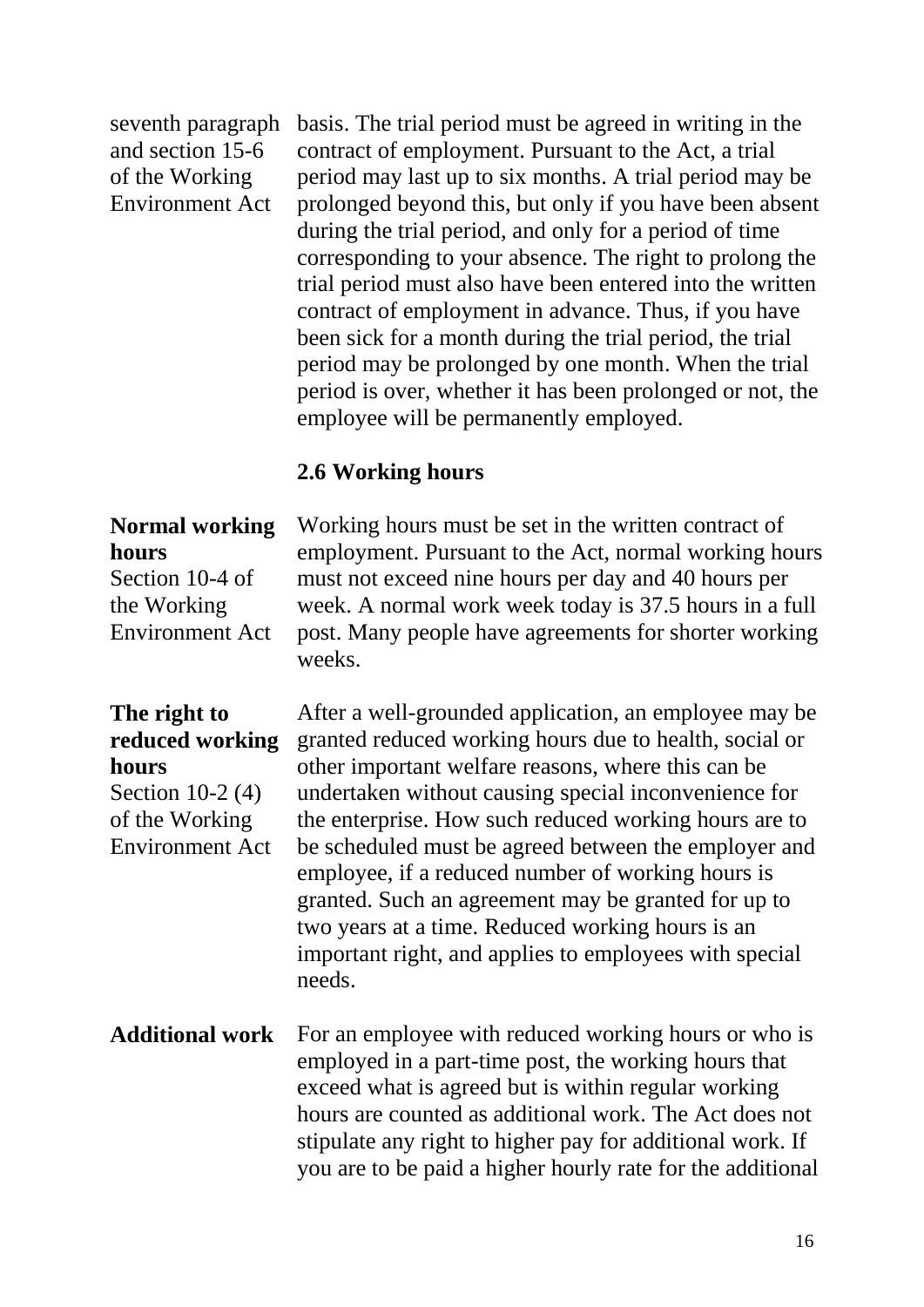work, this must be agreed in advance.

#### **Overtime work**

Section 10-4 cf. section 10-6 (11) of the Working Environment Act

Overtime is counted only when you have worked more than nine hours in a day or more than 40 hours in a week, unless otherwise agreed. After respectively nine or 40 hours, you have the right to overtime pay. The Act stipulates that you have the right to at least 40 per cent in addition to your regular hourly rate. A higher percentage may be agreed. Collective pay agreements often regulate overtime rates with higher percentages.

#### **Off-duty time**

Section 10-6 (12) of the Working Environment Act

Another way of compensating employees for additional work and overtime is through the granting of off-duty time. The Act provides the employee with a free choice between overtime pay or off-duty time. This can be agreed separately between the employee and the employer, either in the employment contract or in each specific case. One solution is that you are granted offduty time hour for hour, but you are paid the overtime supplement in the normal way.

**More on the use of additional work and overtime work** Section 10-6 of the Working Environment Act

Overtime work and additional work must not be used as a regular scheme. It is within the employer's managerial prerogative (see Chapter 2.4) to impose additional work and overtime on employees. Before overtime is imposed, the employer should if possible have discussed its necessity with the employee's elected representative. If overtime of more than two hours beyond what are regular working hours pursuant to the Act is imposed on an employee, the employee has the right to a break of at least 30 minutes before continuing work. When conditions so necessitate, this pause may be shortened or moved to another time.

An employer may only impose additional work or overtime when unforeseen events or absence of employees may disrupt normal operations, or when it is necessary to protect goods or equipment from damage. Unexpected work pressure, seasonal fluctuations or lack of employees with special skills or similar reasons may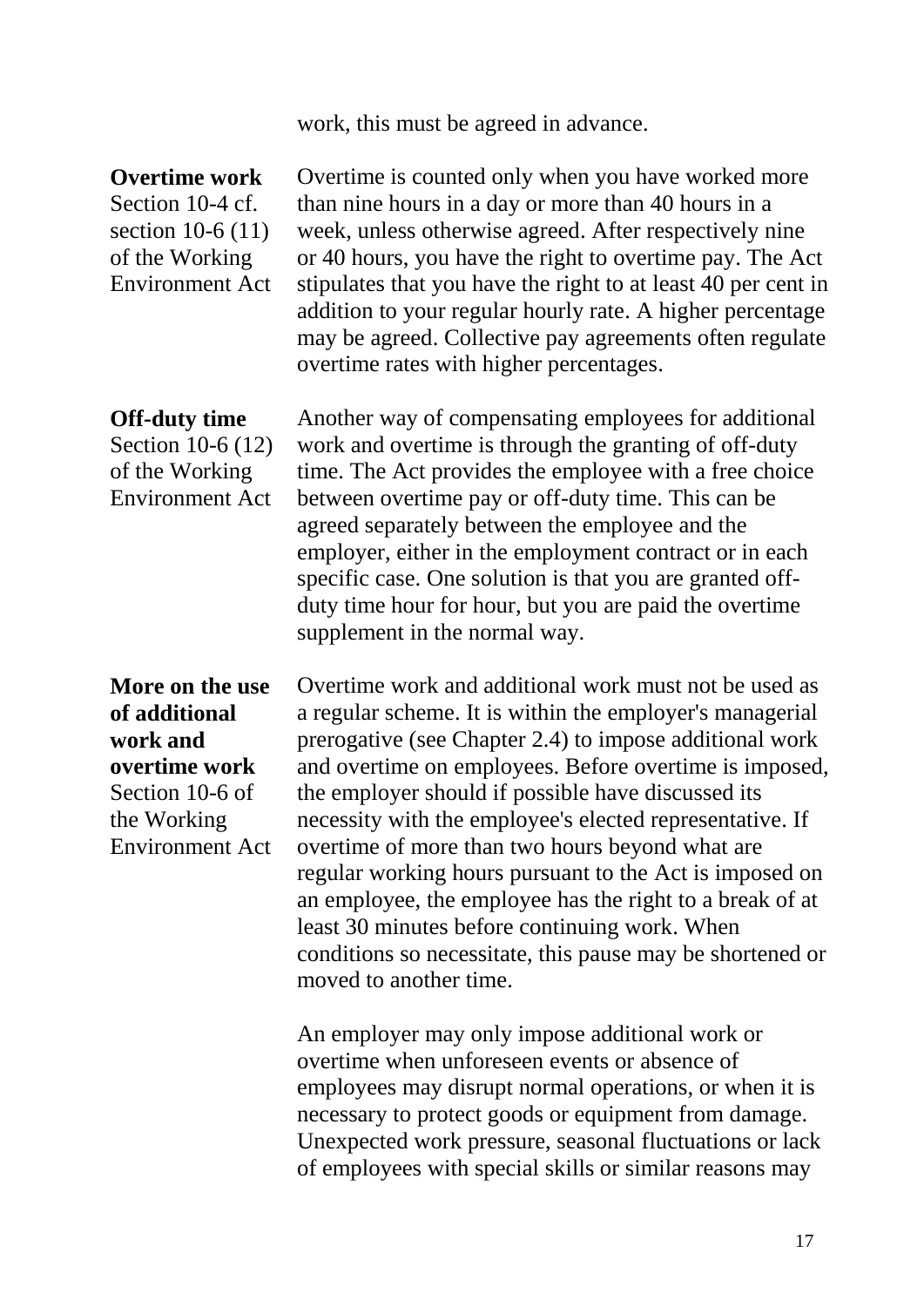|                                                                                               | also allow for the use of additional work and overtime.                                                                                                                                                                                                                                          |
|-----------------------------------------------------------------------------------------------|--------------------------------------------------------------------------------------------------------------------------------------------------------------------------------------------------------------------------------------------------------------------------------------------------|
|                                                                                               | Overtime work may prolong the work day up to 14<br>hours. It must, however, not exceed 10 hours per week,<br>25 hours in four consecutive weeks and 200 hours per<br>calendar year. For agriculture and other activities under<br>the Labour Inspection Authority, other rules may be<br>agreed. |
| <b>Example</b>                                                                                | Here are two examples of additional work and overtime<br>work:                                                                                                                                                                                                                                   |
| Day                                                                                           | <u>A single day</u>                                                                                                                                                                                                                                                                              |
|                                                                                               | Working hours: from 8 am to 10.30 pm:                                                                                                                                                                                                                                                            |
|                                                                                               | Agreed working hours: 8 am to 4 pm, whereof a 30-<br>minute break, i.e. 7.5 hours.<br>Additional work: from 4 pm to 5.30 pm.<br>Overtime work: from 5.30 pm to 10.30 pm.<br>Total: 14 hours.                                                                                                     |
|                                                                                               | 7.5 hours $+1.5$ hours $+5$ hours $= 14$ hours                                                                                                                                                                                                                                                   |
| Week                                                                                          | <u>A whole week</u>                                                                                                                                                                                                                                                                              |
|                                                                                               | Agreed working hours: 30 hours.<br>Additional work: from 30 to 40 hours.<br>Overtime work: from 40 to 50 hours.                                                                                                                                                                                  |
|                                                                                               | The agreed working hours here constitute 30 hours per<br>week. As the normal working time pursuant to the Act is<br>40 hours, the interval must be accounted as additional<br>work. The period from 40 to 50 hours is overtime work.                                                             |
| The right to an<br>exemption<br>Section 10-6 (10)<br>of the Working<br><b>Environment Act</b> | The employer is obliged to exempt employees who for<br>health or strong social reasons (for example parental care<br>for minors, sick parents, major family events) request<br>that they be exempted from additional work or overtime<br>work. An employer is also obliged to exempt an          |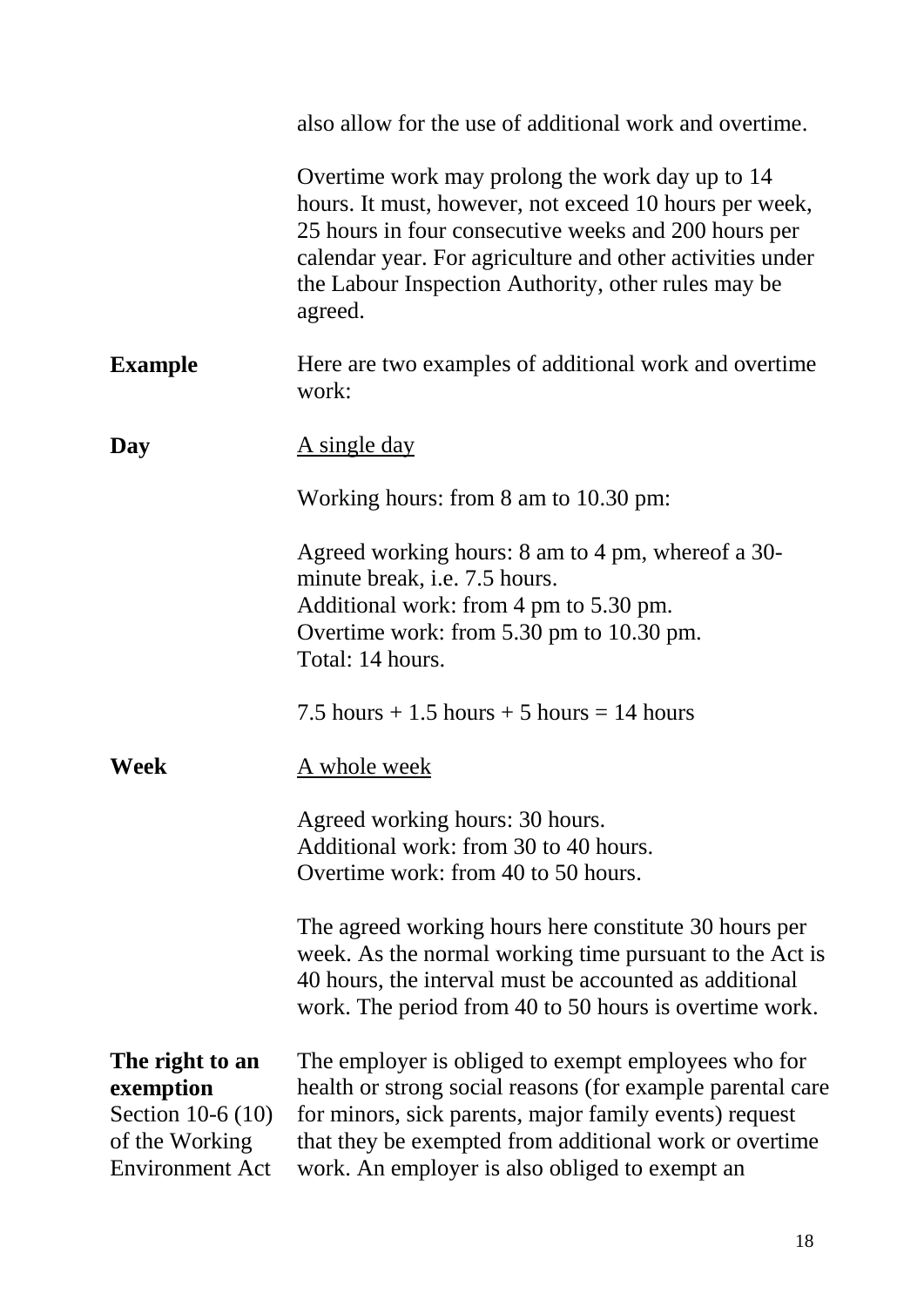employee who requests exemption for other personal reasons when the work can be postponed or carried out by others without damage. If a general exemption is asked for, the employer may require a medical certificate from the employee stating that this is necessary.

#### **2.7 Illness**

**Sickness benefits**  Section 8-18 of the National Insurance Act Pay when sick is the same as the normal pay, and starts from the first day of illness. If an employee is sick, he or she is obliged to notify the employer from the first day of illness that the absenteeism is due to illness. If this is not done, the employee will lose the right to sickness benefits until the employer is notified either by the employee or a doctor. If an employee at the end of the working day knows that she or he will not be able to come to work the next day due to illness, the employer must be notified at that time so that a substitute can be arranged if necessary.

**Conditions**  Section 8-2 of the National Insurance Act To be entitled to sickness benefits, at least 28 days (waiting time) must have passed from when you were employed. In the case of illness during this period, you may not demand pay for your days of illness up to the 28th day. If an employee suffers an occupational injury during this period, there is no waiting time. Then the employee has the right to pay from the first day of sickness absenteeism. Moreover, the employee must in the course of the year earn at least half of the base rate of the National Insurance. Sickness benefits are limited to an amount up to six times the base rate of the National Insurance. NAV can provide information on the exact amount of the base rate (called 1 G in Norwegian), as this amount changes from one year to the next.

**leave** Section 8-23 of the National Insurance Act

**Self-certified sick**  Self-certified sick leave is the right to notify the employer verbally about sickness absenteeism without having to submit a medical certificate. The employer may request confirmation in writing when the employee returns to work.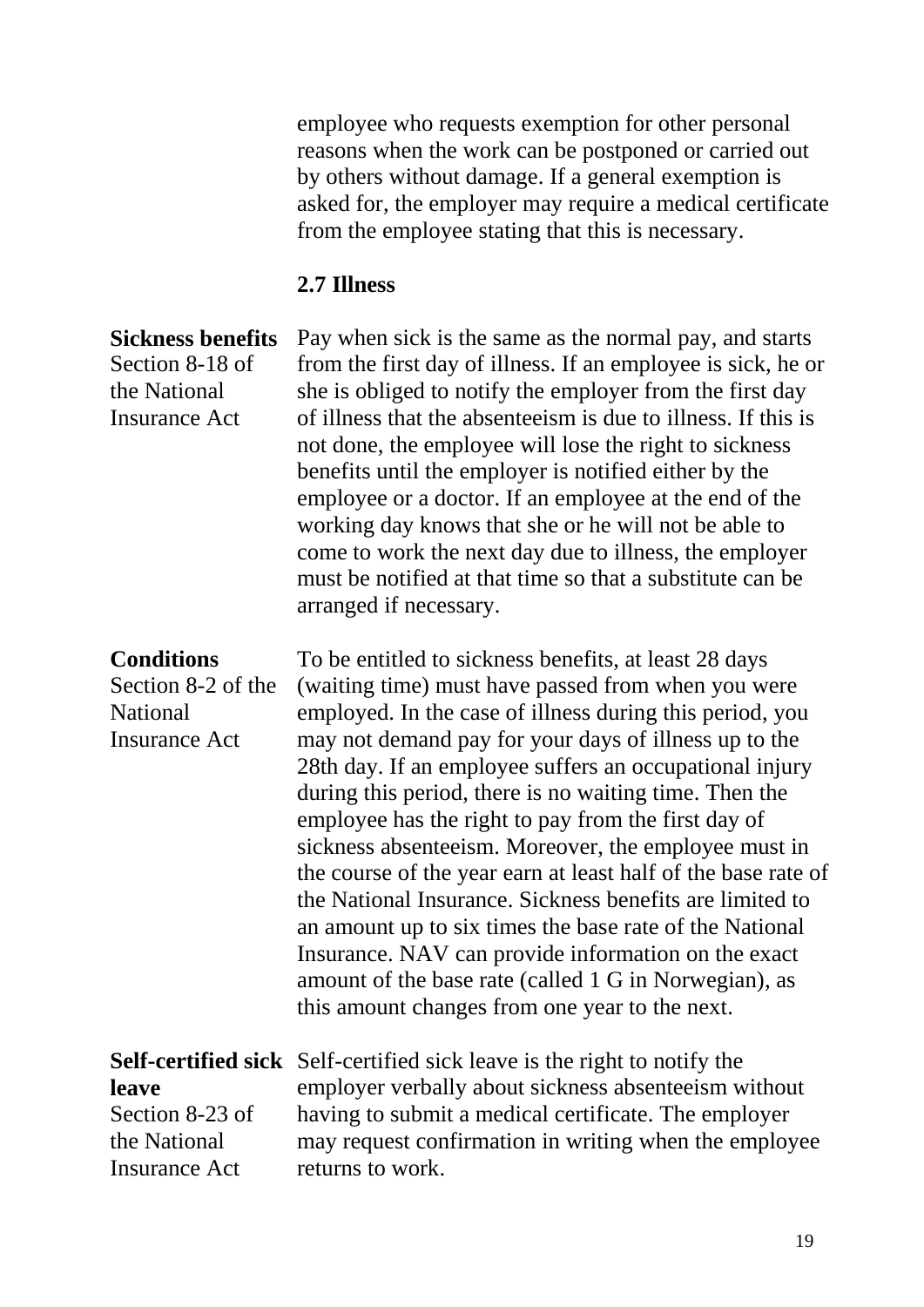| <b>How long</b> |  |
|-----------------|--|
|-----------------|--|

Section 8-24 of the National Insurance Act

#### **How often**

Section 8-24 of the National Insurance Act

A condition for the right to use self-certified sick leave is that the employee has been employed by the employer for at least two months. Self-certified sick leave can be used for up to three consecutive days and up to four times in the course of a period of 12 months. If the employer approves it, self-certified sick leave can be used for a longer period than three days, in which case this should be clarified in advance. In the case of illness immediately prior to or after off-duty time, these are included when the number of sick days is calculated. If an employee is sick on Friday and Monday, he or she is considered to have been sick for four days.

An employer may demand a medical certificate from the fourth day of sickness absenteeism. If a medical certificate is not submitted, the right to sickness benefits will lapse.

The first 16 days of sickness absenteeism are called the employer (sick pay) period. The employer will pay your

sickness benefits during this period. Sometimes an

**Employer period (sick pay period)** Section 8-19 of the National Insurance Act

**Demand for payment**

employer may refuse to pay sickness benefits, even if the employee has submitted a medical certificate. A letter must then be written demanding that the money

**Advance payment from NAV**  Section 8-22 of the National Insurance Act

is paid within one week.

If the employer continues to refuse to pay the money, the employee may demand that NAV pay the sick pay. If so, the employee must send a letter to NAV as the following example shows:

**Example** Employee's name Address National identity number (11 digits)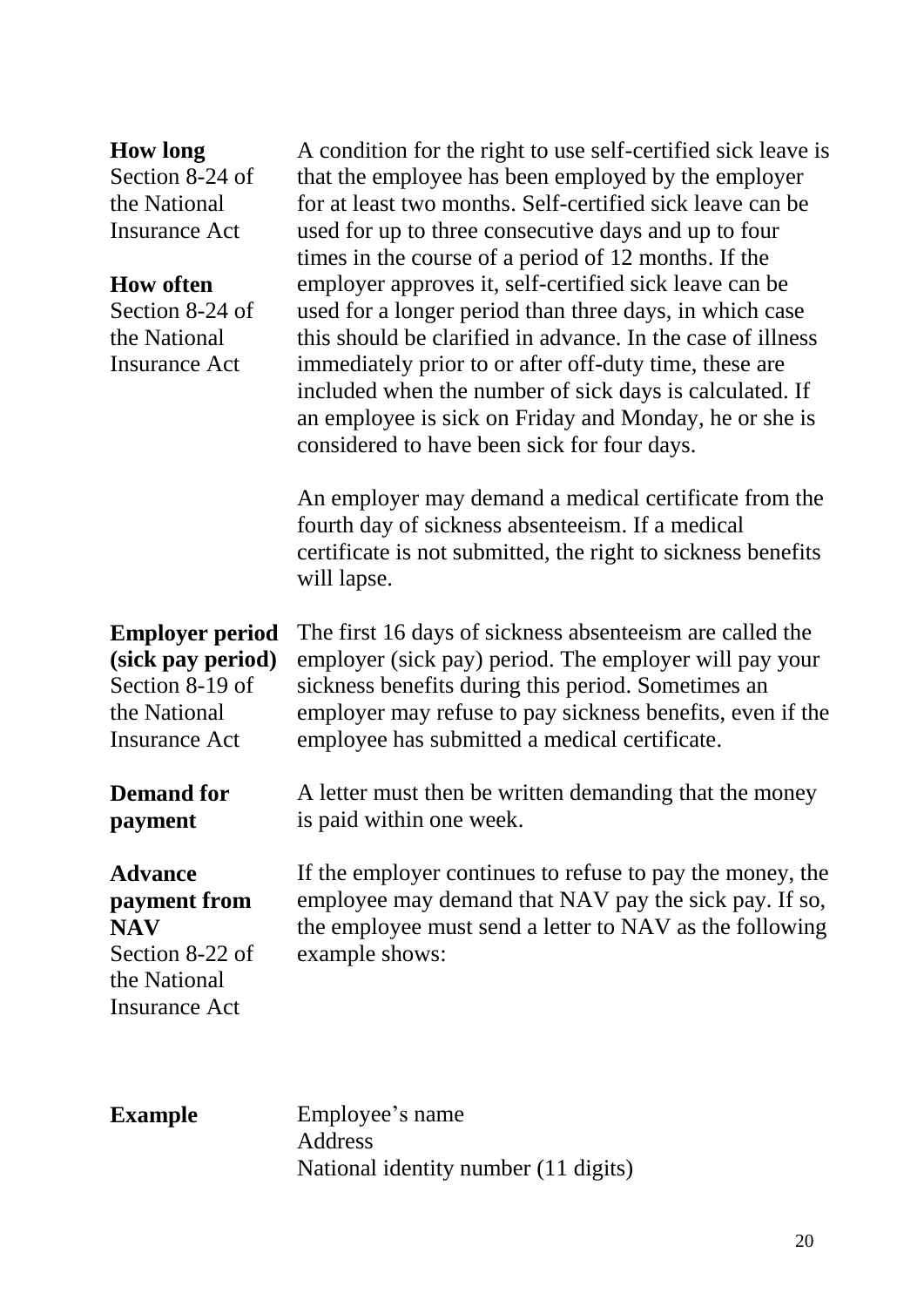Place, date

NAV-trygd Address

I was sick from 1 April 2007 to 12 April 2007. As my employer refuses to pay me sick pay for the employer (sick pay) period, in spite of the written demand (see the attached copy), I demand that NAV-trygd pay this to me, cf. section 8-22 of the National Insurance Act.

If the sick pay is not paid to me by the employer or NAV-trygd, the refusal will be appealed to the appeals board for sickness benefits for the sick pay period, cf. section 21-13 of the National Insurance Act.

Yours sincerely

(The employee's name)

The local NAV office is under the obligation to provide guidance on questions relating to payment of sickness benefits.

#### **2.8 Holidays**

## **The right to**

**holidays** Section 5 of the Annual Holidays Act

Employers shall ensure that employees have 25 working days' holiday leave each holiday year. The holiday year follows the calendar year. The number of holiday days is not related to how long you have worked for an employer or earned holiday pay. For employees over 60 years of age, special rules apply which confer the right to longer holidays and more holiday pay. Longer holidays may have been agreed pursuant to collective pay agreements or special agreements.

#### **Employees under** The Annual Holidays Act calculates a week as **60 years of age** consisting of six working days. This gives you the right to four weeks and one day off. If you were to have off-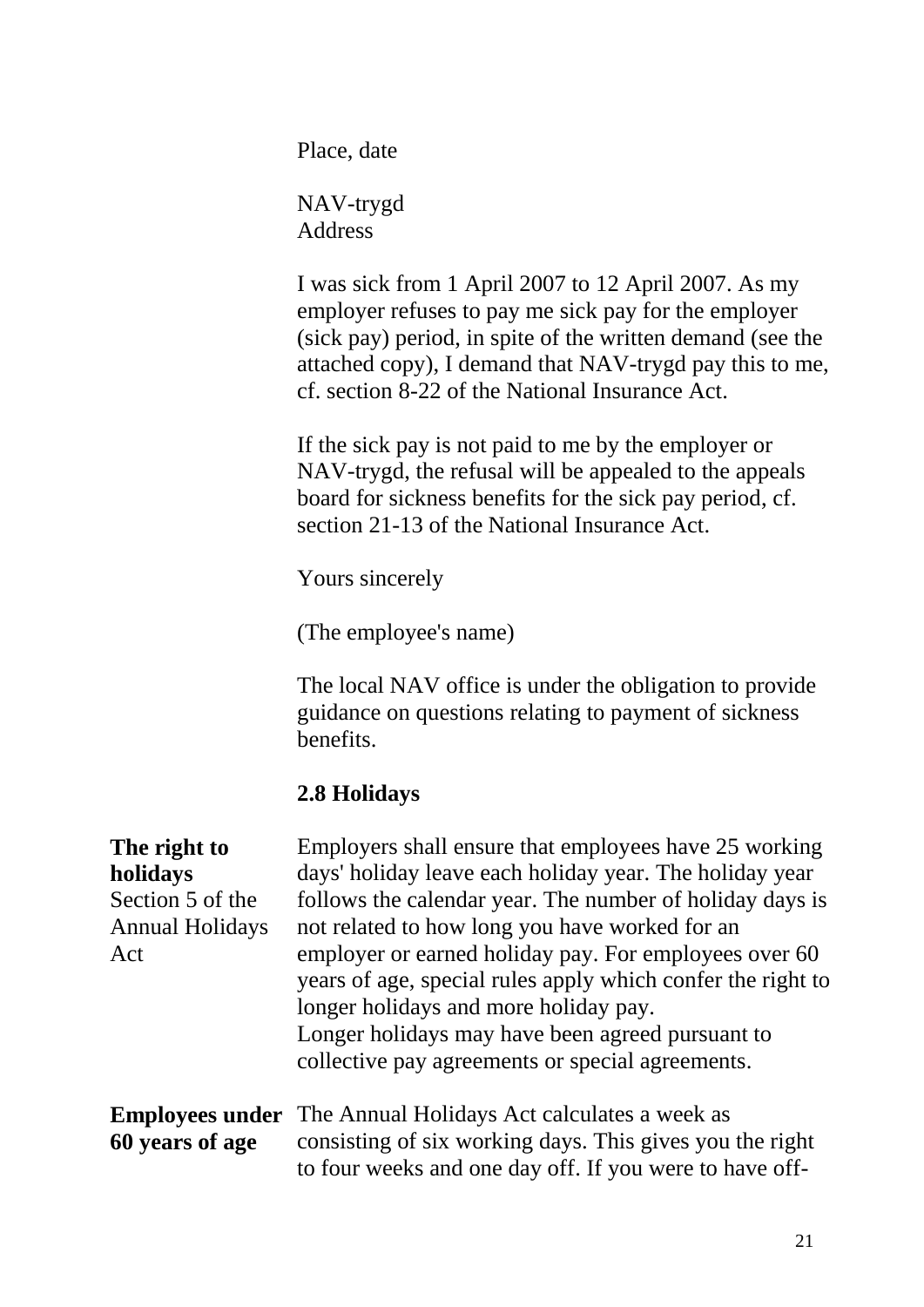|                                                                                                    | duty days according to the regular schedule, these do not<br>extend your holiday. Within the framework of the Act,<br>the employer decides when you may take your holiday.                                                                                                                                                                                                                                                                                                                                                                                                                                 |
|----------------------------------------------------------------------------------------------------|------------------------------------------------------------------------------------------------------------------------------------------------------------------------------------------------------------------------------------------------------------------------------------------------------------------------------------------------------------------------------------------------------------------------------------------------------------------------------------------------------------------------------------------------------------------------------------------------------------|
| Section 7 of the<br><b>Annual Holidays</b><br>Act                                                  | The main holiday is three weeks (18 working days), and<br>is normally given between 1 June and 30 September. An<br>employee may also demand that the remainder of the<br>holiday of seven days (one holiday week and one day) is<br>given together or divided. If an employee resigns from<br>the job him-/herself, or starts in a new job after 15<br>August, he or she cannot demand that the holiday is<br>taken during the main holiday period. If you are<br>dismissed, the employer cannot demand that you take<br>your holiday during the period of notice if this is shorter<br>than three months. |
| <b>Employees over</b><br>60 years of age<br>Section $5(2)$ of<br>the Annual<br><b>Holidays Act</b> | Employees who reach the age of 60 before 1 September<br>in a holiday year have the right to an extra holiday week,<br>and their holiday pay constitutes 12.5 per cent of the<br>holiday pay base rate.                                                                                                                                                                                                                                                                                                                                                                                                     |
| <b>Holiday</b> pay<br>Section 10 of the<br><b>Annual Holidays</b><br>Act                           | Holiday pay replaces pay during the holidays. The base<br>rate for the holiday pay must be clearly stated on your<br>pay and tax deduction slip. For most employees, the<br>holiday pay constitutes 10.2 per cent of the base rate for<br>holiday pay. Collective pay agreements or individual<br>employment agreements may have other provisions that<br>give higher holiday pay.                                                                                                                                                                                                                         |
| <b>Holidays and</b><br>sickness<br>Section 9 of the<br><b>Annual Holidays</b><br>Act               | As an employee who is completely incapacitated for<br>work before your holiday you may demand to have the<br>holiday postponed until later in the holiday year. The<br>demand for the postponement must be made at the latest<br>on the last working day you would have worked before<br>the holiday was to commence. If you have been<br>completely incapacitated for work for at least six<br>working days in the holiday, you may demand to have a<br>corresponding number of working days' holiday<br>postponed and given to you as a new holiday later in the                                         |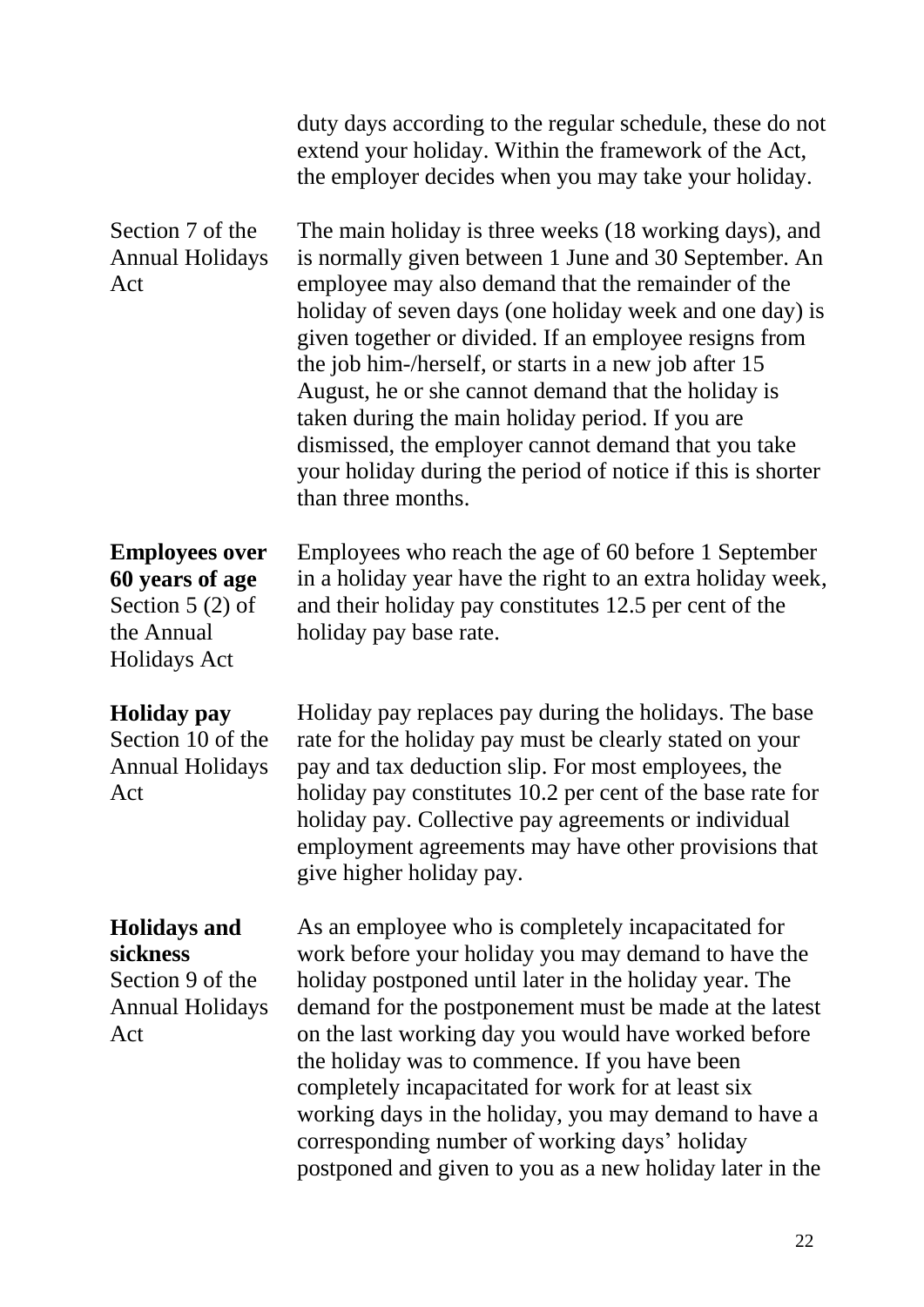holiday year. Such a demand for a postponement of the holiday must be submitted without undue delay after your return to work. In both cases a medical certificate is required to maintain the right.

#### **2.9 Transfer of enterprises**

**Rights pursuant to the contract of employment are carried forward** Section 16-2 of the Working Environment Act

#### **Exemptions**

Section 16-2 of the Working Environment Act Employees often find that the enterprise they are working for is sold. Transfer to another owner is in itself no ground for dismissal by the previous or new owner. The point of departure is therefore that that an employee retains his or her rights and obligations ensuing from the contract of employment and the employment relationship in general. This generally applies to both full or partial transfer of the enterprise to a new owner. It is immaterial that the new owner is not familiar with all the details. Pay, holidays, per diem, newspapers, the use of a company car etc. that the employee was entitled to from the old owner are carried forward.

The situation is different when it comes to pension benefits and collective pay agreements. The new owner is only obliged to maintain rights that have already accrued. The new employer shall be bound by any collective pay agreement that was binding upon the former employer. This shall not apply if the new employer within three weeks after the date of transfer at the latest declares in writing to the trade union that the new employer does not wish to be bound. The transferred employees nevertheless have the right to retain the individual working conditions that follow from a collective pay agreement that was binding upon the former employer. This shall apply until this collective pay agreement expires or until a new collective pay agreement is concluded that is binding upon the new employer and the transferred employees. If a collective pay agreement applies to the employment relationship, it will only be "transferred" to the extent that individual working conditions follow from it, and only until it expires or is replaced by another collective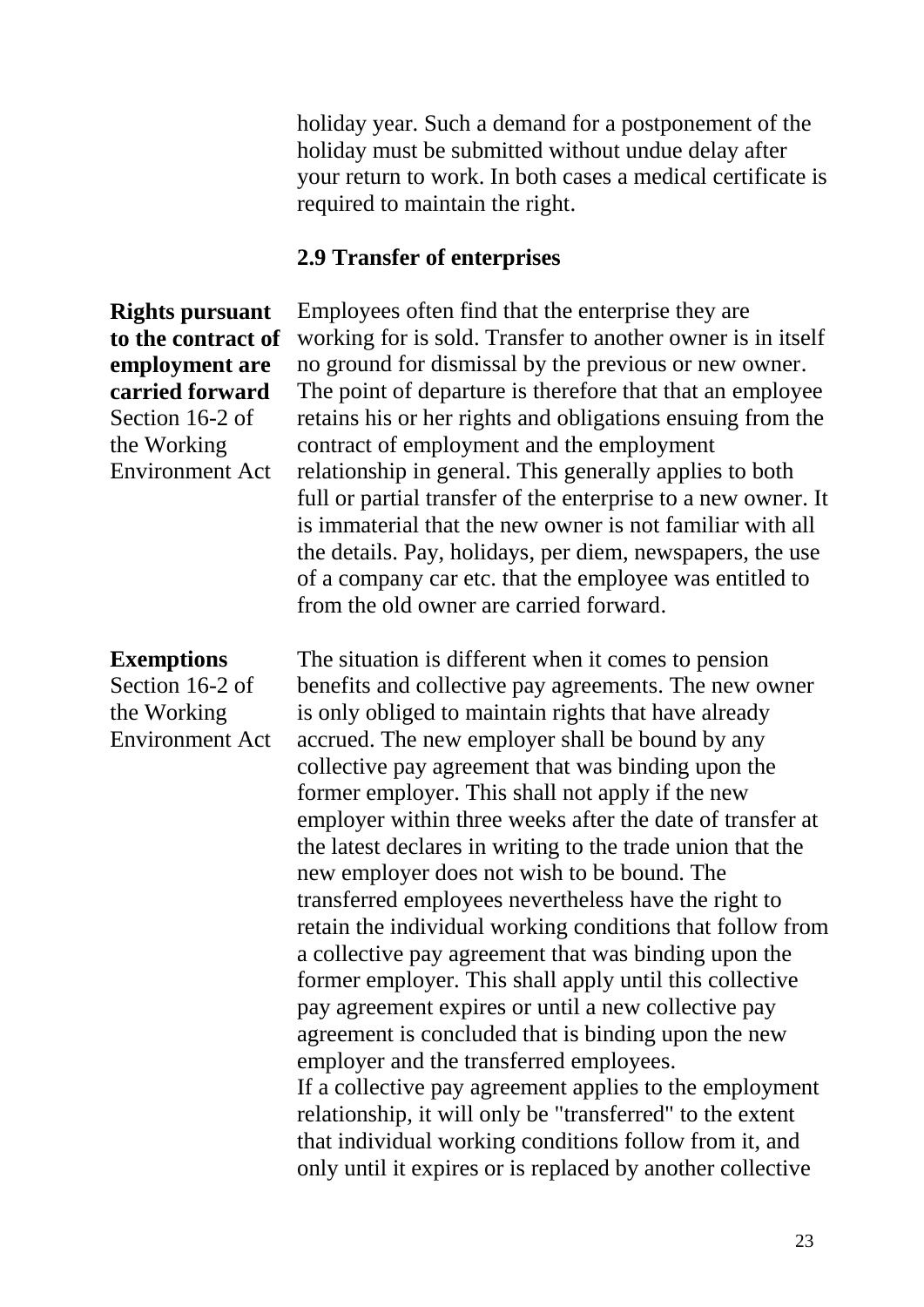pay agreement.

| <b>Information</b><br>Section 16-5 of<br>the Working<br><b>Environment Act</b>             | Both the former and new owner shall as early as possible<br>discuss the transfer with the employees' elected<br>representatives. They are obliged to give information<br>about the reason for the transfer, and legal, financial and<br>social implications of the transfer for the employees.<br>Measures planned in relation to the employees must also<br>be discussed with a view to reaching an agreement. |
|--------------------------------------------------------------------------------------------|-----------------------------------------------------------------------------------------------------------------------------------------------------------------------------------------------------------------------------------------------------------------------------------------------------------------------------------------------------------------------------------------------------------------|
| <b>Right of</b><br>reservation<br>Section 16-3 of<br>the Working<br><b>Environment Act</b> | An employee may object to transfer of the employment<br>relationship to the new employer. This is called the right<br>of reservation. An employee must give notification of<br>this in writing within the specified time limit.                                                                                                                                                                                 |
|                                                                                            | An employee who has asserted his or her right of<br>reservation may on specified conditions have a<br>preferential right to a new appointment at the former<br>employer.                                                                                                                                                                                                                                        |
|                                                                                            | 2.9.1 When has the transfer of enterprises taken<br>place?                                                                                                                                                                                                                                                                                                                                                      |
| <b>Introduction</b><br>Section 16-1 of<br>the Working<br><b>Environment Act</b>            | Transfer means the transfer of an autonomous entity that<br>retains its identity after the transfer. Any assessment of<br>whether a transfer of an enterprise has taken place must<br>be undertaken specifically in each case.                                                                                                                                                                                  |
|                                                                                            |                                                                                                                                                                                                                                                                                                                                                                                                                 |
| <b>Autonomous</b><br>entity                                                                | The section of the enterprise that is transferred must<br>have stable finances and a permanent structure to come<br>under the rules. It is not required that the objective of the<br>section transferred is to achieve economic gain. No<br>requirement exists as to the size or number of employees<br>in the section transferred.                                                                             |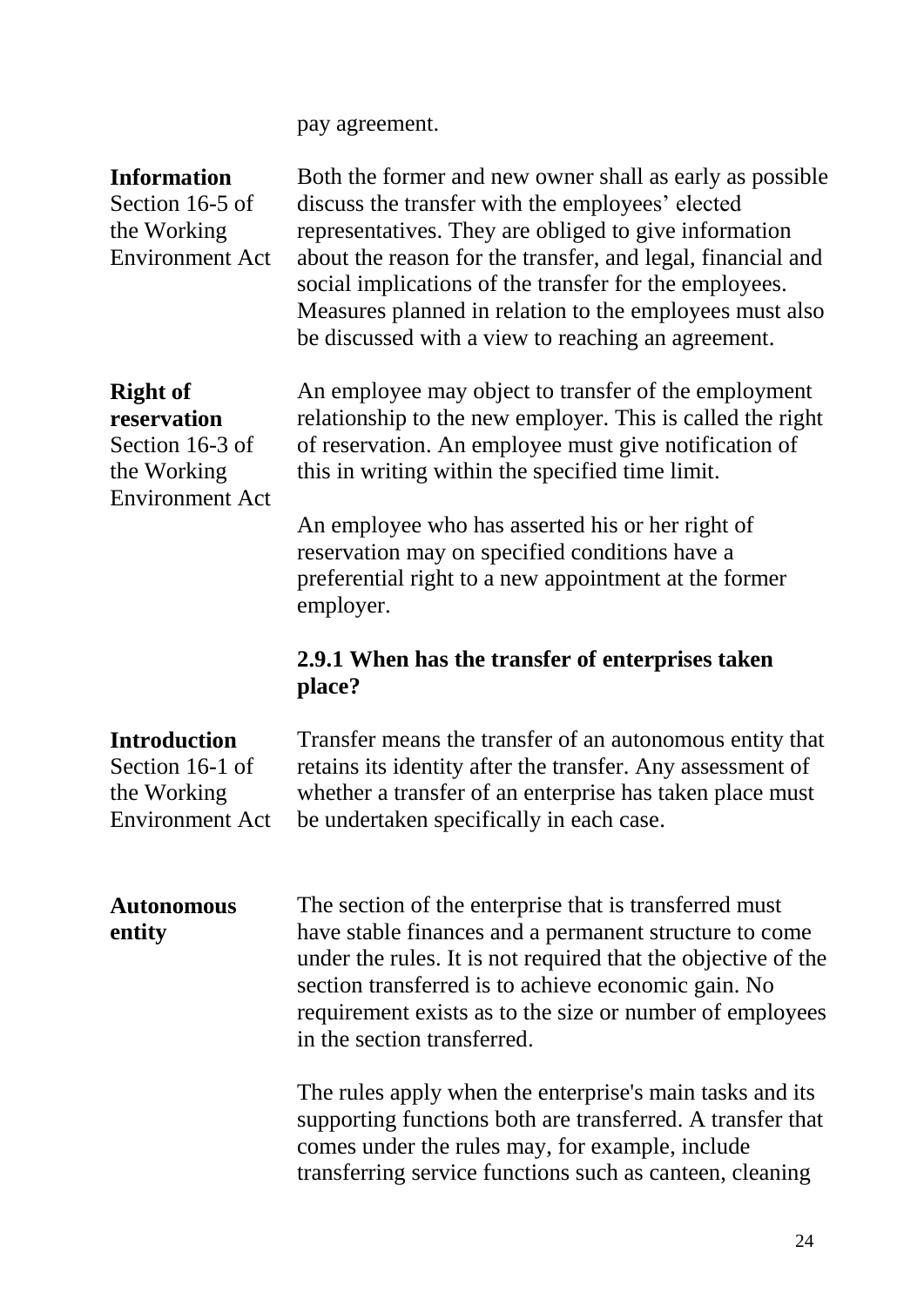and reception desk.

**Identity** It must be decided whether the enterprise has retained its identity after the transfer, or whether only the previous tasks of the enterprise are carried forward.

**Assessment issues** A comprehensive assessment must be undertaken of each specific case. The real situation is decisive, terminology and formalities cannot be given emphasis. Vital issues will be:

- The type of enterprise or company
- Whether a transfer of equipment has taken place at the time of the transfer
- Whether the customers are taken over
- To what extent the work tasks remain the same after the transfer
- How long the enterprise operations have been halted, if at all
- Whether the operations are being carried out in the same premises as previously
- Whether the requirements for employee qualifications are the same before and after the transfer

### **2.10 Outsourcing work tasks to an independent contractor**

Outsourcing means that an enterprise gives certain work previously carried out by its employees to an independent contractor to carry out. The reason given for outsourcing is generally that the enterprise wishes to focus on its core tasks. Support functions are left to others so that the enterprise's main tasks can be carried out more rationally.

| The relation | The rules on outsourcing are intended to function as a                            |
|--------------|-----------------------------------------------------------------------------------|
|              | <b>between transfer</b> supplement to the rules on the transfer of an enterprise, |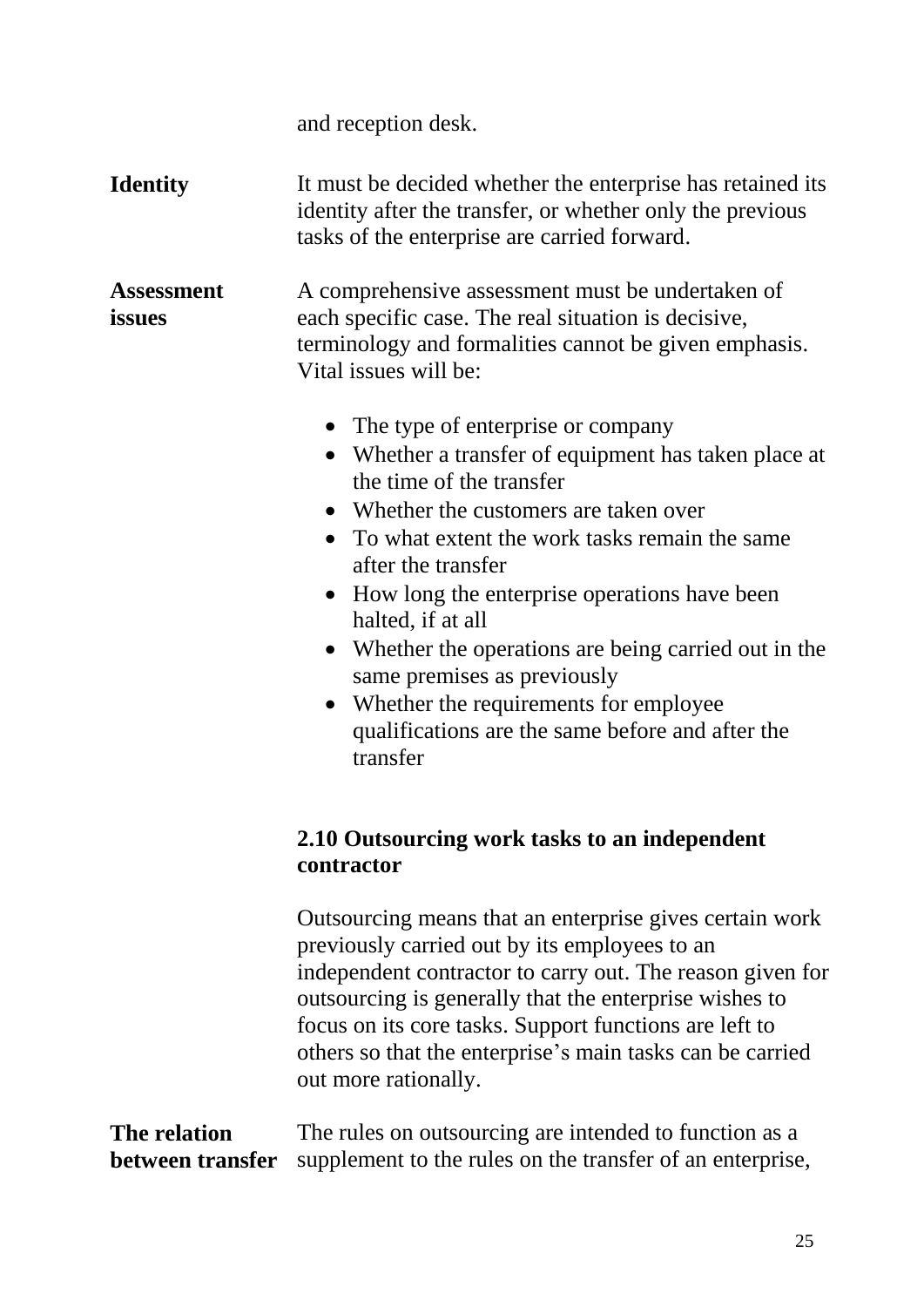#### **of an enterprise and outsourcing**

when they are not applied. The purpose of both sets of rules is to give employees protection against dismissal.

#### **Dismissal due to outsourcing** Section 15-7 of

the Working Environment Act

The rules stating that an employer must have an objective reason for dismissing employees also applies to the dismissal of an employee as a result of outsourcing. A dismissal must satisfy the general conditions that apply pursuant to the general provisions of the Act, for example the requirement calling for an advance process. Outsourcing will always be a part of a rationalisation or downsizing process undertaken by the enterprise. When deciding whether a dismissal is objectively justified, the needs of the enterprise shall be weighed against the disadvantage caused by the dismissal for the individual employee. Dismissal is not considered objectively justified if the employer has other suitable work in the enterprise to offer the employee.

## **Justified due to continued operation**

Section 15-7 of the Working Environment Act

The Act moreover states that dismissal owing to an employer's actual or planned contracting out of the enterprise's ordinary operations to a third party is not objectively justified unless it is absolutely essential in order to maintain the continued operation of the enterprise.

What may be deemed to be objectively justified will rest on an arbitrary assessment in each specific case. In cases where the enterprise has very serious financial problems, it will probably be allowed to dismiss employees due to outsourcing.

#### **When has outsourcing occurred?**

#### **Independent contractor**

The rule concerning outsourcing is only applicable if assignments from the enterprise are outsourced to an independent contractor. This means an independent business operator without his or her own employees. This means that if the enterprise outsources to a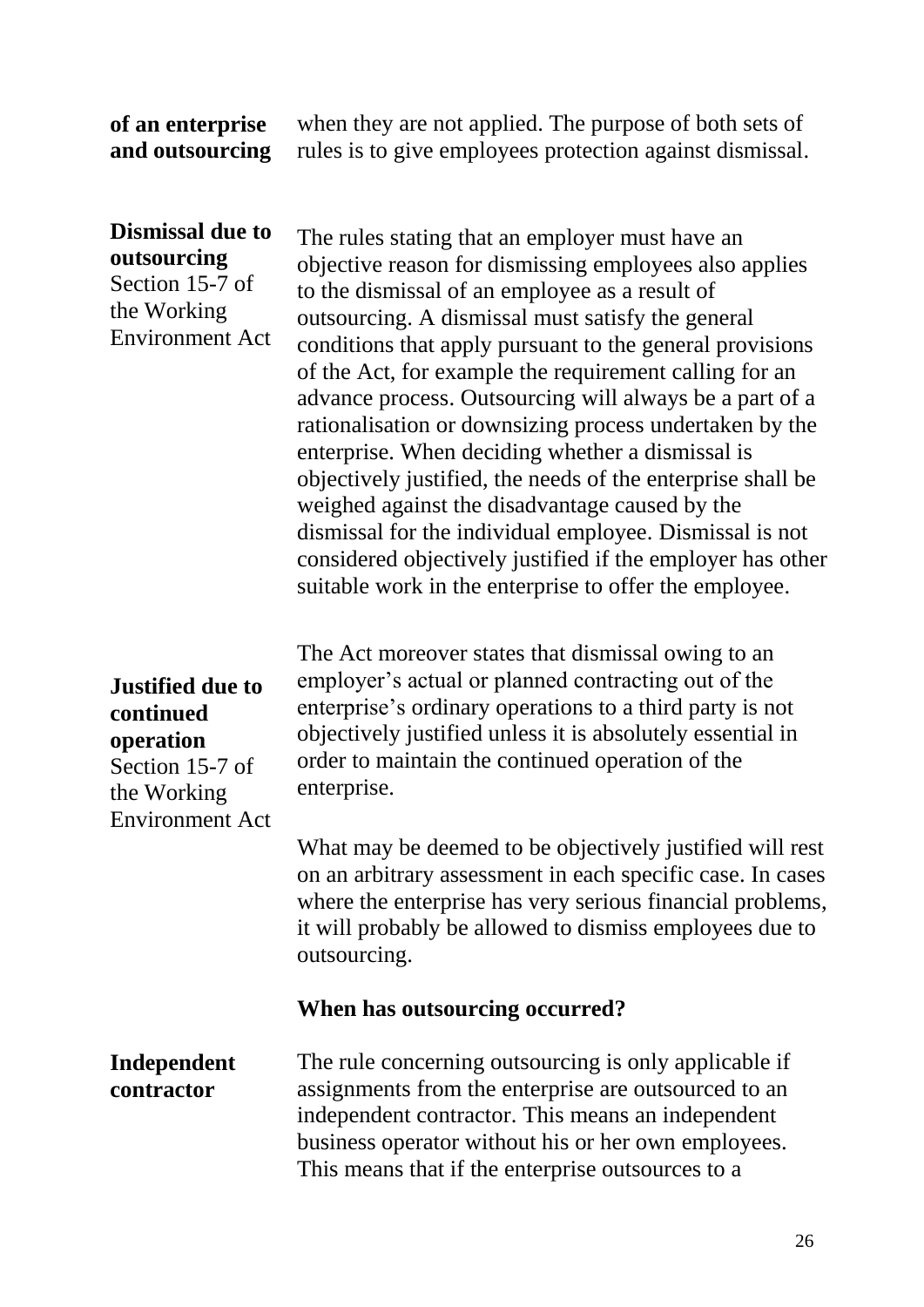temporary help agency or a company with employees that specializes in taking assignments for other enterprises, this is outside the scope of the provision. The objective justification of the dismissal must then be assessed pursuant to the general rules on dismissal in the Act.

**The enterprise's operations** By the enterprise's operations is meant the company's main functions and support functions. Most work tasks within an enterprise thus come under the provision. The main functions are what the company chiefly produces. Support functions are, for example, the switchboard, cleaning and canteen.

### **2.11 Layoffs**

#### **Conditions**

No direct authorisation in law, but derived from practice in working life, collective pay agreements and judicial precedent Layoffs can be used, for example, in the case of production cutbacks or shutdowns, and when the employer has objective justification. A layoff must be a temporary measure and cannot be used in cases involving permanent cutbacks in operations, in which case the rules governing dismissal would then have to be applied.

Unlawful layoffs may give the employee cause to sue the employer for lost income.

#### **No obligation to work**

In the case of a layoff, the employee is released from the obligation to work, either wholly or through reduced working hours per day or week. The employer is for his or her part released from the obligation to pay wages for the working hours not worked. An employer may order the employee to be laid off, or the employer and the employee may reach agreement on this. If your employment contract is bound by a collective pay agreement, what the basic agreement states about layoffs will in practice be overriding.

#### **Layoff notice**  Section 8-3 of the An employer is obliged to serve layoff notice at the latest 14 days prior to the layoff period.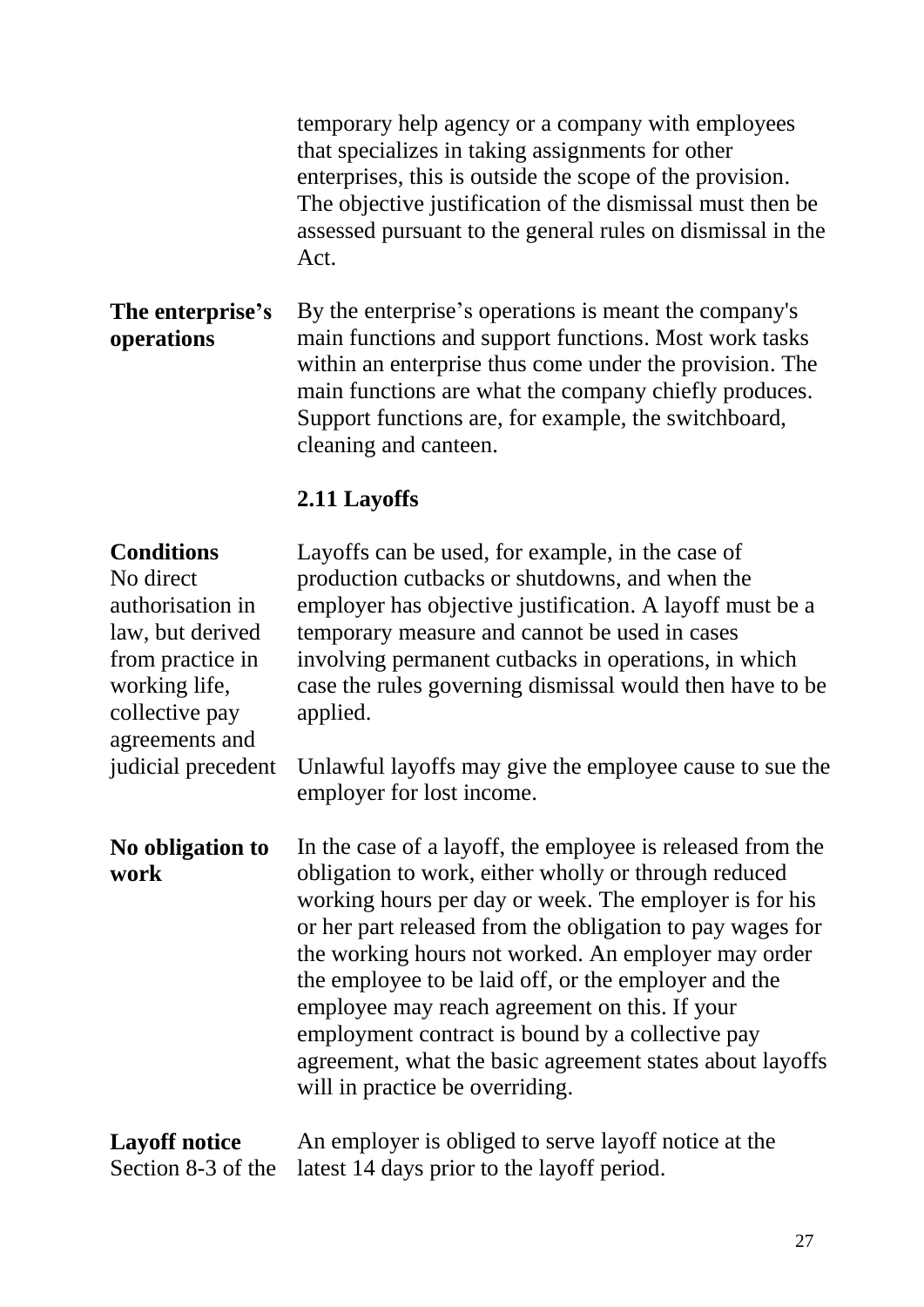Basic Agreement LO-NHO (2006)

#### **Layoff pay from the employer** Section 3 of the

Layoff Pay Act

In the case of "full layoff" and at least 40 per cent reduction of working hours, an employee has the right to full pay from the employer the first ten days of the layoff period (the employer period). If an employee is laid off less than 40 per cent of the working hours, the employer period is 15 days. If the layoff is due to fire, accidents or natural disasters, however, the employer period does not apply.

An employee has the right to unemployment benefits from the day the employer period comes to an end. The employer is obliged to notify *NAV Arbeid* prior to laying

off employees. Even so, the employee should also

contact *NAV Arbeid* as soon as possible after being laid

#### **The right to unemployment benefits from the National Insurance**

Section 4-7 of the National Insurance Act

off.

#### **Duration**

Section 4-7 of the National Insurance Act

#### **Termination of employment**

Section 15-3 (9) of the Working Environment Act

Unemployment benefits for laid off workers can be paid for up to 26 weeks in the course of a period of 18 months in cases involving full or part layoff from the same employer. If the layoff exceeds 26 weeks, the employer is obliged to pay you full pay again.

As an employee who has been laid off you continue to be employed, with the right and obligation to return to work when the layoff period is over. While laid off, you can freely work for others, unless your old employer needs you for short assignments. If you wish to resign during the period you are laid off, the period of notice is 14 days, regardless of previously agreed periods of notice.

#### **Exemptions**

Section 1 of the Layoff Pay Act Employees in fish processing enterprises are exempted from the provisions of the Layoff Pay Act.

Furthermore, you are not entitled to layoff pay if the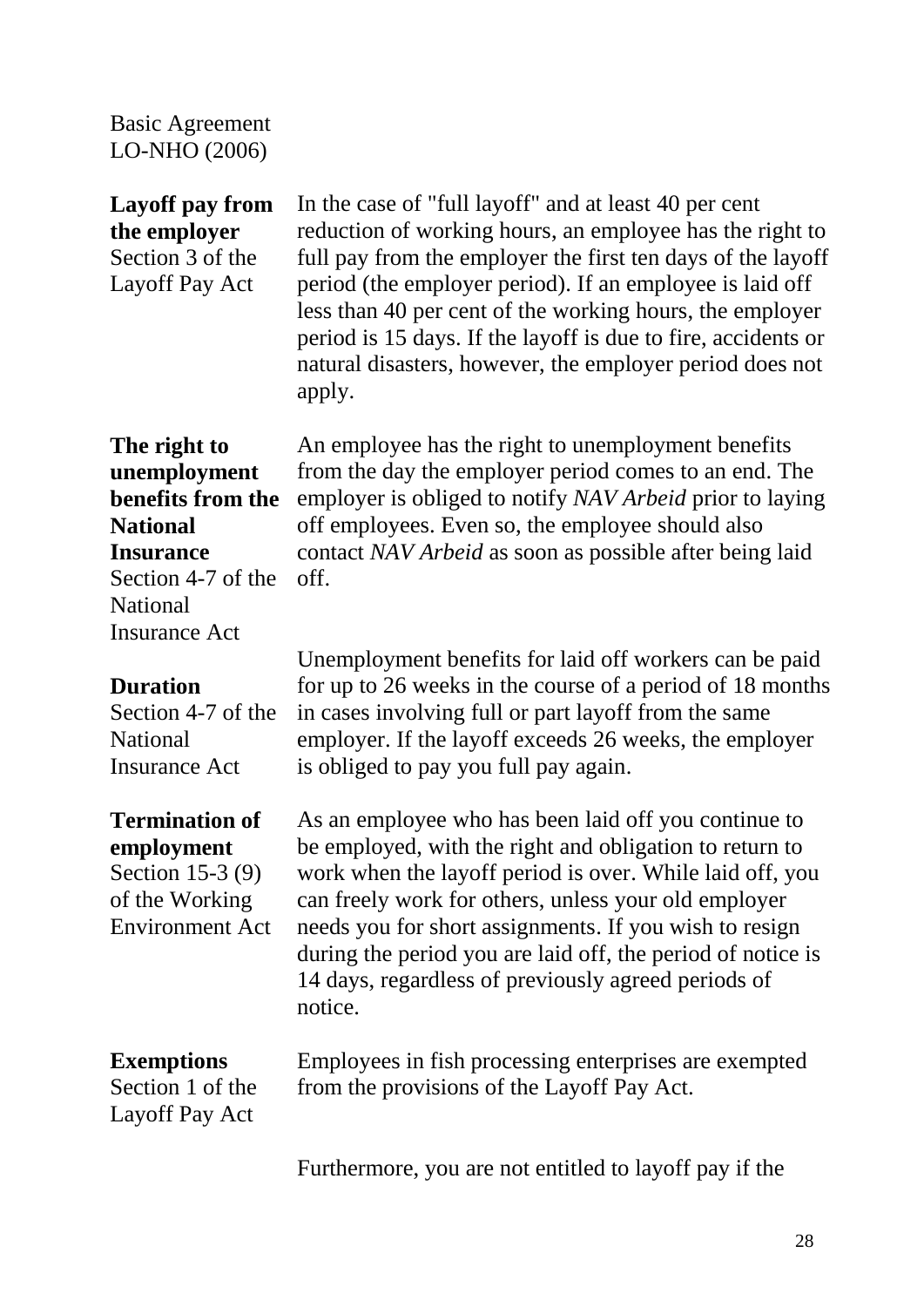layoff is the result of a labour dispute (strike or lockout).

#### **Chapter 3 The working environment**

#### **3.1 The Working Environment Act**

| <b>Rights and</b> | The Act lays down various obligations for the employer |
|-------------------|--------------------------------------------------------|
| obligations       | to ensure a thoroughly sound working environment. In   |
|                   | the same way, employees also have a number of          |
|                   | obligations in relation to their employer and work     |
|                   | colleagues pursuant to this Act.                       |

#### **Indispensability**

Section 1-9 of the Working Environment Act

The provisions of the Working Environment Act may basically not be departed from to the detriment of the employee. The provisions may, however, expressly provide for deviations, if consent is obtained from the trade unions organising the employees involved. In such cases, the trade union must be of a certain size.

#### **3.2 The employer's responsibilities**

The working environment must be thoroughly sound. This means that the employer must ensure that the work can be performed without unnecessary risk with respect to health hazards, injuries or accidents.

**The employer's most important duties** The employer's most important duties are defined in Chapter 3 and Chapter 4 of the Working Environment Act. It is employer's obligation to ensure that the provisions of the Working Environment Act are complied with.

**Instructions and training** The employer is obliged to give instructions, practice and training in how the work is to be carried out. If the enterprise has more than ten employees, it must as a general rule have written work instructions. The provisions here may supplement the individual employment contract, which otherwise must have a certain minimum content of provisions. You can read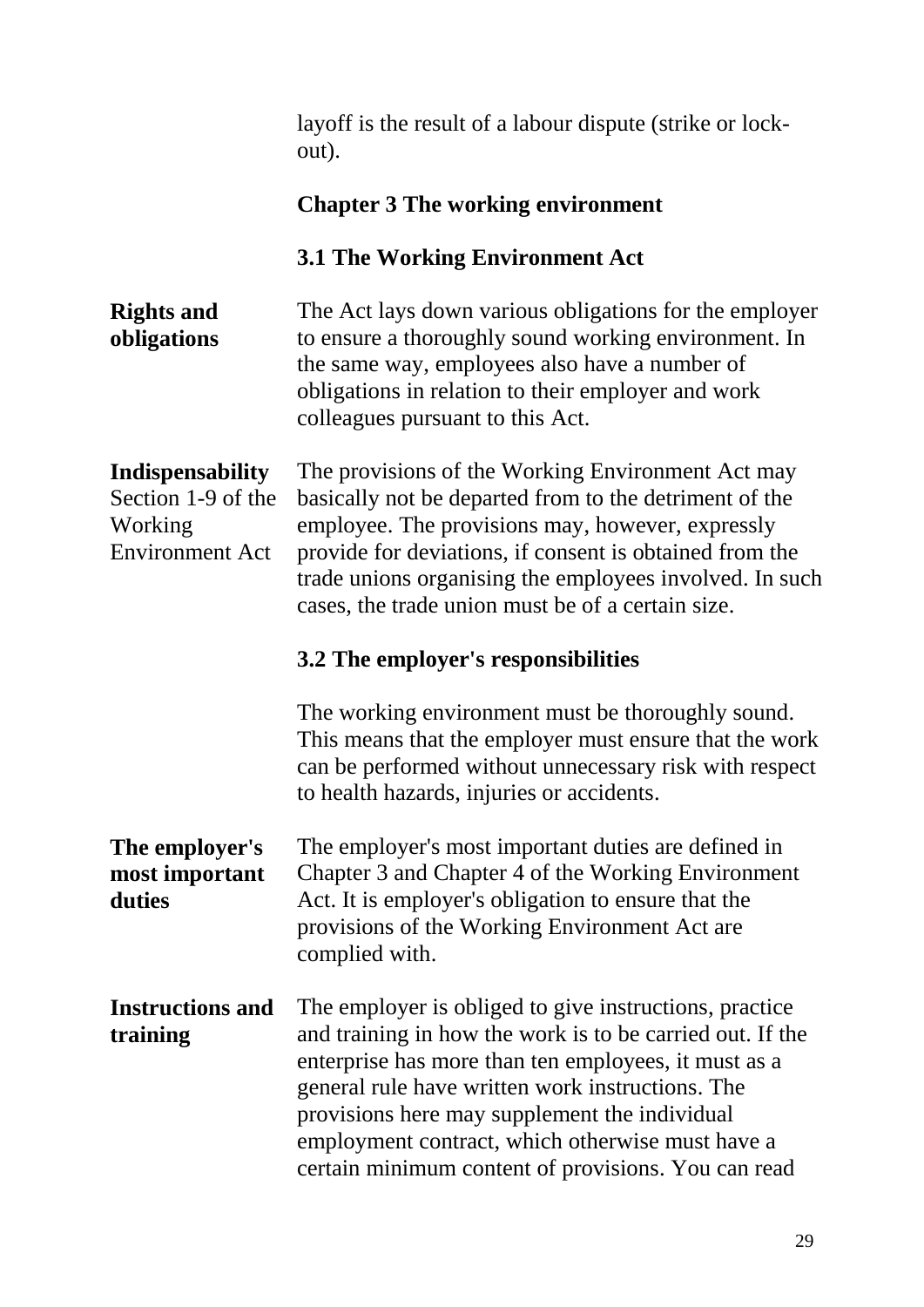more about this in Chapter 2 of this brochure.

| <b>Requirements</b><br>regarding<br>arrangement,<br>participation and<br>development<br>Section 4-2 of the<br>Working<br><b>Environment Act</b> | The employer is furthermore obliged to arrange the<br>workplace so that the employee can avoid physical strain<br>injuries. The employer is also obliged to ensure that<br>work rooms, access ways, lighting, climate, staff rooms,<br>cleaning etc. are in accordance with the established<br>requirements, and to keep pollution and noise down to a<br>manageable level. When it comes to facilitating the<br>workplace for the functionally disabled and for pregnant<br>women, you will find more information in Chapter 4 of<br>the Working Environment Act. See also the brochure<br>dealing with rights in the event of pregnancy and birth. |
|-------------------------------------------------------------------------------------------------------------------------------------------------|------------------------------------------------------------------------------------------------------------------------------------------------------------------------------------------------------------------------------------------------------------------------------------------------------------------------------------------------------------------------------------------------------------------------------------------------------------------------------------------------------------------------------------------------------------------------------------------------------------------------------------------------------|
| <b>Safety devices</b><br>Section 4-4 of the<br>Working<br><b>Environment Act</b>                                                                | The employer is also obliged to ensure that machines<br>and other work equipment are provided with approved<br>safety devices.                                                                                                                                                                                                                                                                                                                                                                                                                                                                                                                       |
| <b>Information on</b><br>health hazards<br>Section 4-5 of the<br>Working<br><b>Environment Act</b>                                              | The employer must ensure that employees are.<br>familiarised with substances that are possible health<br>hazards and that they are able to handle such substances<br>safely.                                                                                                                                                                                                                                                                                                                                                                                                                                                                         |
| <b>Follow-up and</b><br>inspection                                                                                                              | Moreover, the employer is obliged to supervise the work<br>and inspect that it is carried out in accordance with the<br>instructions given.                                                                                                                                                                                                                                                                                                                                                                                                                                                                                                          |
| <b>Employee</b><br><b>influence</b> Section<br>$2-3$ of the<br>Working<br><b>Environment Act</b>                                                | Work must be arranged so that each individual has the<br>opportunity for self-determination and influence in<br>his/her work situation. Work should be so arranged that<br>monotonous and repetitive work is avoided as much as<br>possible.                                                                                                                                                                                                                                                                                                                                                                                                         |
|                                                                                                                                                 | Should problems nevertheless arise, these should be<br>raised with the employer. The safety representative and<br>the Norwegian Labour Inspection Authority can also be<br>contacted.                                                                                                                                                                                                                                                                                                                                                                                                                                                                |
| <b>Information</b>                                                                                                                              | The employer is obliged to provide information                                                                                                                                                                                                                                                                                                                                                                                                                                                                                                                                                                                                       |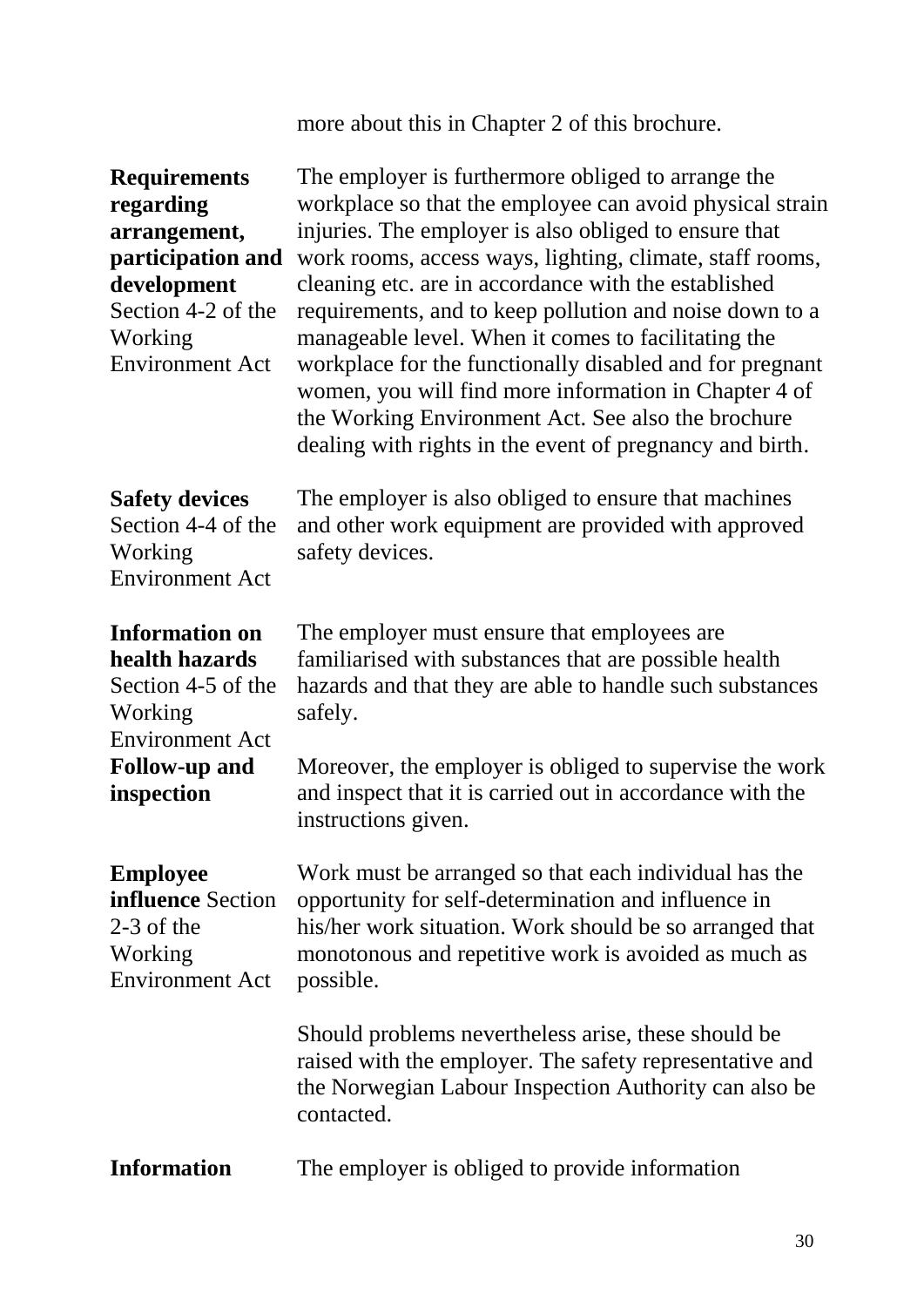#### **obligation** Section 8-1 of the Working Environment Act

concerning issues of importance for the employees' working conditions and discuss such issues with the employees' elected representatives as early as possible, if the enterprise has at least 50 employees. The obligation means informing about current and expected activities and financial situation. The employer must also provide information on and discuss the workforce situation and decisions that may lead to considerable changes in the organisation of the work or conditions of employment. Elected employee representatives can be ordered to maintain confidentiality. These provisions may be departed from in connection with collective pay agreements.

### **3.3 Bullying and ostracism**

The employer is responsible for ensuring that the working environment is sound so that the employees are not subjected to bullying.

**Raise the problem** If an employee is subjected to bullying by work colleagues or superiors, the person in question should raise the matter with his or her employer, elected employee representative or the safety representative as soon as possible. The employer is then obliged to address the situation. The Norwegian Labour Inspection Authority may intervene with injunctions after being contacted by an employee.

> Ostracism is a special form of harassment where the bully tries to force the employee to resign from the job. This can be practised by work colleagues or superiors. If the employer tries to force the employee to resign, this may be an attempt to circumvent the rules that apply to dismissal. This is illegal. Such attempts at dismissal may constitute the basis for compensation. You can read more about this in the brochure "Termination of employment and dismissal".

**Sexual** Sexual harassment means uninvited sexual attention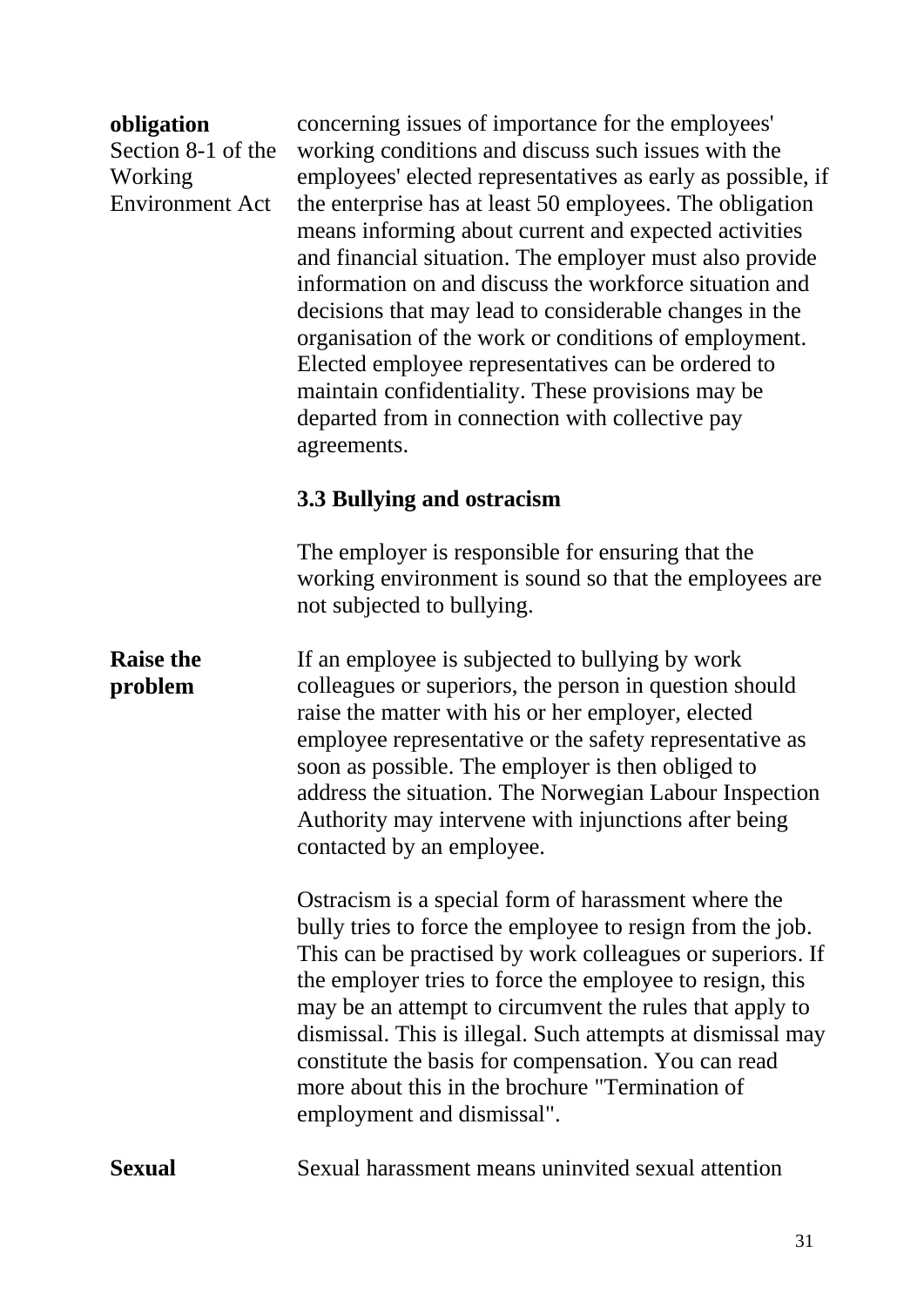| harassment | from, for example, colleagues or superiors, which is       |
|------------|------------------------------------------------------------|
|            | bothersome for the person who is the focus of such         |
|            | attention. This will in many cases be considered the       |
|            | same as other types of bullying which the employer is      |
|            | obliged to prevent. In serious cases, this harassment may  |
|            | also be criminal offence pursuant to the provisions in the |
|            | Civil Penal Code relating to sex crimes.                   |

# **3.4 The employee's obligations**

| <b>Cooperation</b><br>Section 2-3 of the<br>Working<br><b>Environment Act</b><br>The employer's<br>managerial<br>prerogative | Employees shall cooperate to ensure a good working<br>environment by complying with orders and instructions<br>from the employer. Employees must do this due to the<br>employer's general managerial prerogative over them as<br>employees. The employer's managerial prerogative is<br>often defined as the right to lead, distribute and organise<br>the work. You can read more about this in Chapter 2. |
|------------------------------------------------------------------------------------------------------------------------------|-------------------------------------------------------------------------------------------------------------------------------------------------------------------------------------------------------------------------------------------------------------------------------------------------------------------------------------------------------------------------------------------------------------|
| Follow-up of<br>environment<br>measures<br>Section 2-3 of the<br>Working<br><b>Environment Act</b>                           | Employees are obliged to follow up and loyally comply<br>with the environment measures that are implemented.<br>This applies in particular to the enterprise's systematic<br>health, environment and safety activities. Employees<br>must comply with the measures initiated for the<br>workplace by the employer and the Norwegian Labour<br><b>Inspection Authority.</b>                                  |
| <b>Notification</b><br>obligation<br>Section 2-4 of the<br>Working<br><b>Environment Act</b>                                 | If an employee discovers flaws and shortcomings that<br>may be hazardous to life and health, notification must be<br>submitted to the superior and also to work colleagues, if<br>relevant. The employee must also ensure that the<br>employer or the safety representative is informed as soon<br>as it is known that incidents of harassment or<br>discrimination take place at the workplace.            |
| <b>Prohibition</b><br>against<br>retaliation<br>Section 2-5 of the<br>Working                                                | It is prohibited for an employer to retaliate against an<br>employee who notifies pursuant to the right to submit<br>notification.                                                                                                                                                                                                                                                                          |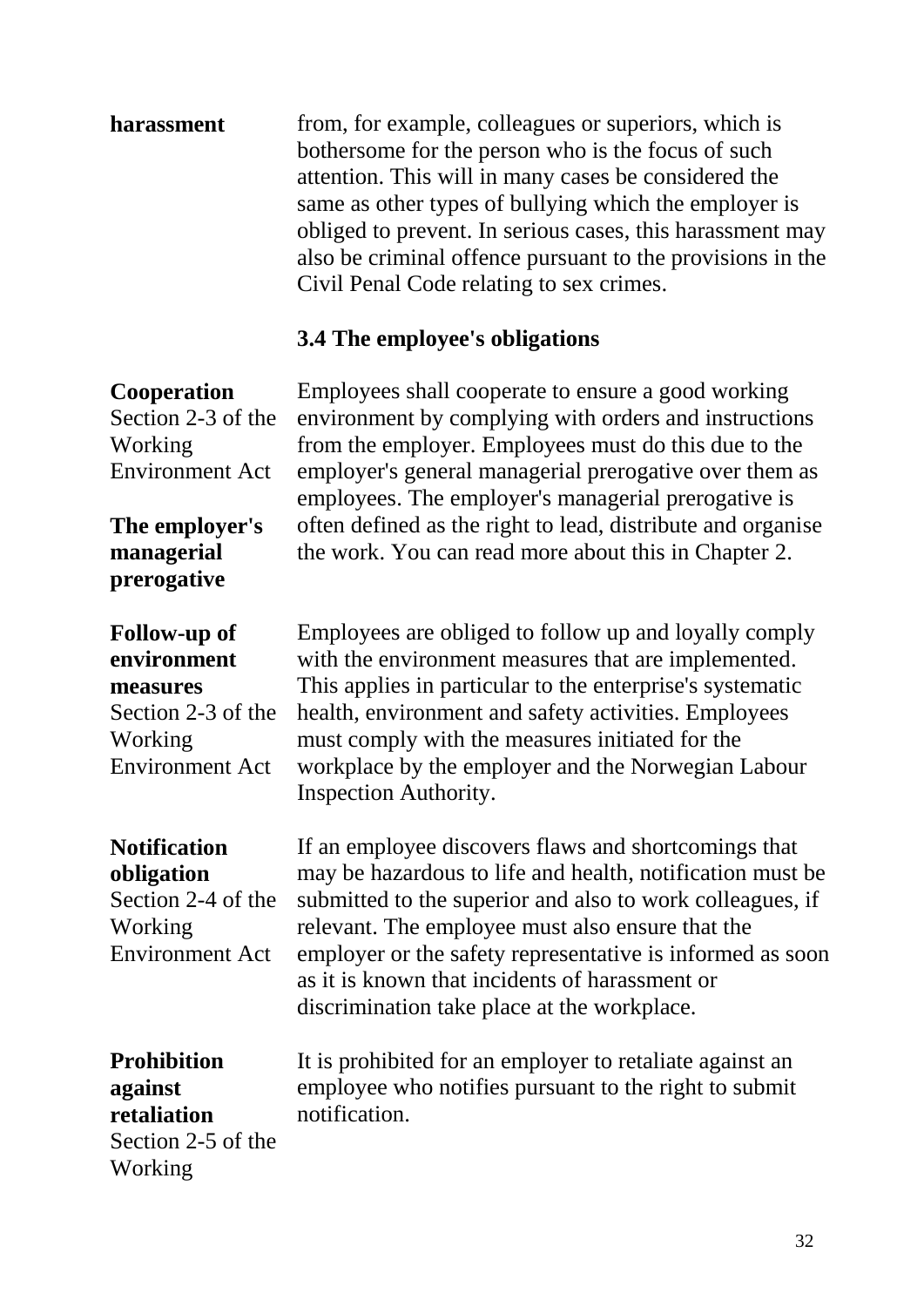#### Environment Act

**Protective equipment**  Section 2-3 (2) of the Working Environment Act Employees shall use the prescribed protective equipment, exercise caution and otherwise contribute to the prevention of accidents and injury to health.

#### **3.5 Control measures**

**Requirements to control measures** Section 9-1 of the Working Environment Act

The employer may only implement control measures in relation to employees when such measures are objectively justified by circumstances relating to the enterprise and it does not involve undue strain on the employees.

# **information**

Section 9-2 of the Working Environment Act

**Consultation and**  The employer is obliged as early as possible to discuss needs, design, implementation and major changes to control measures in the enterprise with the employees' elected representatives.

> Before implementing such measures, the employer shall provide the affected employees with information concerning the purpose of the control measures, practical consequences of the control measures, implementation of the measures and the assumed duration of the control measures.

#### **Obtaining health information**

Section 9-3 of the Working Environment Act

employees or in any other manner, request applicants to provide other health information than is necessary in relation to performance of the duties associated with the post.

The employer must not, when advertising for new

#### **Medical examinations**  Section 9-4 of the Working

The employer may only require medical examinations, such as health examinations, to be conducted when provided by statutes or regulations. Such examinations can be carried out in connection with posts involving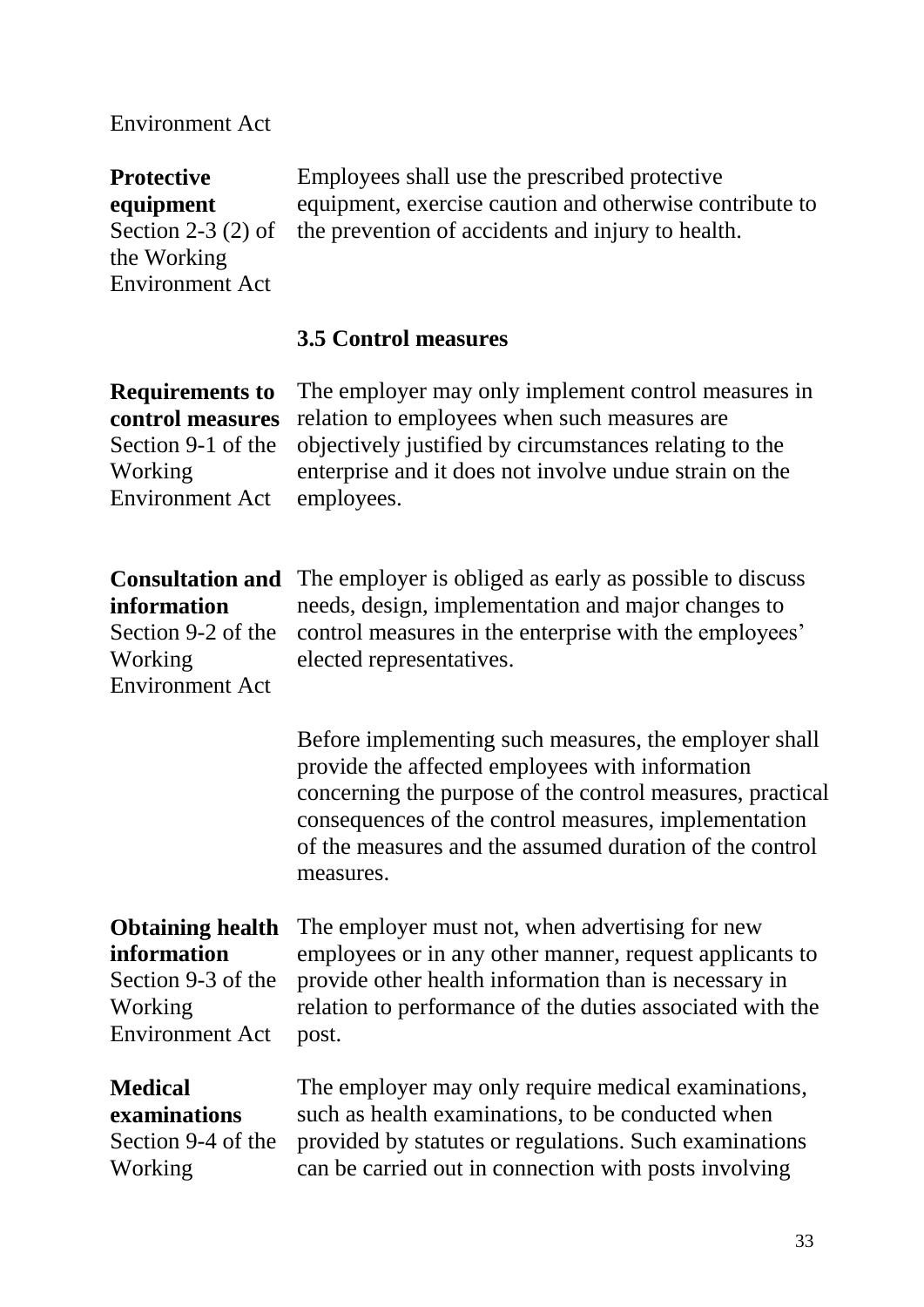Environment Act particularly high risks or when the employer finds it necessary in order to protect life or health. The hazard must be serious and appear to be concrete, present and probable to justify such examinations.

#### **3.6 Trade unions**

- **Freedom to organise** Employees have the right but not the obligation to organise in unions. The freedom to organise is a human right, just like the freedom of religion, freedom of expression etc. Trade unions do not only undertake pay negotiations, but also give free legal assistance to members in the event of conflicts with the employer.
- **Collective pay agreements**  Collective pay agreements are agreements between a trade union and an employer or his/her association. Collective pay agreements often include those employees who are not members of a union. It would therefore be a good idea to obtain the relevant collective pay agreement. See Item 2.3.

#### **3.7 The Norwegian Labour Inspection Authority**

**Duties** The Norwegian Labour Inspection Authority is a state agency charged with inspecting that enterprises comply with the provisions of the Working Environment Act. The Authority has local offices. Through the provision of information, guidance and inspection the Authority aims to influence employers to achieve a sound working environment. The Norwegian Labour Inspection Authority has the duty to provide guidance.

> There are a number of regulations to the Working Environment Act which specify the workplace requirements in detail. These can be obtained from the local Labour Inspection Authority, (tel.: 73 19 97 00) or from www.lovdata.no. Questions may also be addressed to the Labour Inspection Authority's answering service (tel.: 815 48 222).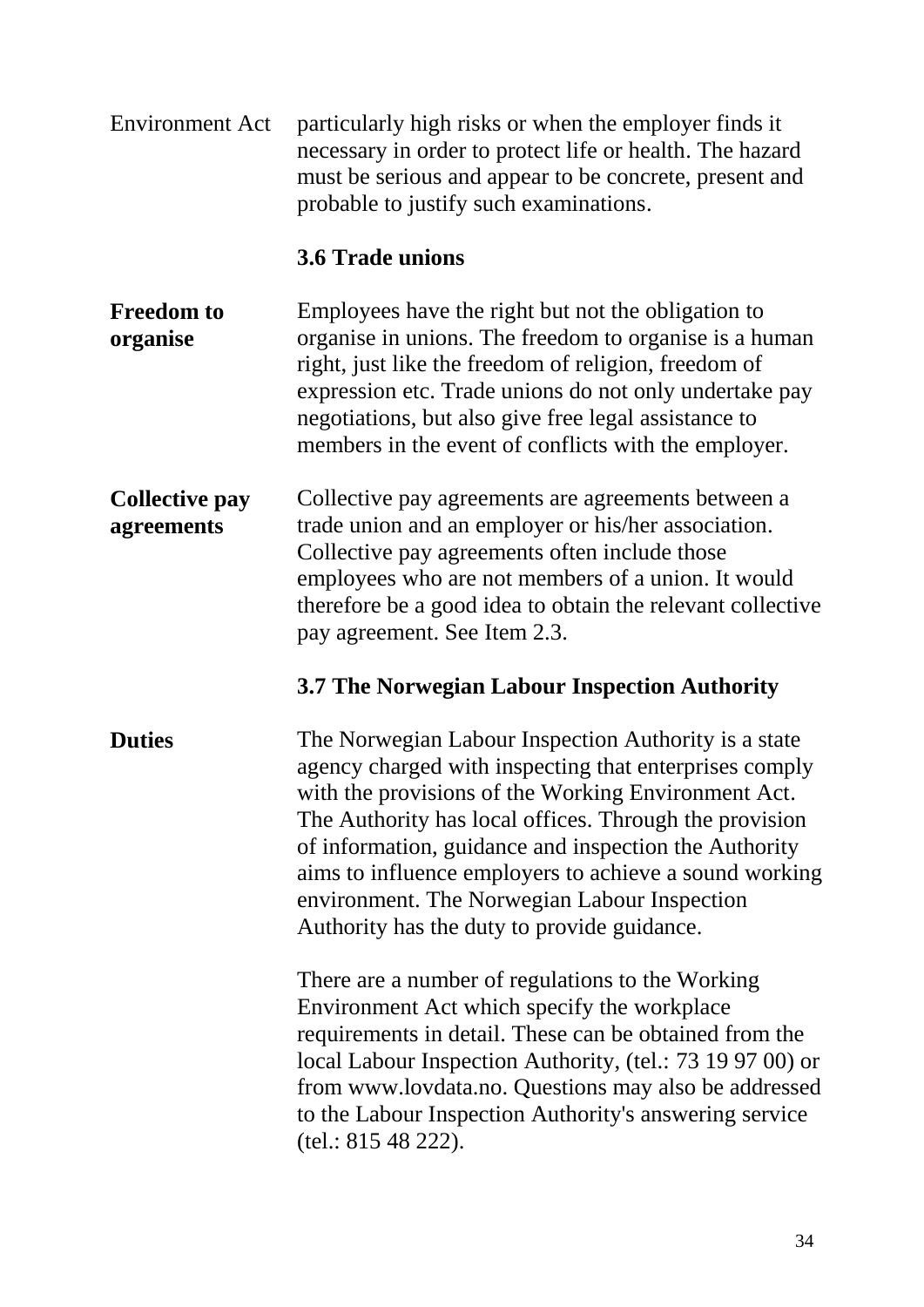| <b>Anonymity</b> | If an employee lodges complaints with the Labour     |
|------------------|------------------------------------------------------|
|                  | Inspectorate about matters at his/her workplace, the |
|                  | identity of the employee shall be concealed from the |
|                  | employer.                                            |

#### **3.8 Safety representatives**

Sections 6-1 and 6-2 of the Working Environment Act All enterprises with more than ten employees shall elect a safety representative. The safety representative shall safeguard the interests of employees in matters relating to the working environment. The safety representative shall discuss problems with the employer and has the right to halt hazardous work. However, the employer is primarily responsible for improving the working environment. Each employee is obliged to consider his or her own safety.

#### **3.9 Working environment committees**

| Sections 7-1 and<br>$7-2$ of the<br>Working<br><b>Environment Act</b> | Enterprises which have more than 50 employees shall<br>have a working environment committee. The committee<br>must have representatives from the employees and<br>management. The committee shall help plan safety and<br>environmental activities at the company, for example to<br>combat air and noise pollution.                                                                   |
|-----------------------------------------------------------------------|----------------------------------------------------------------------------------------------------------------------------------------------------------------------------------------------------------------------------------------------------------------------------------------------------------------------------------------------------------------------------------------|
|                                                                       | 3.10 Company health service                                                                                                                                                                                                                                                                                                                                                            |
|                                                                       | If so indicated by the nature of the hazards at enterprises,<br>a special company health service shall be provided. This<br>is particularly relevant in enterprises where there is a risk<br>that the working environment may cause health injuries<br>in the long term. The Norwegian Labour Inspection<br>Authority will inform about where a company health<br>service is required. |
|                                                                       | 3.11 Industrial injury insurance                                                                                                                                                                                                                                                                                                                                                       |
| <b>Obligation to</b><br>take out                                      | Employers are obliged to insure their employees against<br>personal injury to employees at the premises of the                                                                                                                                                                                                                                                                         |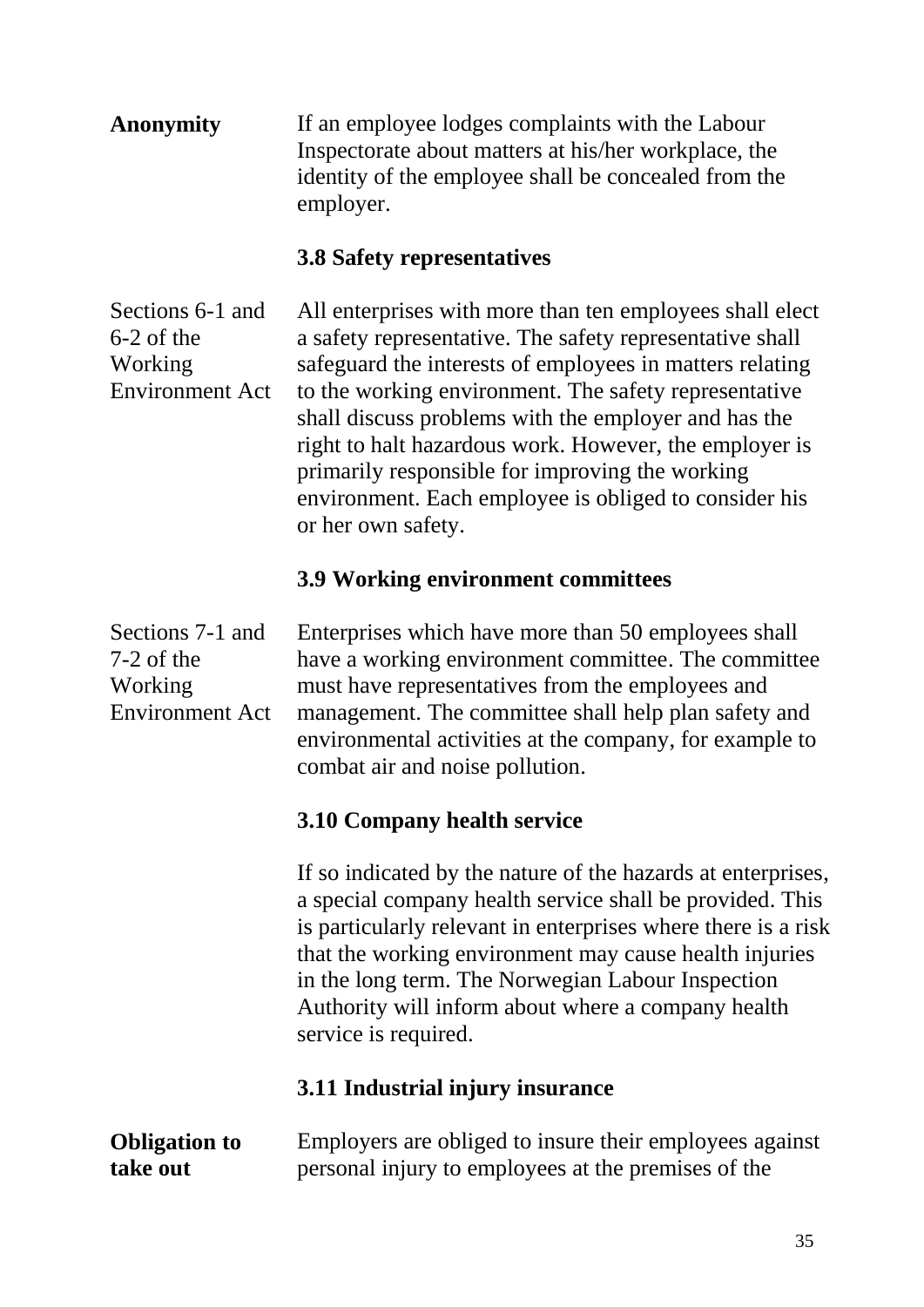#### **industrial injury insurance**

Section 3 of the Industrial Injury Insurance Act

employer. The industrial injury insurance shall entitle one to full compensation regardless of whether any person is to blame for the injury. If the employer has not insured the employee, the employee will nevertheless have the right to payment of the compensation from an insurance company.

### **Chapter 4 Equality and discrimination**

#### **4.1 Introduction**

One universal human right is the right any person has to equality in the eyes of the law and protection against differential treatment.

Norwegian law has provisions protecting against discrimination in the Gender Equality Act, the Antidiscrimination Act and in the Working Environment Act.

The Gender Equality Act applies in cases involving differential treatment based on gender. The Antidiscrimination Act entered into force on 1 January 2006, and applies to discrimination on the basis of ethnicity, national origin, descent, skin colour, language, religion and belief. In connection with the new Act, the antidiscrimination rules in the Working Environment Act have been changed to comprise discrimination on the basis of political views, membership in a trade union, sexual orientation, functional disability and age. The amendments to the Acts are the result of the implementation of a European Union directive, and also the outcome of political will to protect society as a whole against all forms of discrimination.

#### **4.2 The female employee**

#### **4.2.1 Introduction**

Section 1 of the Gender Equality

The Gender Equality Act shall promote gender equality and aims in particular at improving the position of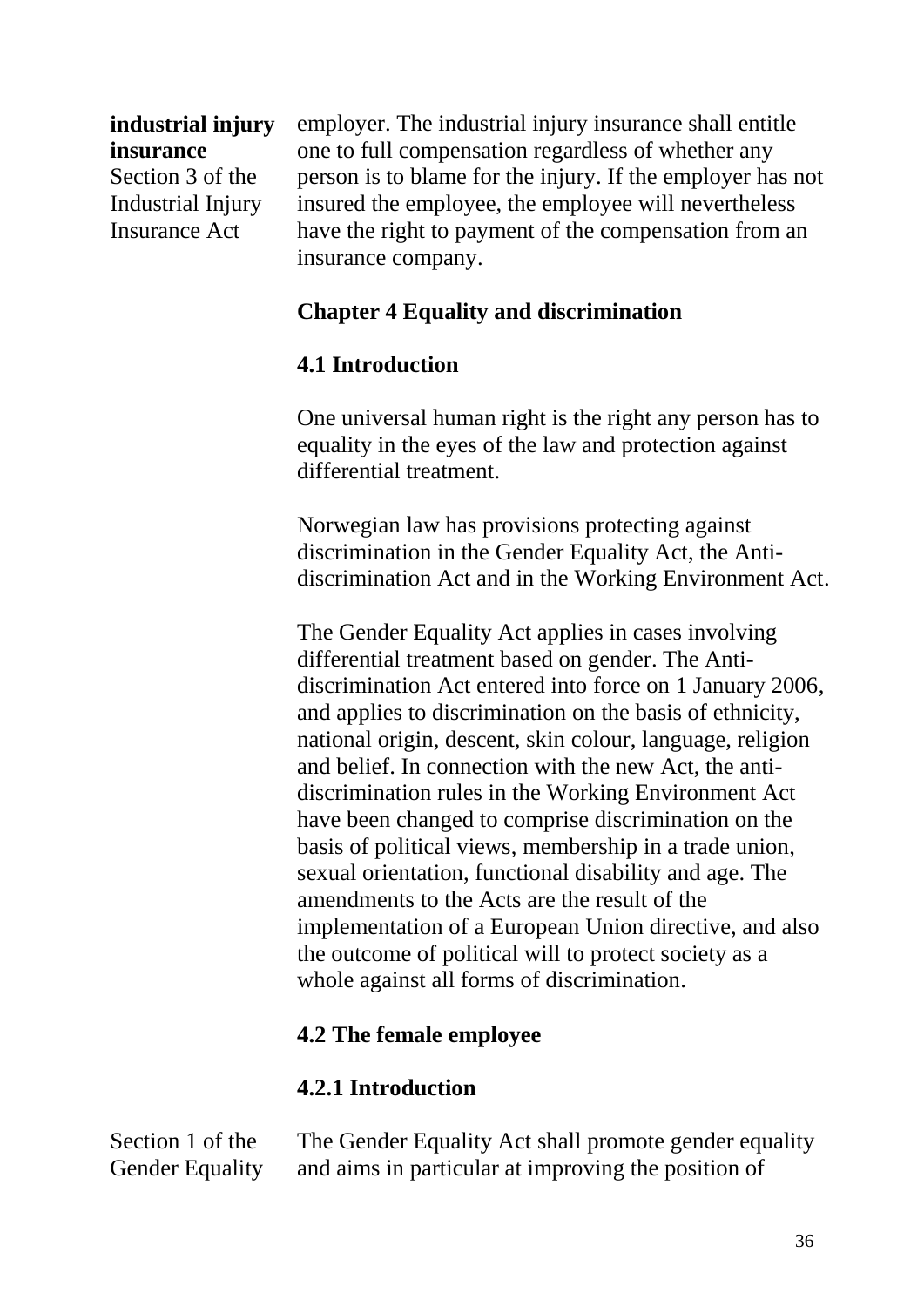Act women. The Act shall contribute to giving women and men equal opportunities in education, employment and cultural and professional advancement. This is particularly relevant in working life. Due to the frequently different life situations for women and men, it is unavoidable that they may encounter different issues in working life.

#### **4.2.2 Protection against differential treatment**

Pursuant to the Gender Equality Act direct and indirect differential treatment of women and men is not permitted. Illegal differential treatment is the same as discrimination.

Direct differential treatment means actions that discriminate between women and men because they are of different sexes, that place a woman in a worse position than that in which she otherwise would have been because of pregnancy or childbirth, or that place a woman or a man in a worse position than that in which the person concerned otherwise would have been because of her or his exercise of rights to take leave of absence that are reserved for one of the sexes.

The term indirect differential treatment means any apparently gender-neutral action that in fact has the effect of placing one of the sexes in a worse position than the other.

An example of indirect differential treatment may be different working conditions for full-time and part-time employees. It remains a fact that women continue to spend the most time on caring for children. This often means that it is mostly women who are part-time employees. If an enterprise introduces poorer working conditions for part-time employees than full-time employees, and there are mostly female part-time employees, this may be considered to be indirect

**against differential treatment** Section 3 of the Gender Equality Act **Direct differential treatment** Section 3 of the Gender Equality Act

**Protection** 

## **Indirect**

#### **differential treatment**

Section 3 of the Gender Equality Act

#### **Example**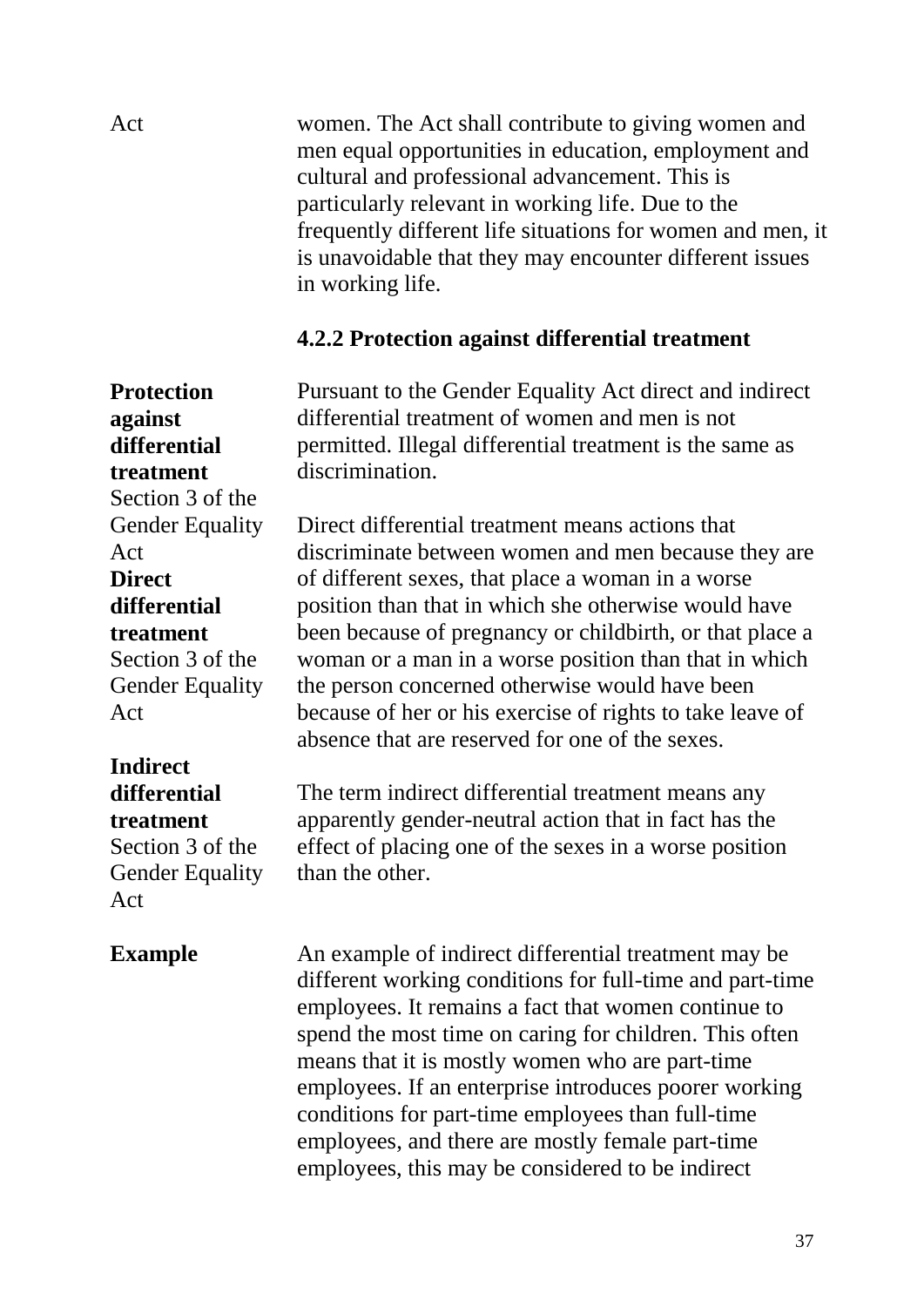discrimination and thus illegal.

**Exceptions** Section 3 of the Gender Equality Act

In certain cases, however, indirect differential treatment is permitted if the action has an objective purpose that is independent of gender, and the means that are chosen are suitable, necessary and are not a disproportionate intervention in relation to the said purpose.

#### **4.2.3 Gender equality in connection with employment etc.**

**Hiring, promoting, dismissal or layoff** Section 4 of the Gender Equality Act Basically an employer may hire whosoever he/she wishes. In some areas, however, the legislators have restricted this liberty because it may have unfortunate results. Such an example is the consideration of women's and men's equal opportunities in the labour market. Due to the fact that differential treatment based on gender is prohibited pursuant to the Gender Equality Act, no difference must be made between women and men when it comes to hiring, promoting, dismissing or laying off employees.

> Provided that there is no obvious objective reason for it, a post must not be advertised only for the one gender. The advertisement must not give the impression that the employer expects one gender for the post. However, the employer is not prevented from encouraging persons of one gender to apply in the advertisement.

**How to determine whether one has been subjected to differential treatment**

A job seeker who has not been given an advertised post may demand that the employer state in writing the education, experience and other clearly demonstrable qualifications for the post the appointed person has. It is not a requirement that the person being compared to is of another sex. There can also be differential treatment between two women, for example if one of them was not given the post because she is pregnant.

**Legal differential** Indirect differential treatment which in accordance with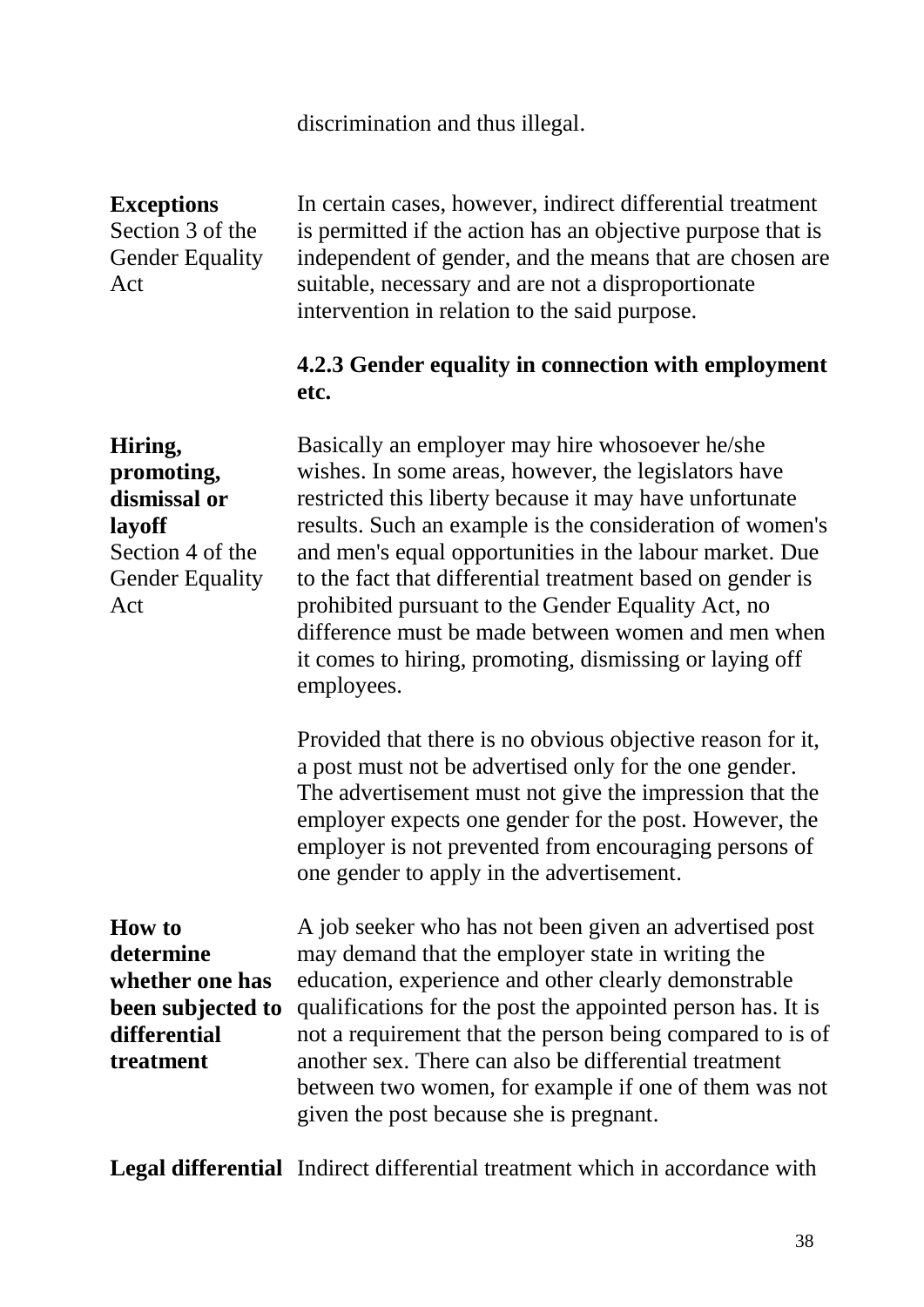**treatment of one gender (affirmative action)** the aim of the Gender Equality Act promotes equality between the genders is not in contravention of the Act's prohibition against differential treatment. This also applies to special rights and measures aiming to protect women in connection with pregnancy, childbirth and breastfeeding. **Pay** Section 5 of the Gender Equality Act Women and men in the same enterprise shall have equal pay for the same work or work of equal value. The pay shall be fixed in the same way for women and men regardless of sex. The right to equal pay for the same work or work of equal value shall apply regardless of whether such work is connected with different trades or professions or whether the pay is regulated by different collective pay agreements. Whether the work is of equal value shall be determined after an overall assessment in which importance is attached to the expertise that is necessary to perform the work and other relevant factors, such as effort, responsibility and working conditions. If parts of a collective pay agreement are in breach of the equal pay principle of the Gender Equality Act, those parts that are in breach cease to apply due to their invalidity. **Pregnancy and birth** Section 3a of the Gender Equality Act In connection with pregnancy and childbirth, employees have a number of rights. These are described in more detail in the brochure "Pregnancy and childbirth rights", which can be obtained free of charge from Juss-Buss or JURK. **Burden of proof**  Section 16 of the Gender Equality Act If there are circumstances that give reason to believe that there has been direct or indirect differential treatment in contravention of the provisions of this Act regarding employment or working conditions, the employer must prove on balance of probabilities that the differential treatment is not in breach of the Gender Equality Act. Shared burden of proof means that if an employee or job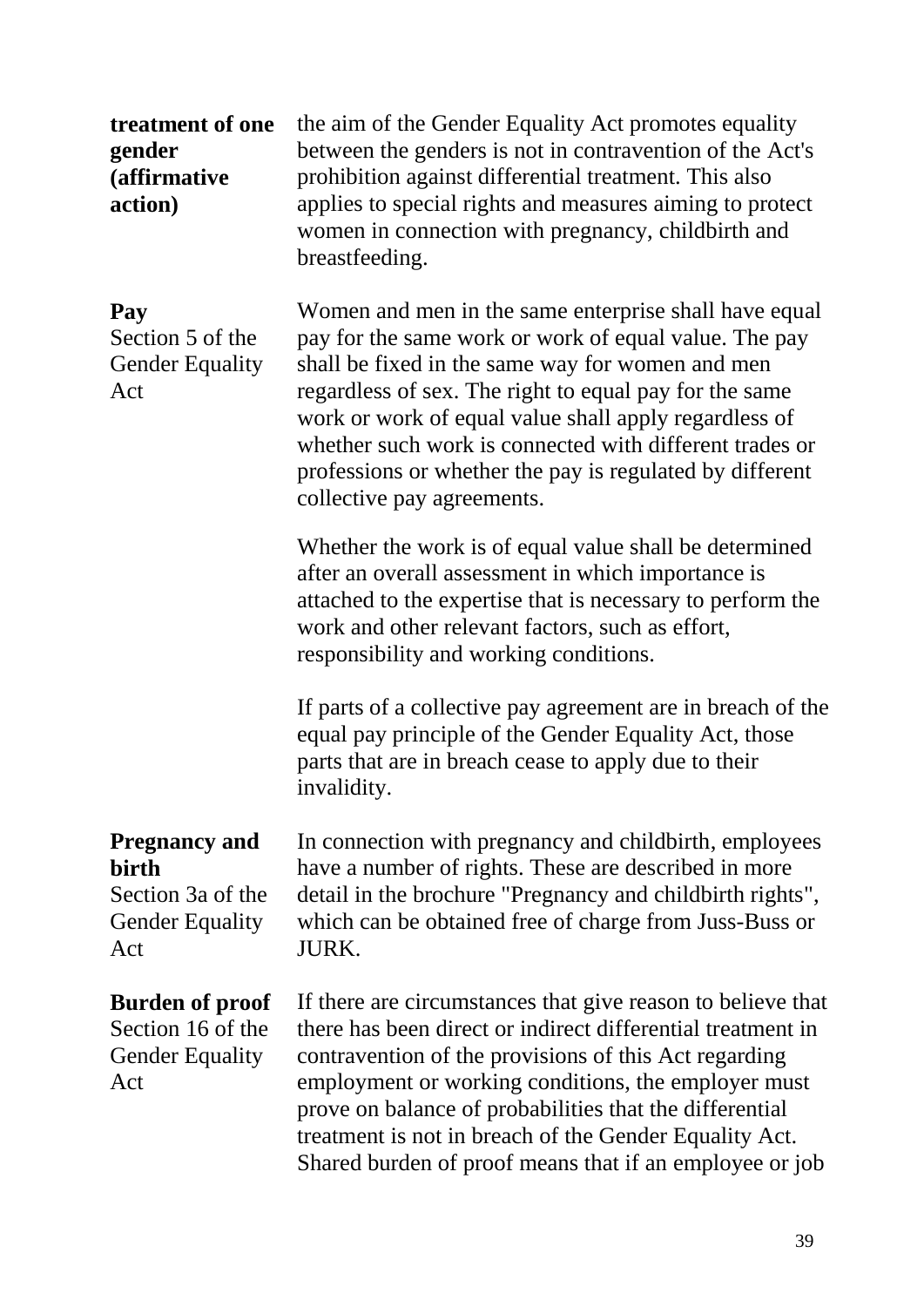seeker presents factual circumstances that create an assumption that the equal treatment principle has been violated, it will be up to the employer to render probable that this is not due to the alleged reason behind the discrimination. Such factual circumstance may for example be statistical information regarding pay at an enterprise.

|                       | <b>The Equality and</b> If you believe that you have been subjected to |
|-----------------------|------------------------------------------------------------------------|
| Anti-                 | differential treatment based on gender, you may lodge a                |
| <b>Discrimination</b> | complaint with the Equality and Anti-Discrimination                    |
| <b>Ombud</b>          | Ombud. See Item 4.4 for more information.                              |
|                       |                                                                        |

#### **4.3 Discrimination on other grounds than gender**

#### **4.3.1 Introduction**

Section 13-1 of the Working Environment Act Discrimination on other grounds than gender is also prohibited. The prohibition applies to all aspects of the contract of employment, including when hiring, during the working relationship and on termination of the working relationship. The prohibition is regulated by the Working Environment Act and the Anti-discrimination Act.

#### **4.3.2 Protection against discrimination pursuant to the Working Environment Act**

Section 13 of the Working Environment Act protects employees against direct and indirect discrimination based on political views, membership of a trade union, sexual orientation, functional disability or age.

**Who is covered by the Act**  Section 13-2 of the Working Environment Act

The prohibition against discrimination comprises all types of employees and their working relationship, i.e. permanent employees, part-time employees and temporary employees. The same also applies in relation to the employer's choice and treatment of independent business operators and leased employees.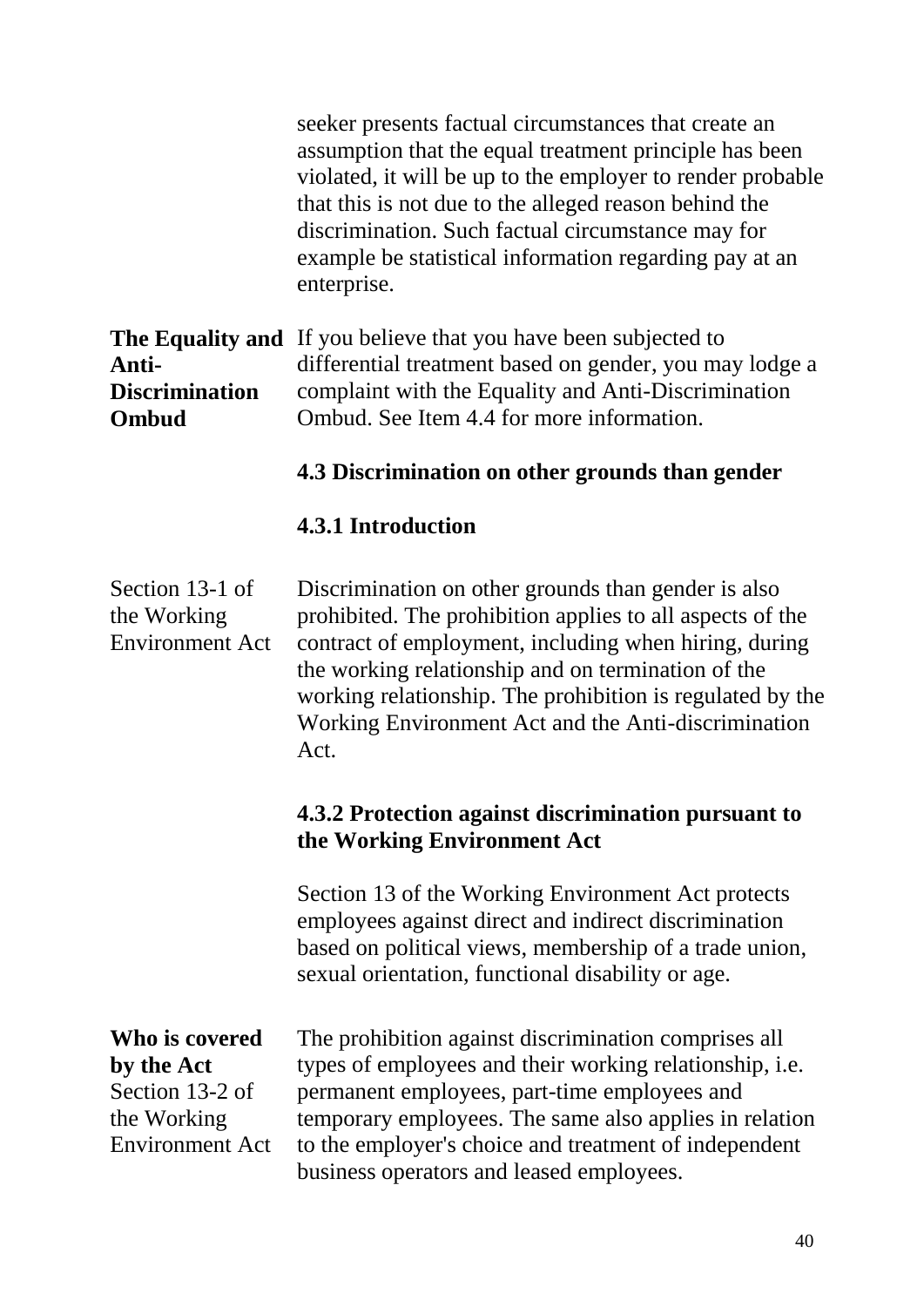#### **Collective pay agreements**

Section 13-2 (4) of the Working Environment Act

**The content of the prohibition against discrimination**

when it comes to pay and conditions in collective pay agreements. Circumstances that must be assessed to determine whether discrimination has occurred are whether the

differential treatment due to membership in trade unions

The protection against discrimination allows for

differential treatment has had an unfair objective, whether it is disproportionate intervention, and whether the differential treatment is necessary for the performance of the work or profession.

provide information concerning sexual orientation, their views on political issues or whether they are a member

An employer must not when advertising for new employees or in other ways request that applicants

of a trade union. An employer must not implement

of the purpose of the enterprise in question. If such information will be required, this must be stated when

The prohibition does not apply if obtaining the

advertising the post.

measures to obtain such information in any other way.

information is connected to the nature of the post or part

#### **Obtaining information when hiring**

Section 13-4 of the Working Environment Act

### **Exceptions**

Section 13-3 (2) and (4)

## **Duty of**

**disclosure** Section 13-7 of the Working Environment Act

A job seeker who has not obtained an advertised post may demand that the employer state in writing the education, experience and other clearly demonstrable qualifications for the post which the person appointed to the post has.

**Adaptation for employees with functional disabilities** Section 13-5 of the Working

Environment Act

An employer shall as far as possible implement necessary measures to enable employees with functional disabilities to obtain or retain employment, perform and make progress in the work and have access to training and other forms of competence development. This shall not apply if such measures would involve an excessive burden for the employer.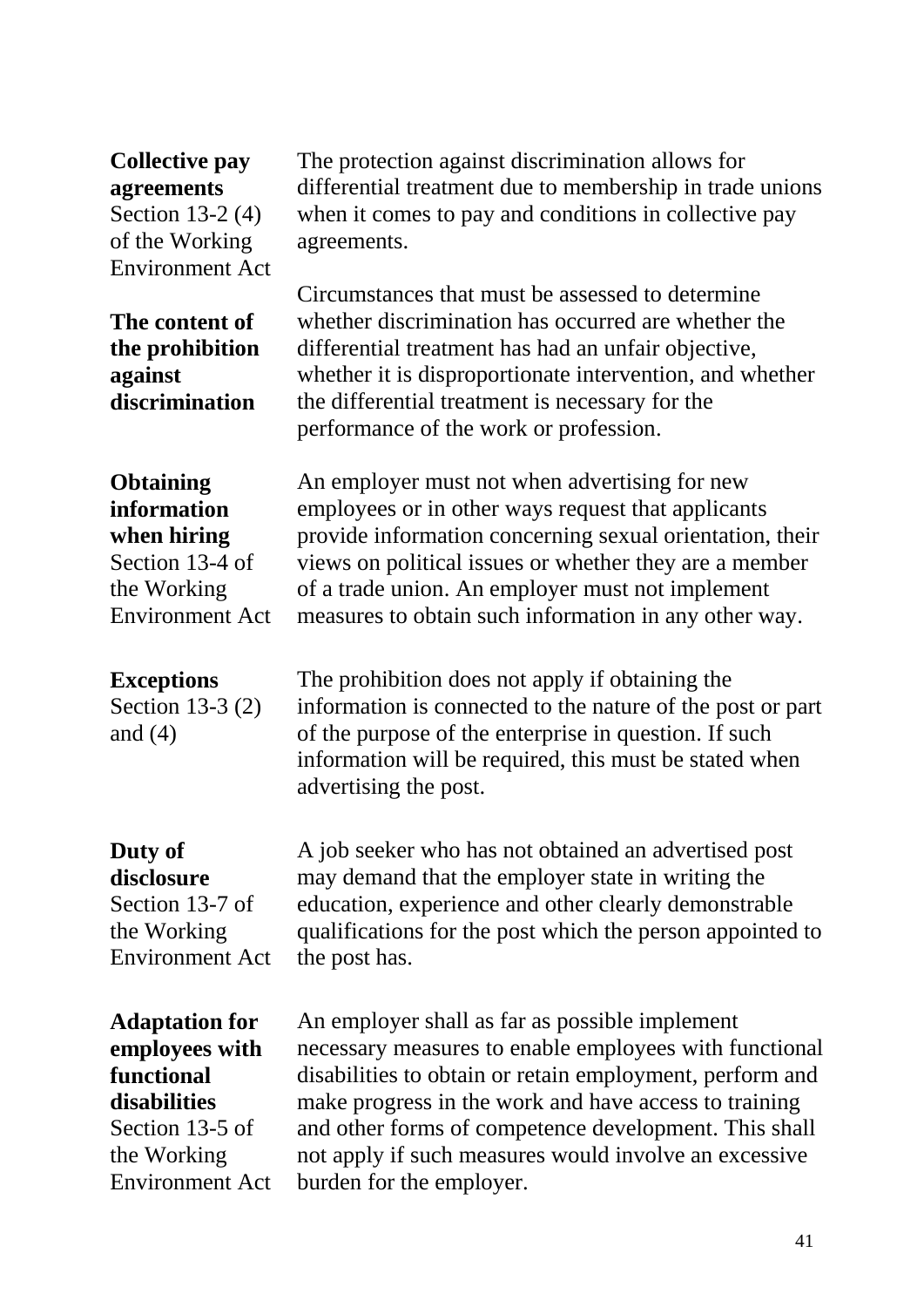| <b>Burden of proof</b><br>Section 13-8 of<br>the Working<br><b>Environment Act</b>                            | An employer must prove on balance of probabilities that<br>the differential treatment has not taken place if an<br>employee or job seeker produces information that gives<br>reason to believe that such differential treatment has<br>occurred. This also applies in the event of retaliation in<br>breach of section 2-4 of the Working Environment Act<br>due to an employee's notification of breach of the<br>prohibition against discrimination. |
|---------------------------------------------------------------------------------------------------------------|--------------------------------------------------------------------------------------------------------------------------------------------------------------------------------------------------------------------------------------------------------------------------------------------------------------------------------------------------------------------------------------------------------------------------------------------------------|
| The effects of<br>breach of the<br>prohibition<br>against<br>discrimination<br>Section 13-9 of<br>the Working | Anyone who has been discriminated against in breach of<br>section 13 of the Working Environment Act or subjected<br>to retaliation in breach of section 2-4 of the Working<br>Environment Act may claim compensation without<br>regard to the fault of the employer. Thus an objective<br>liability is in force for discrimination.                                                                                                                    |
| <b>Environment Act</b>                                                                                        | Compensation for financial loss as a result of illegal<br>discrimination or retaliation may be claimed pursuant to<br>the general rules in the Working Environment Act.<br>4.3.3 Protection against discrimination pursuant to                                                                                                                                                                                                                         |
|                                                                                                               | the Anti-discrimination Act                                                                                                                                                                                                                                                                                                                                                                                                                            |
| <b>When the Act</b><br>applies<br>Section 3 of the<br>Anti-<br>discrimination Act                             | The Anti-discrimination Act applies in cases involving<br>discrimination on the basis of ethnicity, national origin,<br>descent, skin colour, language, religion and belief.                                                                                                                                                                                                                                                                           |
| <b>Protection</b><br>against<br>discrimination<br>Section 4 of the<br>Anti-<br>discrimination Act             | Pursuant to the Act, direct and indirect discrimination on<br>the basis of ethnicity, national origin, descent, skin<br>colour, language, religion or belief is prohibited.                                                                                                                                                                                                                                                                            |
| <b>Direct</b><br>discrimination                                                                               | "Direct discrimination" shall mean that the purpose or<br>effect of an act or omission is such that persons or                                                                                                                                                                                                                                                                                                                                         |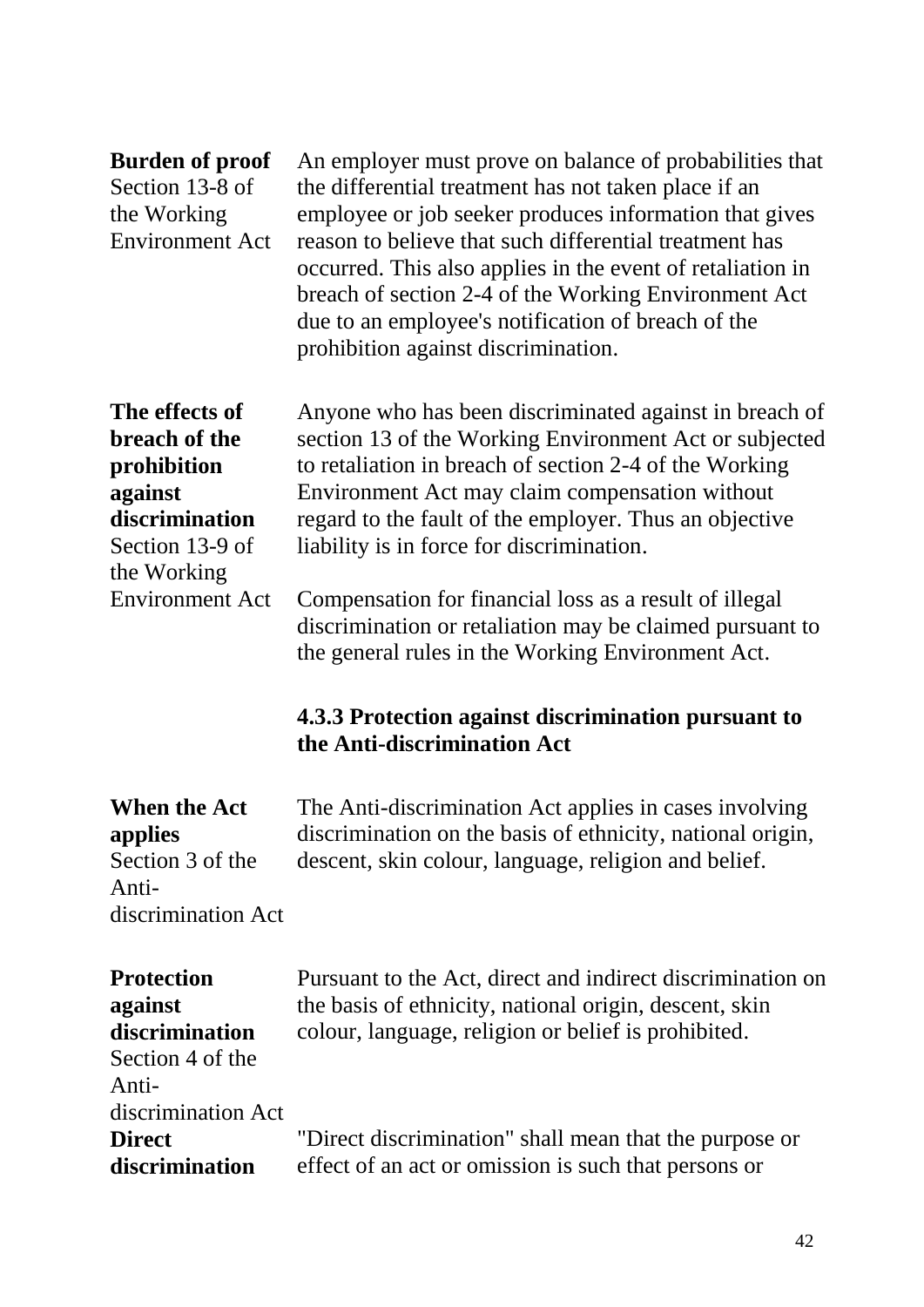|                                                                    | enterprises are treated less favourably than others are,<br>have been or would have been treated in a corresponding<br>situation.                                                                                                                                                       |
|--------------------------------------------------------------------|-----------------------------------------------------------------------------------------------------------------------------------------------------------------------------------------------------------------------------------------------------------------------------------------|
| <b>Indirect</b><br>discrimination                                  | "Indirect discrimination" shall mean any apparently<br>neutral provision, condition, practice, act or omission<br>that actually puts a job seeker or employee at a particular<br>disadvantage compared with other job seekers or<br>employees on such grounds as are mentioned above.   |
| <b>Exemptions</b><br>Section 4 fourth<br>paragraph of the<br>Anti- | Differential treatment that is necessary in order to<br>achieve a legitimate aim, and which does not involve a<br>disproportionate intervention in relation to the person or<br>persons so treated is not regarded as discrimination<br>discrimination Act pursuant to the present Act. |
|                                                                    | Specific measures that contribute to promoting the<br>purpose of the Act shall also not be regarded as                                                                                                                                                                                  |

**Prohibition against harassment** Section 5 of the Antidiscrimination Act have such an effect. Harassment of an employee on such grounds as mentioned in the prohibition against discrimination is prohibited. "Harassment" shall mean acts, omissions or statements which have an offensive, frightening, hostile, degrading or humiliating effect, or which are intended to

discrimination pursuant to this Act.

**Prohibition against obtaining information** Section 7 of the Antidiscrimination Act

#### **Exceptions**

Section 7 second paragraph of the

Employers shall not, when advertising for new employees or in another manner, ask applicants to provide information regarding their stance on religious or cultural issues. Nor may employers initiate measures to obtain such information in another manner

The prohibition in the first paragraph shall not apply if the information regarding the applicants' stance on religious or cultural issues is obtained on account of the nature of the post, or if it is part of the purpose of the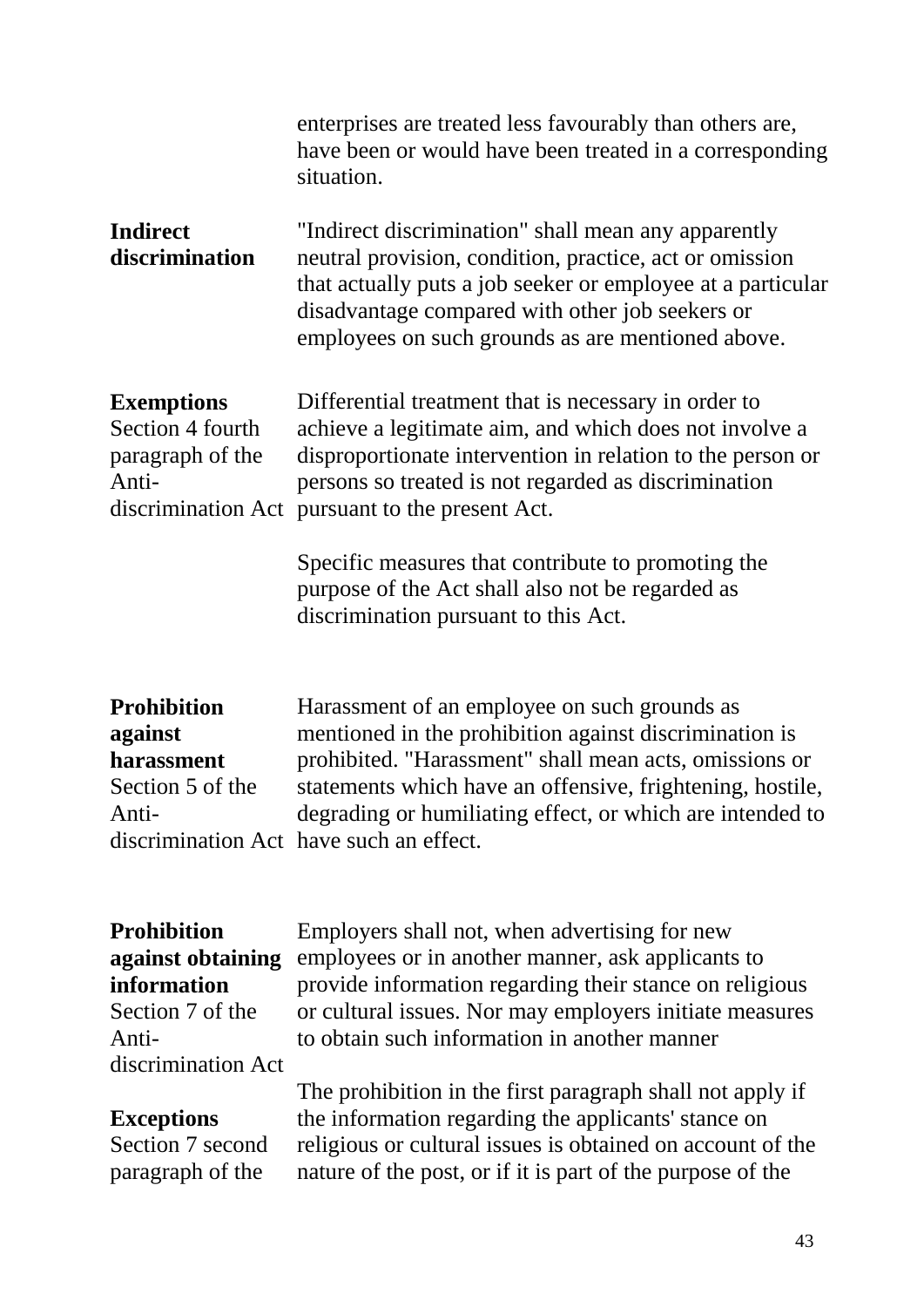| Anti-                                                                                    | enterprise concerned to promote specific religious or<br>discrimination Act cultural views and the stance of the employee will be<br>significant for the accomplishment of the said purpose.                                                                                                                                                                                                                                                             |
|------------------------------------------------------------------------------------------|----------------------------------------------------------------------------------------------------------------------------------------------------------------------------------------------------------------------------------------------------------------------------------------------------------------------------------------------------------------------------------------------------------------------------------------------------------|
| <b>Protection</b><br>against reprisal<br>Section 9 of the<br>Anti-<br>discrimination Act | It is prohibited to retaliate against anyone who has made<br>a complaint concerning a breach of the provisions in the<br>Act. This shall not apply if the complainant has acted<br>with gross negligence.                                                                                                                                                                                                                                                |
| <b>Burden of proof</b><br>Section 10 of the<br>Anti-<br>discrimination Act               | As with the anti-discrimination provisions in the Gender<br>Equality Act and the Working Environment Act, the<br>burden of proof is shared when it comes to assessing<br>whether discrimination or harassment has occurred.<br>Employers must render probable that discrimination or<br>harassment has not occurred, if an employee or job<br>seeker produces information that gives reason to believe<br>that such differential treatment has occurred. |

#### **4.4 What can you do?**

**The Equality and**  If you believe that you have been subjected to **Anti-Discrimination Ombud** differential treatment or discrimination on the basis of reasons that violate the Gender Equality Act, the Working Environment Act or the Anti-discrimination Act, you may lodge a complaint with the Equality and Anti-Discrimination Ombud. This Ombud is a common enforcement agency for discrimination cases regulated by the Equality and Anti-Discrimination Ombud Act. If the Ombud finds that the Act has been breached, the case may be put to the Norwegian Equality Tribunal, unless a voluntary settlement can be achieved between the parties. The Norwegian Equality Tribunal makes a decision in the case based on the statement made by the Ombud. The Tribunal may for example prohibit a hiring or advertisement that is in breach of the Gender Equality Act. It cannot, however, reverse a hiring already implemented or award the employee who has been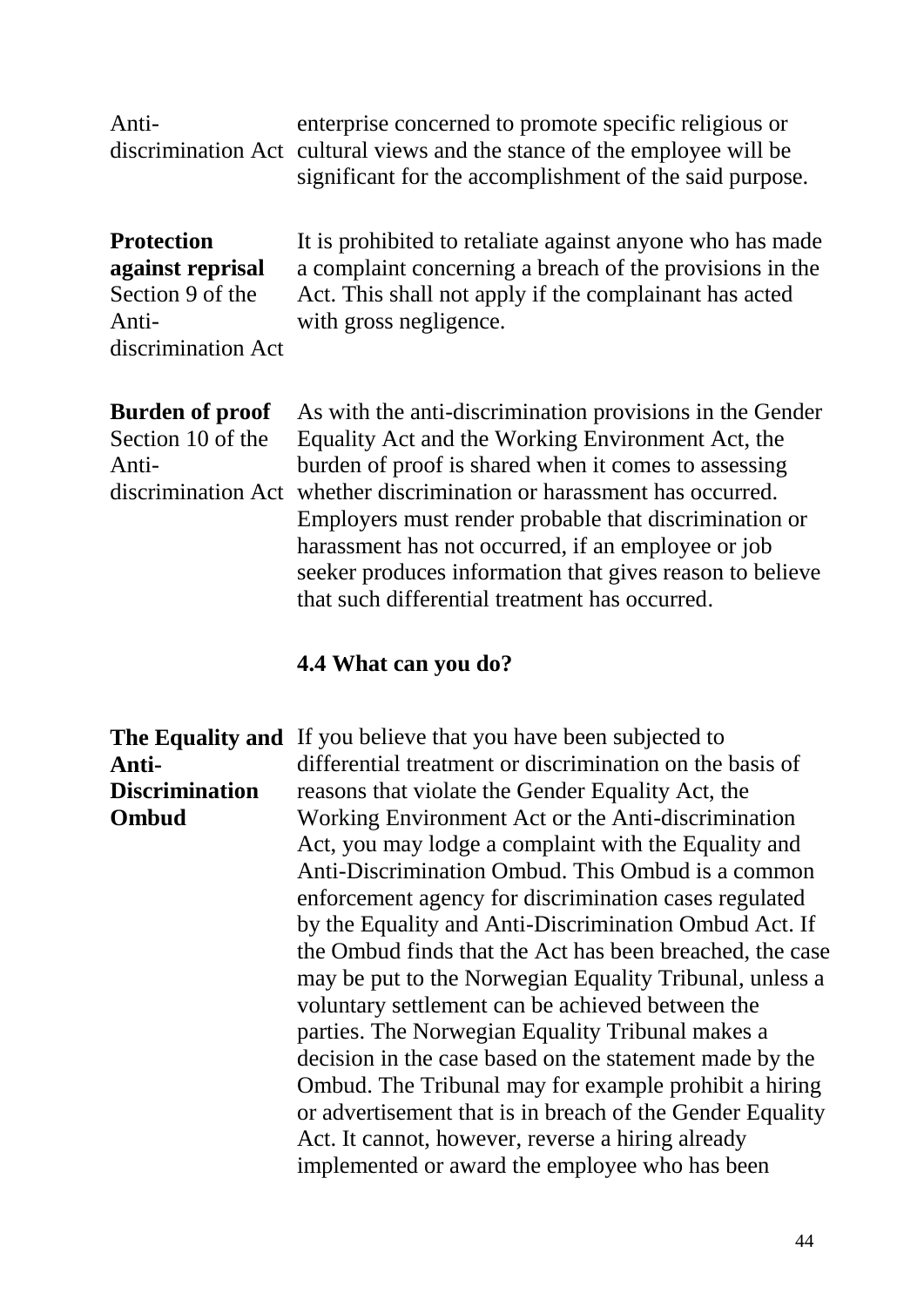passed over compensation.

|                     | The Equality and Anti-Discrimination Ombud enforces<br>the Gender Equality Act, the Working Environment Act<br>and the Anti-discrimination Act, and gives advice and<br>guidance on the provisions in the Acts. Any person may<br>address the Ombud, including employees, employers and<br>organisations. The Ombud also addresses issues on its<br>own initiative. Case processing by the Ombud is free of<br>charge. You can obtain more information on<br>www.ldo.no |
|---------------------|-------------------------------------------------------------------------------------------------------------------------------------------------------------------------------------------------------------------------------------------------------------------------------------------------------------------------------------------------------------------------------------------------------------------------------------------------------------------------|
| <b>Civil action</b> | A person who is subjected to discrimination or<br>harassment in breach of the prohibition against<br>discrimination in the above-mentioned Acts, may in<br>some cases be entitled to compensation from the<br>employer. To be awarded compensation for<br>discrimination, a civil action must be brought against the<br>employer in the courts.                                                                                                                         |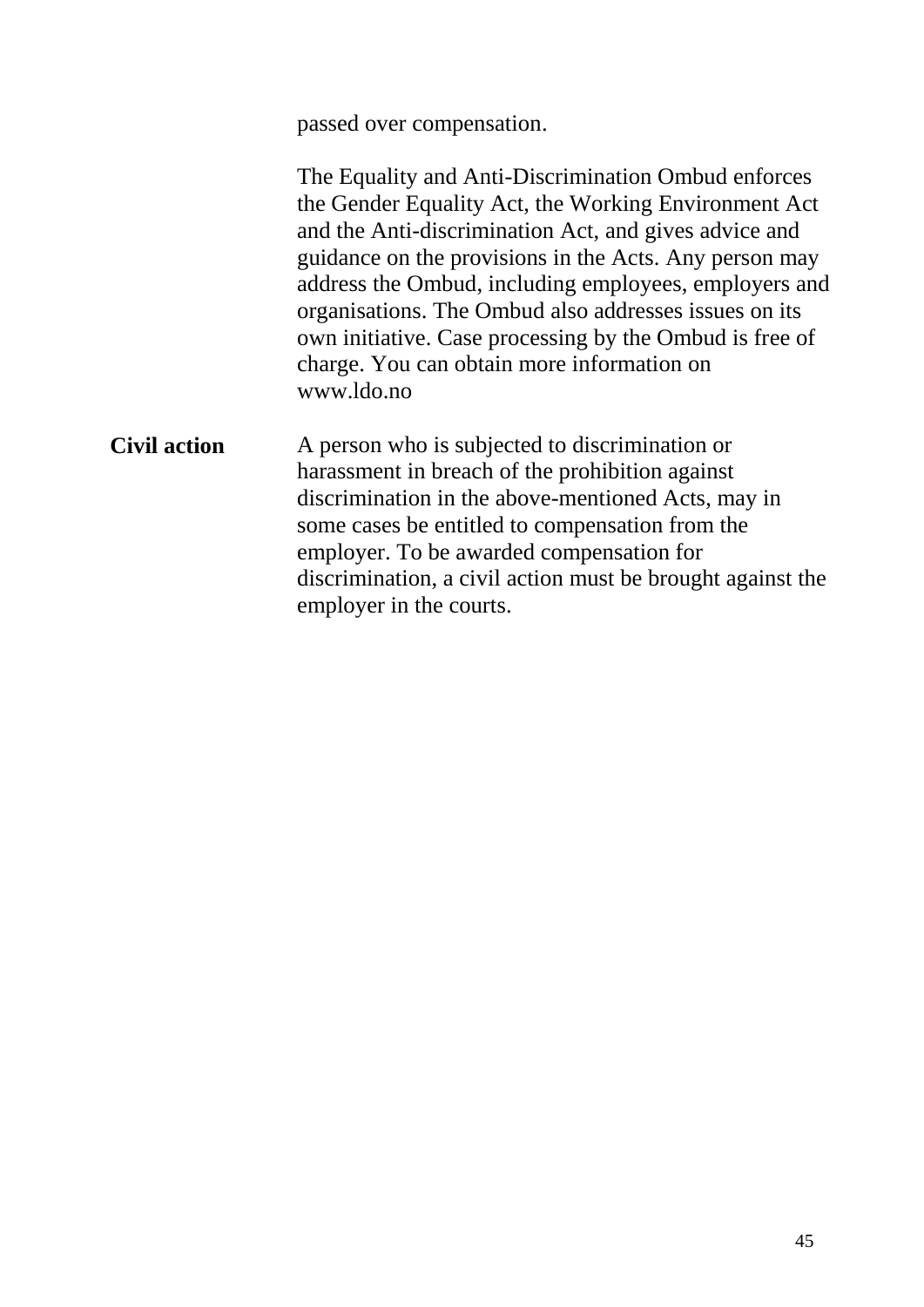#### **List of contacts**

The Norwegian Labour Inspection Authority's response service (Arbeidstilsynets svartjeneste) Tel.: 815 48 222 [www.arbeidstilsynet.no](http://www.arbeidstilsynet.no/)

The Directorate of the Norwegian Labour Inspection Authority Tel.: 73 19 97 00

JURK (Legal Advice for Women) Tel.: 22 84 29 50

The Equality and Anti-Discrimination Ombud (Likestillings- og diskrimineringsombudet) Postboks 8048 Dep 0031 OSLO Office address: Grensen 5-7 Tel.: 24 05 59 50/800 41 556 Fax: 24 05 59 60 [www.ldo.no](http://www.ldo.no/) [post@Ldo.no](mailto:post@Ldo.no)